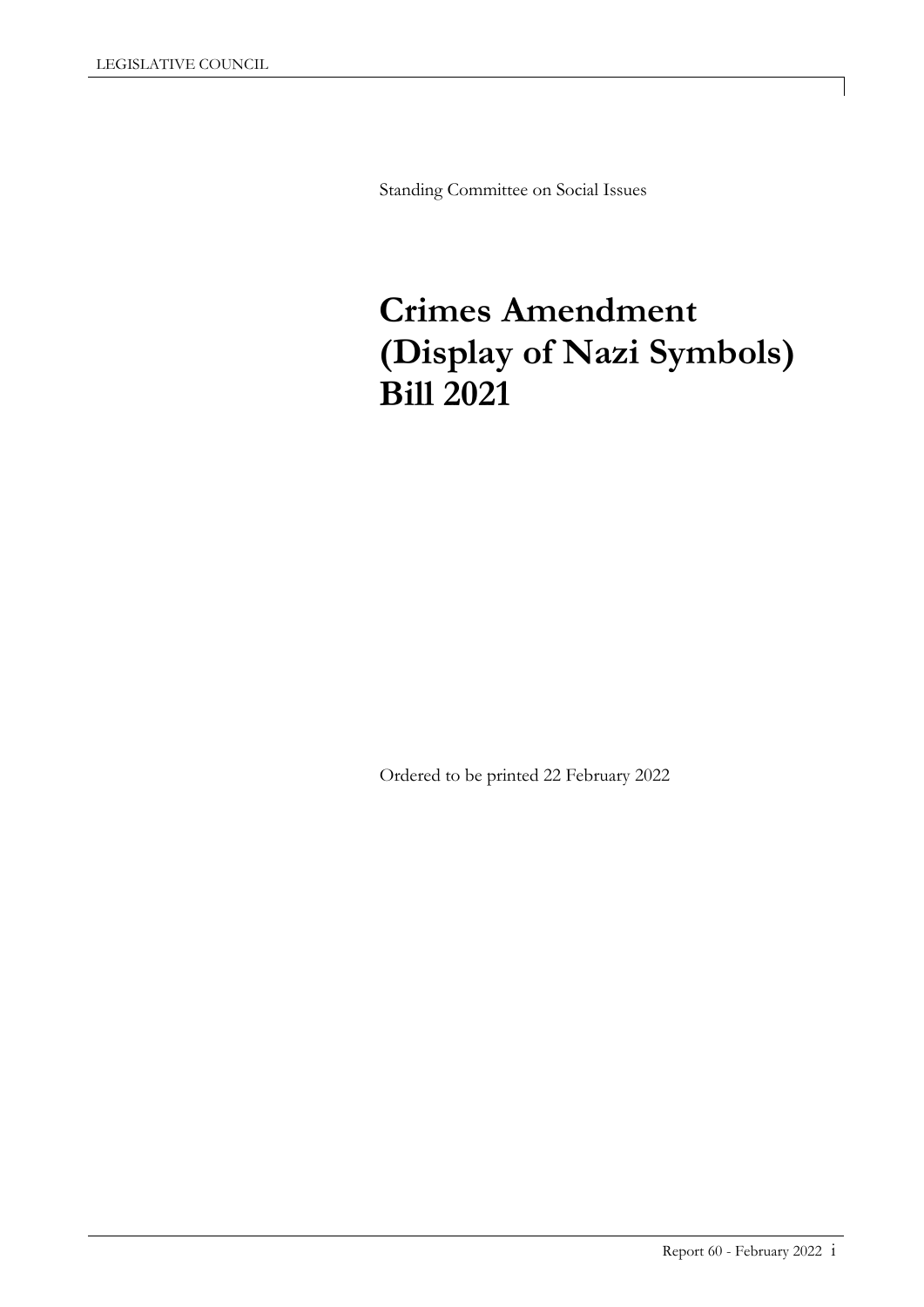# **New South Wales. Parliament. Legislative Council. Standing Committee on Social Issues. Report no. 60.**

Crimes Amendment (Display of Nazi Symbols) Bill 2021

"February 2022".

Chair: Hon. Don Harwin, MLC



A catalogue record for this book is available from the National Library of Australia

ISBN 978-1-922543-51-6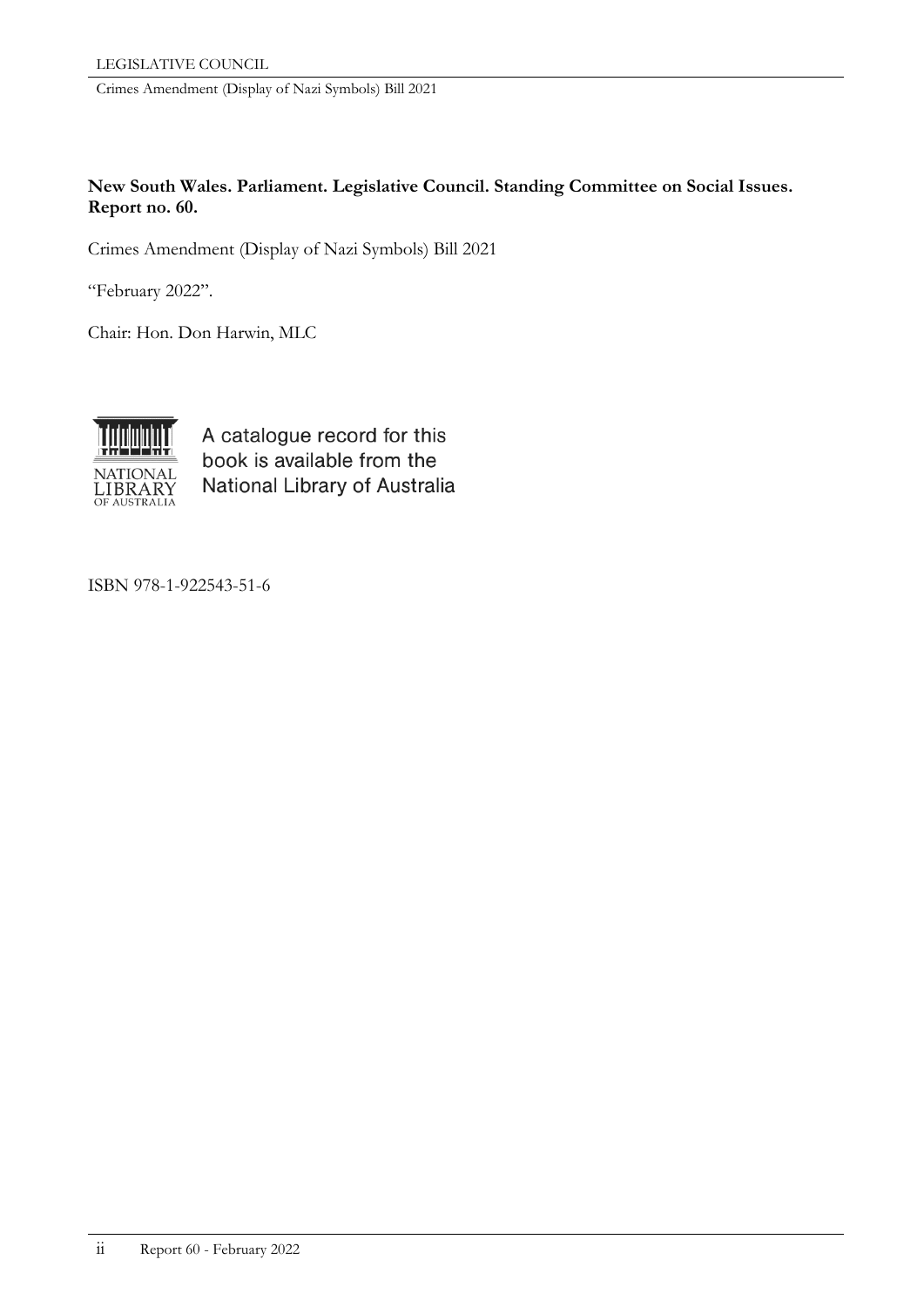# **Table of contents**

|            | Terms of reference                                                                                                                                                                                    | iv                         |
|------------|-------------------------------------------------------------------------------------------------------------------------------------------------------------------------------------------------------|----------------------------|
|            | <b>Committee details</b>                                                                                                                                                                              | $\mathbf{V}$               |
|            | Chair's foreword                                                                                                                                                                                      | vi                         |
|            | Recommendation                                                                                                                                                                                        | viii                       |
|            | Conduct of inquiry                                                                                                                                                                                    | ix                         |
| Chapter 1  | Overview                                                                                                                                                                                              | $\mathbf{1}$               |
|            | Referral of the bill                                                                                                                                                                                  | 1                          |
|            | Background and purpose of the bill<br>Current law                                                                                                                                                     | 1<br>$\mathfrak{Z}$        |
| Chapter 2  | <b>Key Issues</b>                                                                                                                                                                                     | 5                          |
|            | Arguments in support of the bill<br>Brief history of the Swastika/Hakenkreuz<br>Impacts of public displays of Nazi symbols<br>Contemporary public displays of Nazi symbols<br>Questionnaire responses | 5<br>5<br>5<br>8<br>11     |
|            | Arguments against the bill                                                                                                                                                                            | 12                         |
|            | Provisions of the bill<br>Exemptions granted by President of Anti-Discrimination Board<br>Alternative suggestions to exemptions<br>Intent and knowledge<br>The bill's application to social media     | 13<br>13<br>14<br>16<br>17 |
|            | <b>Committee comment</b>                                                                                                                                                                              | 19                         |
| Appendix 1 | <b>Letter from eSafety Commissioner</b>                                                                                                                                                               | 23                         |
| Appendix 2 | Submissions                                                                                                                                                                                           | 25                         |
| Appendix 3 | Witnesses at hearing                                                                                                                                                                                  | 27                         |
| Appendix 4 | <b>Minutes</b>                                                                                                                                                                                        | 29                         |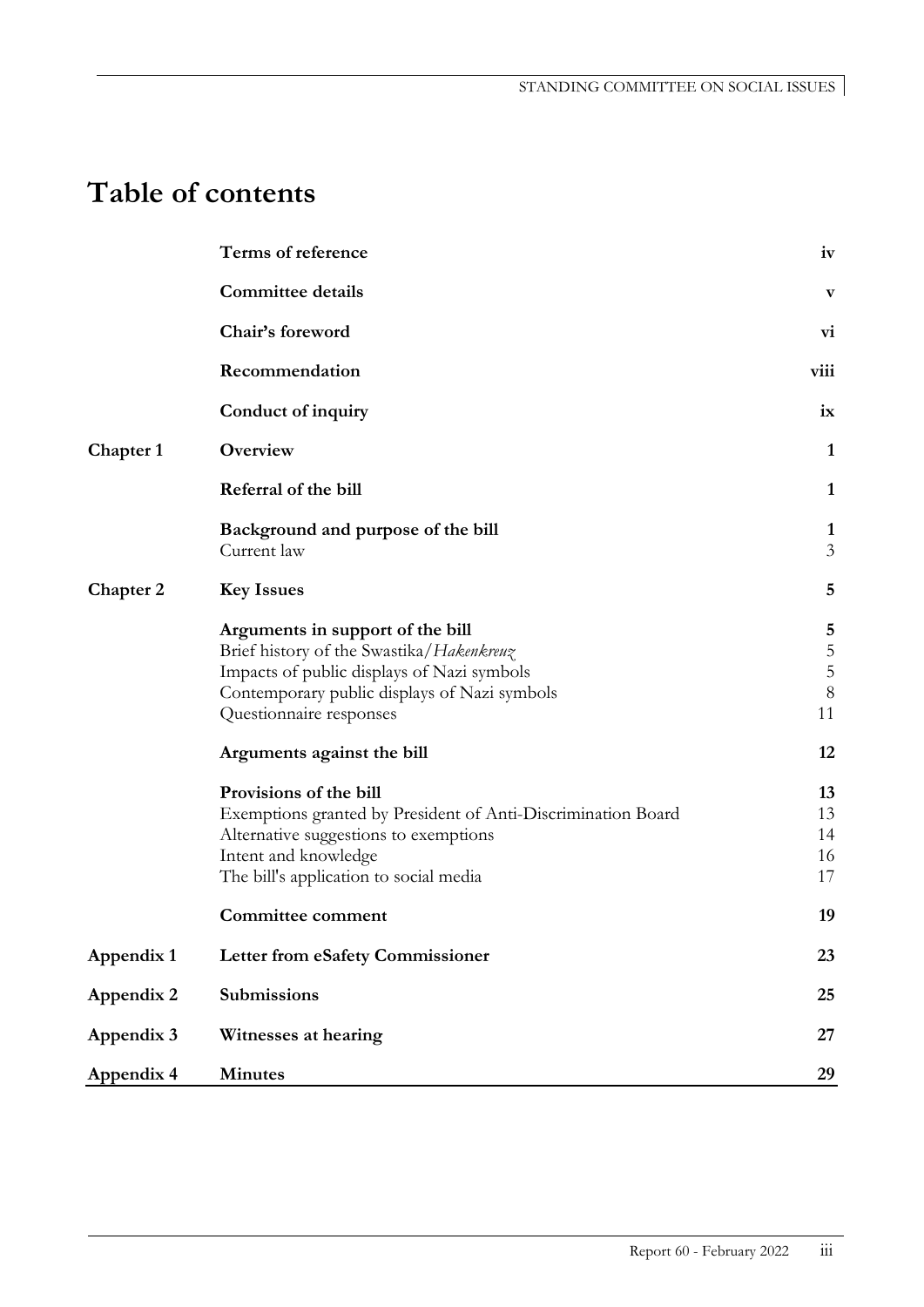# **Terms of reference**

- 1. That:
	- (a) the Crimes Amendment (Display of Nazi Symbols) Bill 2021 be referred to the Standing Committee on Social Issues for inquiry and report,
	- (b) the bill be referred to the committee at the conclusion of the mover's second reading speech,
	- (c) the resumption of the second reading debate on the bill not proceed until the tabling of the committee report,
	- (d) the committee report by the first sitting day of  $2022$ <sup>[1](#page-3-0)</sup>

The terms of reference were referred to the committee by the Legislative Council on 9 November [2](#page-3-1)021.<sup>2</sup>

<span id="page-3-1"></span><span id="page-3-0"></span>1

<sup>1</sup> The original reporting date was the first sitting day in 2022 (*Minutes*, NSW Legislative Council, 9 November 2021, pp 2596-2597). The first sitting day in 2022 was later resolved as 22 February 2022 (*Minutes*, NSW Legislative Council, 16 November 2021, p 2713).

<sup>2</sup> *Minutes*, NSW Legislative Council, 9 November 2021, p 2597.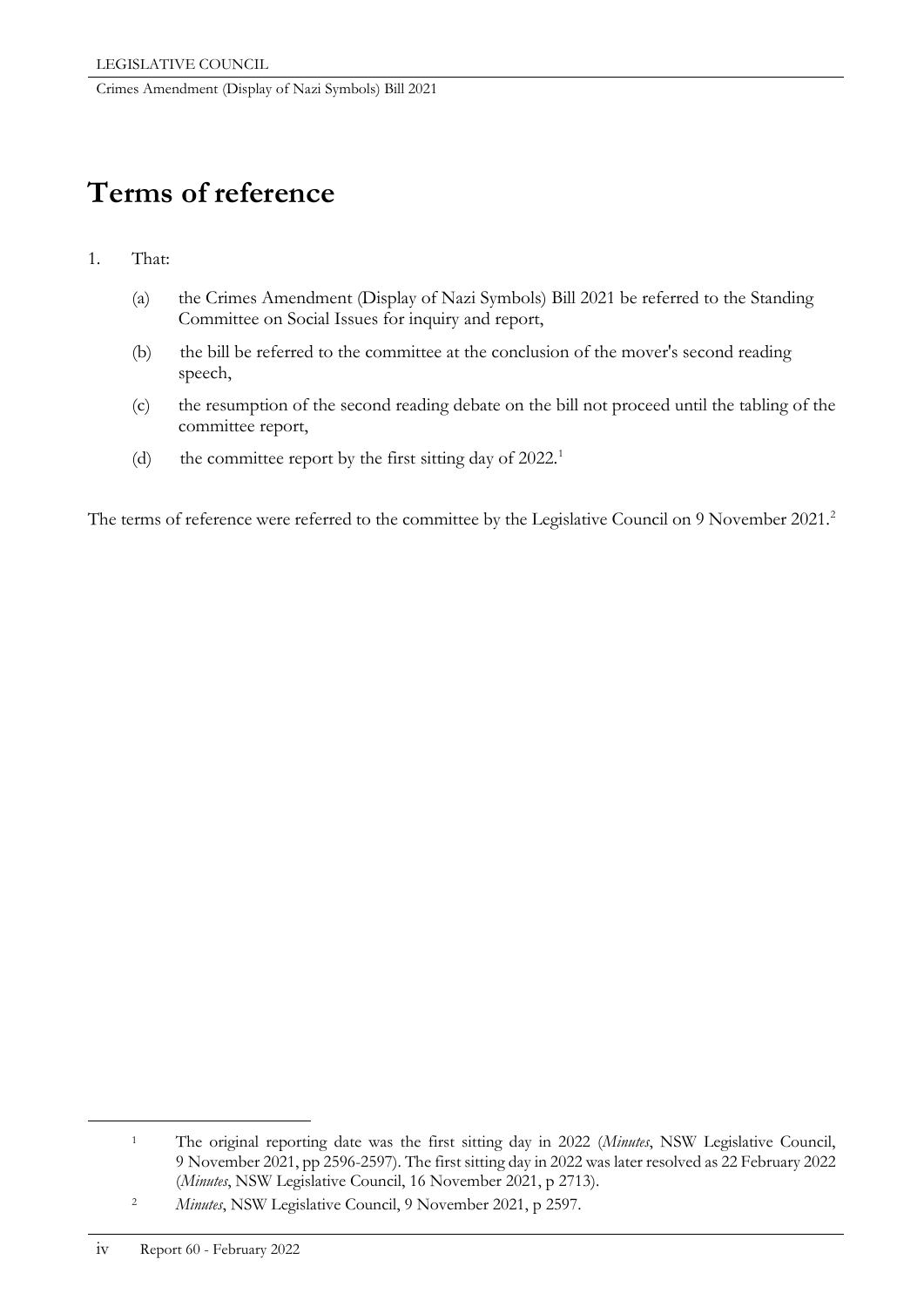# **Committee details**

| <b>Committee members</b>   |                            |              |  |
|----------------------------|----------------------------|--------------|--|
| The Hon Don Harwin MLC*    | Liberal Party              | Chair        |  |
| The Hon Mark Buttigieg MLC | Australian Labor Party     | Deputy Chair |  |
| Ms Abigail Boyd MLC        | The Greens                 |              |  |
| The Hon Scott Farlow MLC** | Liberal Party              |              |  |
| The Hon Shayne Mallard MLC | Liberal Party              |              |  |
| Revd The Hon Fred Nile MLC | Christian Democratic Party |              |  |
| The Hon Peter Poulos MLC   | Liberal Party              |              |  |
| The Hon Walt Secord MLC*** | Australian Labor Party     |              |  |

# **Contact details**

| Website   | www.parliament.nsw.gov.au                    |
|-----------|----------------------------------------------|
| Email     | Committee.socialissues@parliament.nsw.gov.au |
| Telephone | 02 9230 2205                                 |

- \* The Hon Don Harwin MLC replaced the Hon Ben Franklin MLC as a substantive member of the committee from 25 January 2022.
- \*\* The Hon Scott Farlow MLC substituted for the Hon Taylor Martin MLC from 17 November 2021 for the duration of the inquiry.
- \*\*\* The Hon Walt Secord MLC substituted for the Hon Peter Primrose MLC from 11 November 2021 for the duration of the inquiry.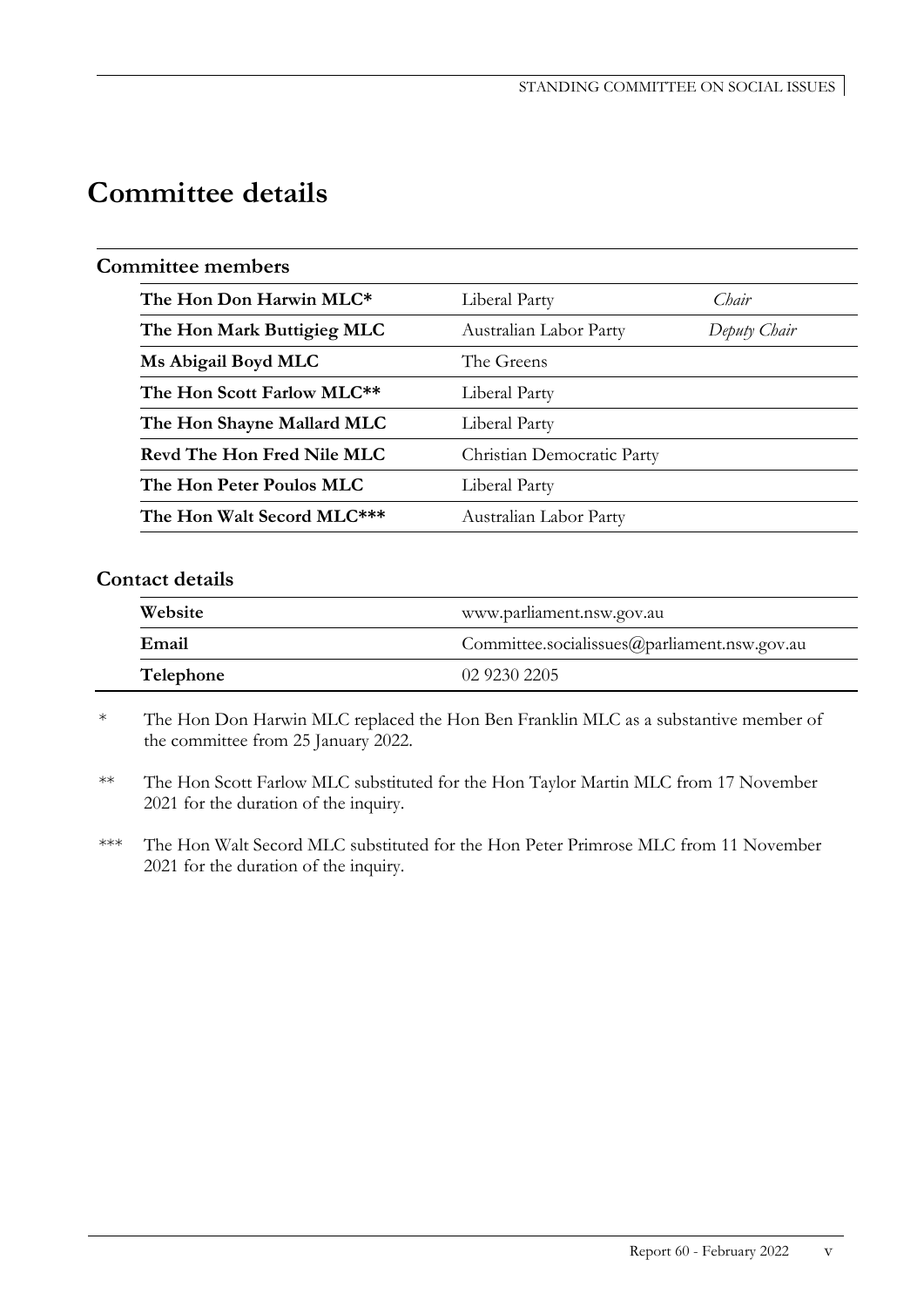# **Chair's foreword**

The Crimes Amendment (Display of Nazi Symbols) Bill 2021 was referred to the Standing Committee on Social Issues for inquiry and report.

The bill seeks to amend the *Crimes Act 1900 No 40* to make it a criminal offence to publicly display, including on private property and on social media, an insignia, emblem, banner or flag of, or associated with, the National Socialist German Workers' Party, the Third Reich (meaning the Nazi state) or Neo-Nazism. The bill states that the public display of the Swastika in connection with Hinduism, Buddhism or Jainism would not constitute an offence. Further, the bill establishes an exemption mechanism whereby the President of the Anti-Discrimination Board can grant exemptions for the use of Nazi symbols which are reasonable and done in good faith for academic, artistic, scientific, research or other purposes in the public interest.

Inquiry participants expressed strong support for the bill's protective objectives, including for individuals and groups in our community who are hurt, offended or intimidated by the public display of Nazi symbols. None of the participants in the inquiry expressed opposition to the objectives of the bill.

However, during the inquiry the committee considered a number of concerns that were raised by stakeholders. One of the key issues was the challenges relating to the practical implementation of the proposed exemption process involving the President of the Anti-Discrimination Board. Stakeholders emphasised the necessity for certain uses of Nazi symbols to be outside the scope of the proposed ban but queried whether the proposed bill establishes a practical or efficient manner of doing so.

In addition, it is significant that the proposed ban would apply to Nazi symbols broadcasted and communicated through social media and other electronic means. Curbing the prevalence of online hate speech and symbols, including Nazi symbols, is an important pursuit. However, stakeholders raised questions about the enforceability of the ban in the online environment and the bill's interaction with federal legislative efforts to protect Australians from online harm and abuse. Lastly, the questions raised during the inquiry regarding the appropriate level of intent required to constitute the proposed offence requires further examination.

For these reasons, the committee agreed that before the Legislative Council proceeds to debate the bill, the committee comments and stakeholders' views expressed in this report should be addressed. In particular, the bill should be amended to take account of the issues they raised in relation to the proposed exemption process by the President of the Anti-Discrimination Board and the prohibition on the public display of Nazi symbols to apply on social media platforms.

On behalf of the committee, I would like to thank all who participated in the inquiry. I would also like to thank committee members for their considered contributions and the secretariat for their assistance.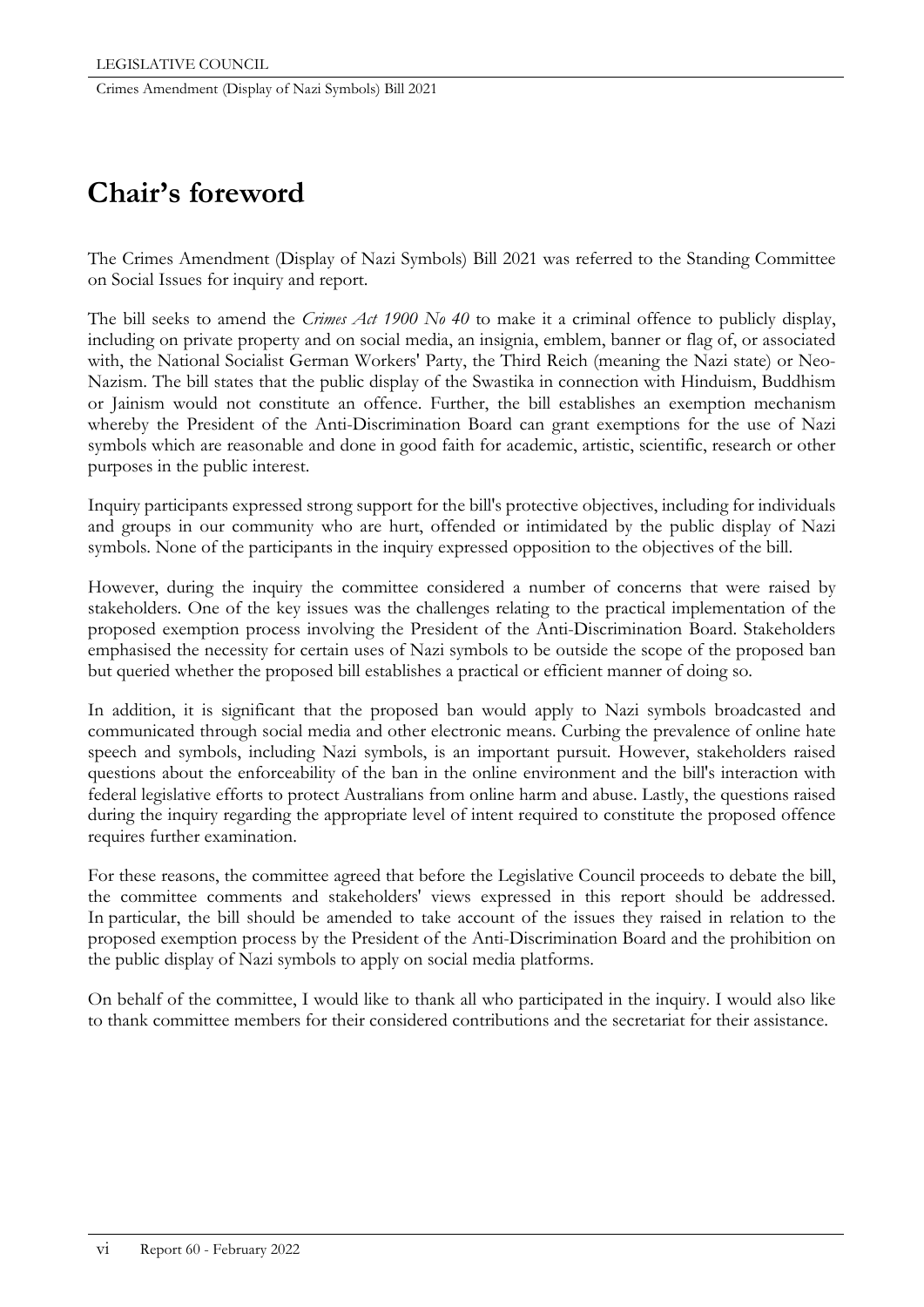Finally, I present the report to the House and call on members of the Legislative Council to consider the views of this committee and the stakeholders who provided evidence during this inquiry before the Crimes Amendment (Display of Nazi Symbols) Bill 2021 is brought forward for debate in the House.

on Hersty

The Hon Don Harwin MLC **Committee Chair**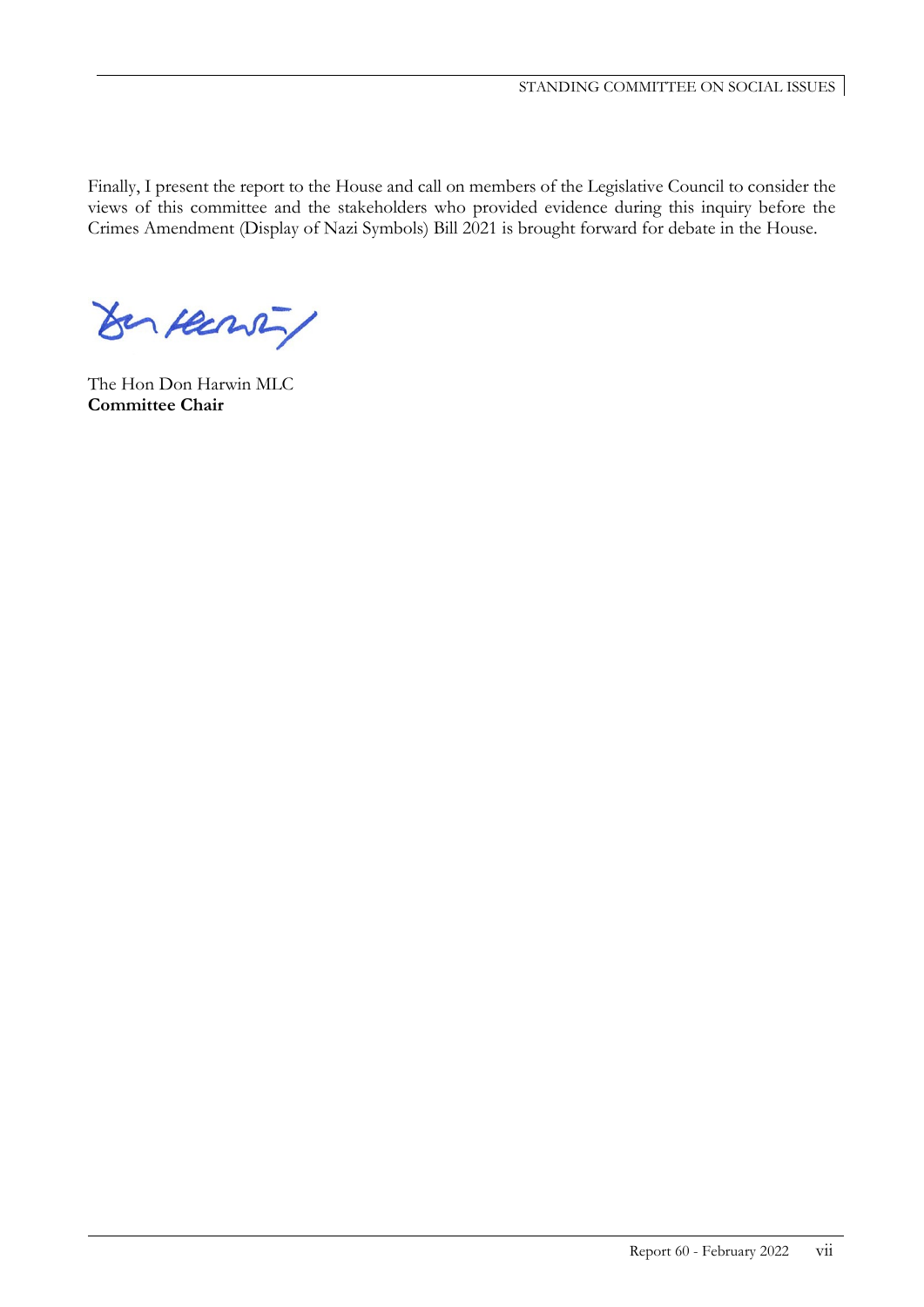# **Recommendation**

## **Recommendation 1 20**

That before the Legislative Council proceeds to debate the Crimes Amendment (Display of Nazi Symbols) Bill 2021, the committee comments and stakeholders' views expressed in this report should be addressed. In particular, the bill should be amended to take account of the issues they raised in relation to the proposed exemption process by the President of the Anti-Discrimination Board and the prohibition on the public display of Nazi symbols to apply on social media platforms.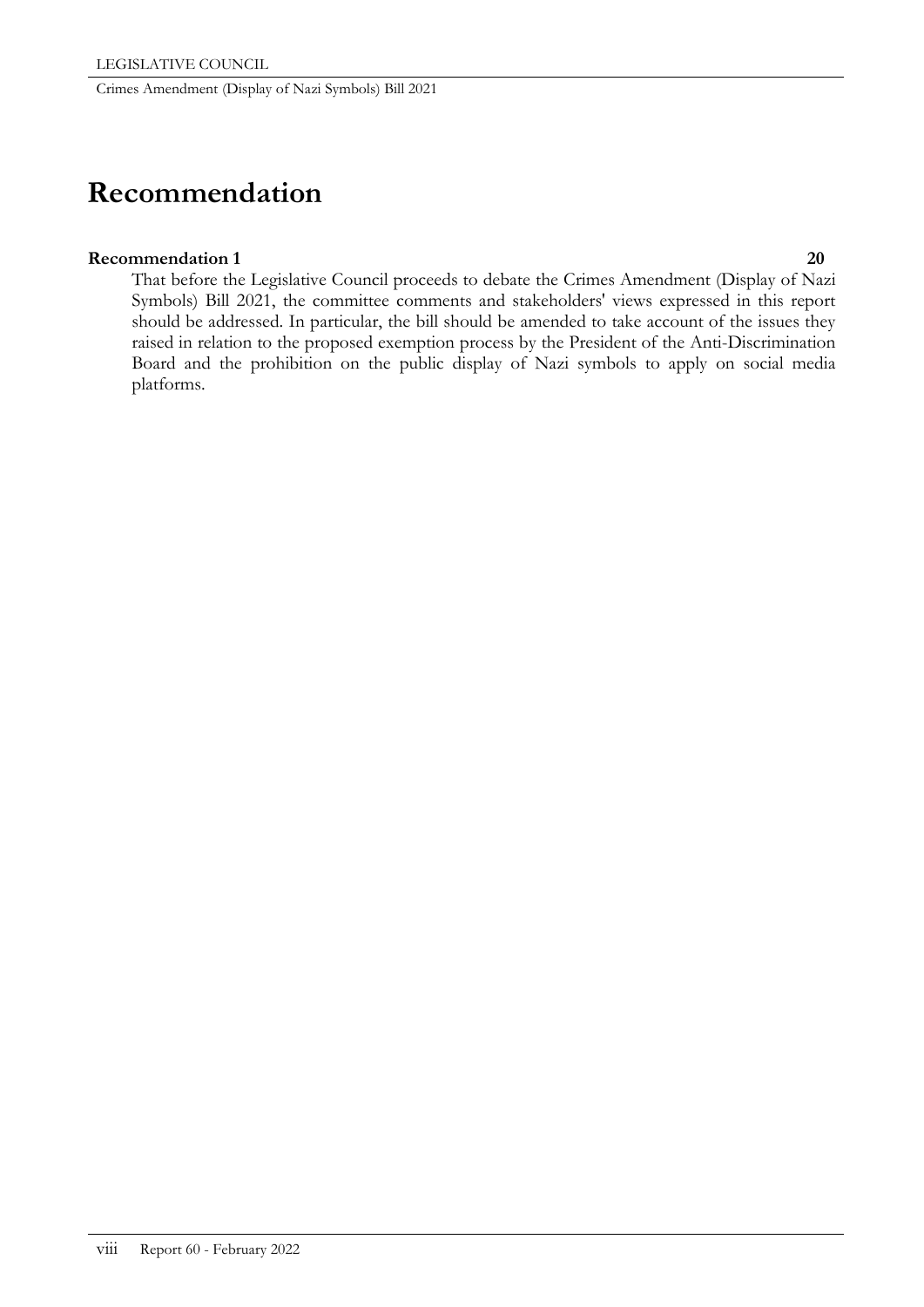# **Conduct of inquiry**

The terms of reference for the inquiry were referred to the committee by the Legislative Council on 9 November 2021.

The committee received 8 submissions and held one public hearing at Parliament House in Sydney.

The committee also conducted an online questionnaire to enable members of the public to have their say. The committee received responses from 50 individual participants including 48 responses from people who identified as a resident of New South Wales. A summary of these responses is included in the report.

Inquiry related documents are available on the committee's website, including submissions, hearing transcripts, tabled documents and answers to questions on notice.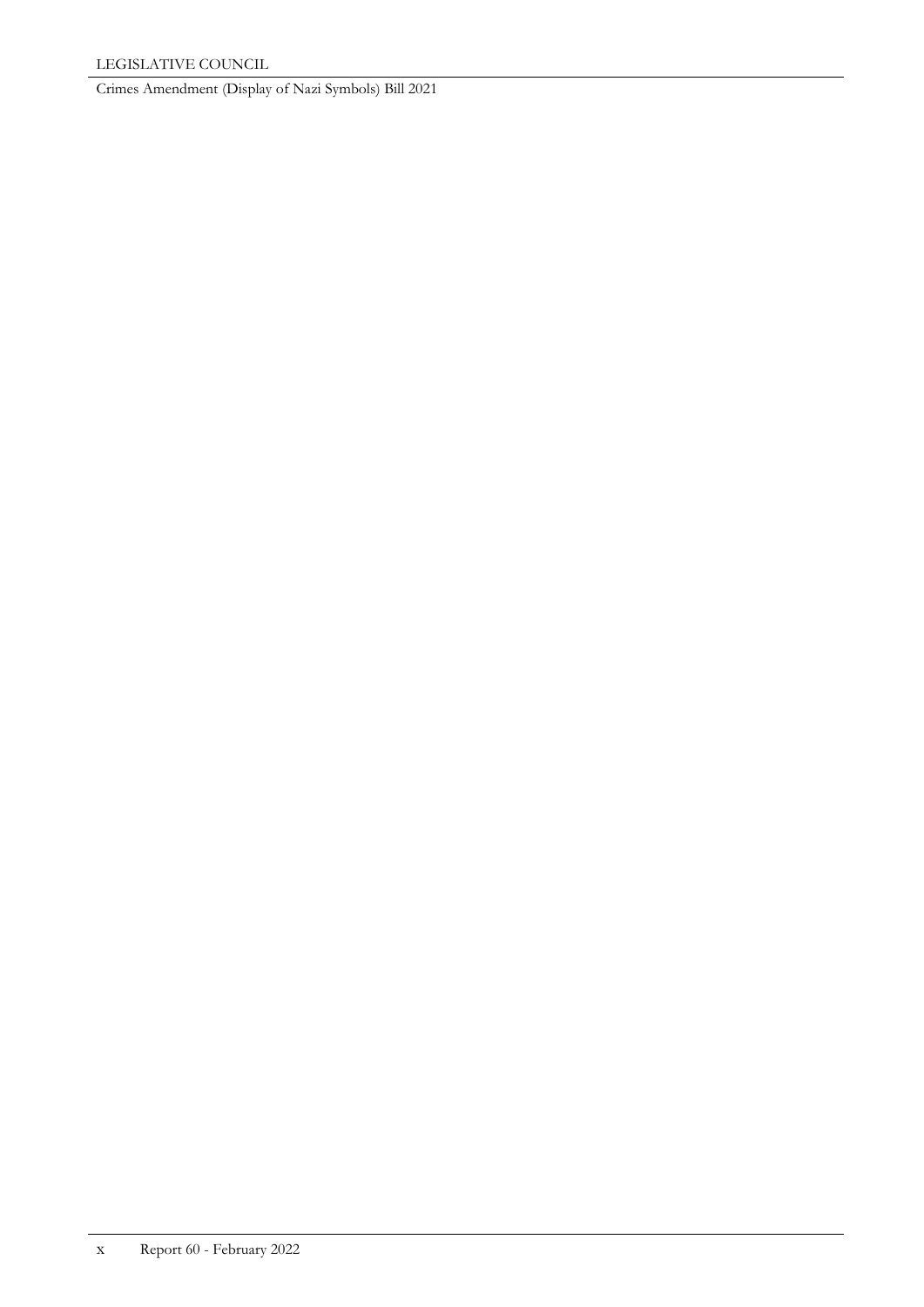# **Chapter 1 Overview**

This chapter provides an overview of the provisions of the Crimes Amendment (Display of Nazi Symbols) Bill 2021 and its background and purpose.

# **Referral of the bill**

**1.1** The Crimes Amendment (Display of Nazi Symbols) Bill 2021 (hereafter, the bill) was introduced into the Legislative Council on 1[3](#page-10-0) October 2021 by the Hon Walt Secord MLC.<sup>3</sup> The Legislative Council's Selection of Bills Committee recommended that the bill be referred to the Standing Committee on Social Issues.[4](#page-10-1) On 9 November 2021, the Legislative Council resolved to refer the bill to the Standing Committee on Social Issues for inquiry and report by the first sitting day of 2022 which was later resolved as 22 February 2022.[5](#page-10-2)

# **Background and purpose of the bill**

- **1.2** The bill seeks to insert new section 93ZA into Division 8 of Part 3A of the *Crimes Act 1900 No 40* to make it a criminal offence for a person by a public act to display a Nazi symbol except in certain circumstances.[6](#page-10-3)
- **1.3** The Hon Walt Secord MLC explained to the House in his second reading speech that in New South Wales (NSW) and Australia, the public display of Nazi symbols is not presently prohibited. Conversely, for decades many European nations, such as Germany, Austria and France, have had similar laws and Victoria announced in September 2021 an intention to prohibit the public display for Nazi symbols. As such, the NSW Parliament is the first in Australia to formally consider and debate a prohibition on the public display of Nazi symbols.<sup>[7](#page-10-4)</sup>
- **1.4** The January 2022 parliamentary committee inquiry into serious vilification and hate crimes in the Queensland Parliament recommended the Queensland Government establish a criminal offence that prohibits the display of hate symbols, including those relating to Nazi and ISIS ideology with considered exemptions to the prohibition.<sup>[8](#page-10-5)</sup>
- <span id="page-10-0"></span>**1.5** In his second reading speech, the Hon Walt Secord MLC noted that the bill is 'in response to the rise of Neo-Nazi activity in Australia and its role in inciting hate behaviour and hate crimes'.<sup>[9](#page-10-6)</sup>

 <sup>3</sup> *Minutes*, NSW Legislative Council, 13 October 2021, p 2471.

<span id="page-10-1"></span><sup>4</sup> Selection of Bills Committee, NSW Legislative Council, Report No 52, 9 November 2021, p 2.

<span id="page-10-2"></span><sup>5</sup> *Minutes*, NSW Legislative Council, 9 November 2021, pp 2596-2597; *Minutes*, NSW Legislative Council, 16 November 2021, p 2713.

<span id="page-10-4"></span><span id="page-10-3"></span><sup>6</sup> Crimes Amendment (Display of Nazi Symbols) Bill 2021, cl 2 (proposed subs 93ZA(1)).

<sup>7</sup> Walt Secord, Second reading speech: Crimes Amendment (Display of Nazi Symbols) Bill 2021, 13 October 2021, p 79.

<span id="page-10-5"></span><sup>8</sup> Legal Affairs and Safety Committee, Queensland Legislative Assembly, *Inquiry into serious vilification and hate crimes* (2022).

<span id="page-10-6"></span><sup>9</sup> Walt Secord, Second reading speech: Crimes Amendment (Display of Nazi Symbols) Bill 2021, 13 October 2021, p 79.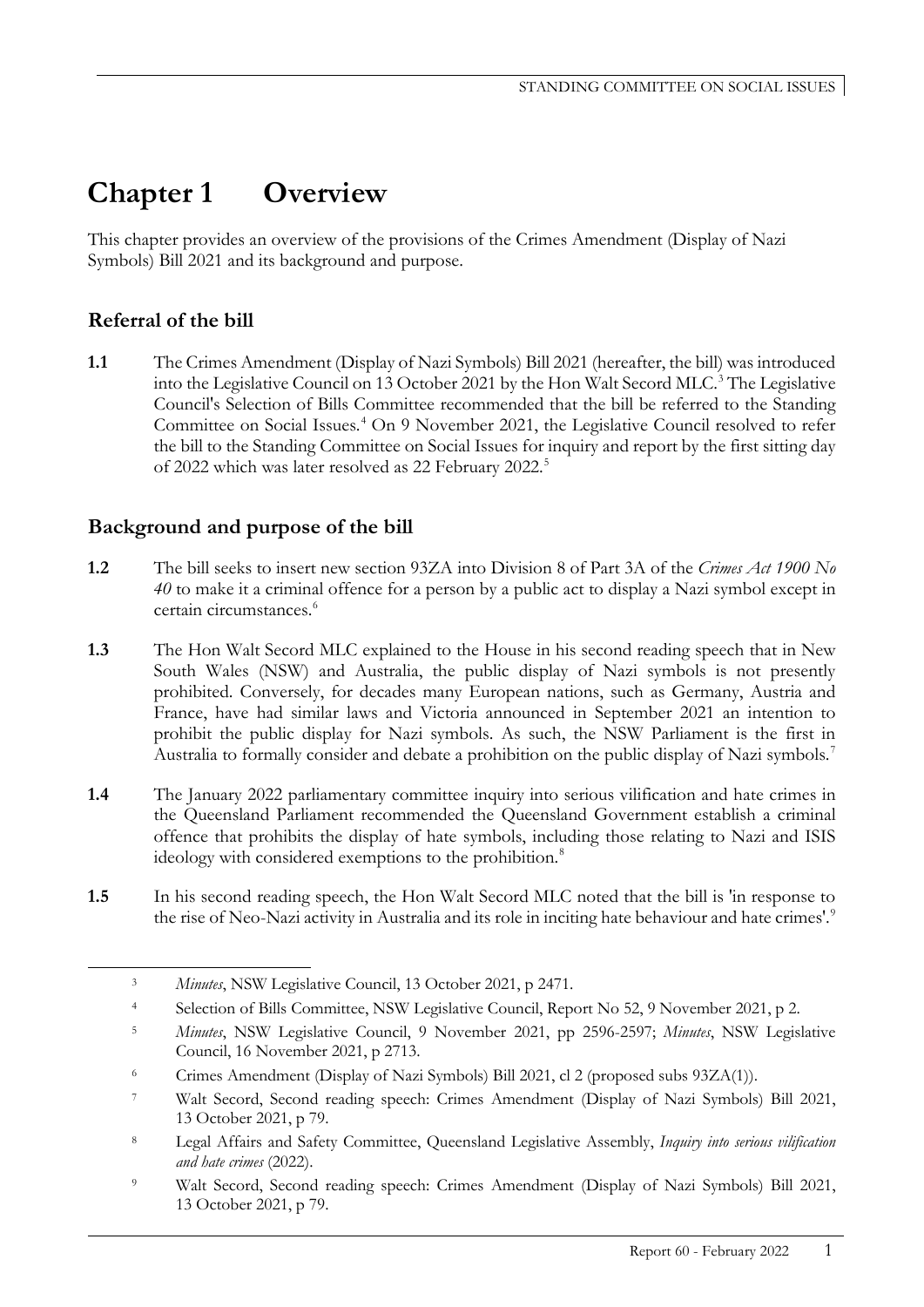- **1.6** Proposed section 93ZA includes several definitions to describe the circumstances whereby such an act may constitute an offence. A 'Nazi symbol' means an insignia, emblem, banner or flag of, or associated with, the National Socialist German Workers' Party, the Third Reich (meaning the Nazi state) or Neo-Nazism. Proposed subsection 93ZA(7) specifically notes that this includes the Nazi flag and the *Hakenkruez* (the Nazi hooked cross) being the official emblem of the Nazi Party and the Third Reich.<sup>[10](#page-11-0)</sup>
- **1.7** An act may be a 'public act' for the purposes of the proposed offence even if it occurs on private land. [11](#page-11-1) A 'public act' is defined to include:
	- any form of written or visual public communication, including writing, displaying notices, playing of recorded material, broadcasting and communicating through social media and other electronic methods
	- the wearing or display of clothing, signs or symbols in a way that is observable by the public or other items in a way that is observable by the public
	- the distribution or dissemination of material to the public.<sup>[12](#page-11-2)</sup>
- **1.8** As noted above, the proposed offence does not apply in certain circumstances. First, the offence in proposed subsection 93ZA(1) does not apply to a Swastika used in connection with Hinduism, Buddhism or Jainism.<sup>[13](#page-11-3)</sup>
- **1.9** Secondly, proposed subsection 93ZA(2) provides an exemption clause whereby the proposed offence does not apply if the President of the Anti-Discrimination Board is satisfied the public act is to be done reasonably and in good faith for academic, artistic, scientific, research or other purposes in the public interest and has granted an exemption from the offence.[14](#page-11-4)
- **1.10** The Anti-Discrimination Board is a statutory body constituted under the *Anti-Discrimination Act 1977 No 48* (Anti-Discrimination Act). Its five members, including a President, are appointed by the Governor to exercise functions under the Anti-Discrimination Act. Many of the President and Anti-Discrimination Board's functions under the Anti-Discrimination Act are exercised under delegation by staff of Anti-Discrimination NSW in the Department of Communities and Justice. [15](#page-11-5)
- **1.11** Proposed subsection 93ZA(3) deems that section 126 of the Anti-Discrimination Act, which provides the details for exemptions granted by the President, applies to an exemption granted under section 93ZA.[16](#page-11-6)
- **1.12** Presently, section 93Z of the Crimes Act makes it an offence to publicly threaten or incite violence on grounds of race, religion, sexual orientation, gender identity or intersex or HIV/AIDS status. This provision was inserted into the Crimes Act in 2018 and replaced the

<span id="page-11-2"></span><sup>12</sup> Crimes Amendment (Display of Nazi Symbols) Bill 2021, cl 2 (proposed subs 93ZA(7)).

<span id="page-11-4"></span><sup>14</sup> Crimes Amendment (Display of Nazi Symbols) Bill 2021, cl 2 (proposed subs 93ZA(2)).

<span id="page-11-6"></span><sup>16</sup> Crimes Amendment (Display of Nazi Symbols) Bill 2021, cl 2 (proposed subs 93ZA(3) and 93ZA(4)).

<span id="page-11-0"></span> <sup>10</sup> Crimes Amendment (Display of Nazi Symbols) Bill 2021, cl 2 (proposed subs 93ZA(7)).

<span id="page-11-1"></span><sup>11</sup> Crimes Amendment (Display of Nazi Symbols) Bill 2021, cl 2 (proposed para 93ZA(6)(a)).

<span id="page-11-3"></span><sup>13</sup> Crimes Amendment (Display of Nazi Symbols) Bill 2021, cl 2 (proposed para 93ZA(6)(b)).

<span id="page-11-5"></span><sup>15</sup> Submission 6, Anti-Discrimination NSW, p 1.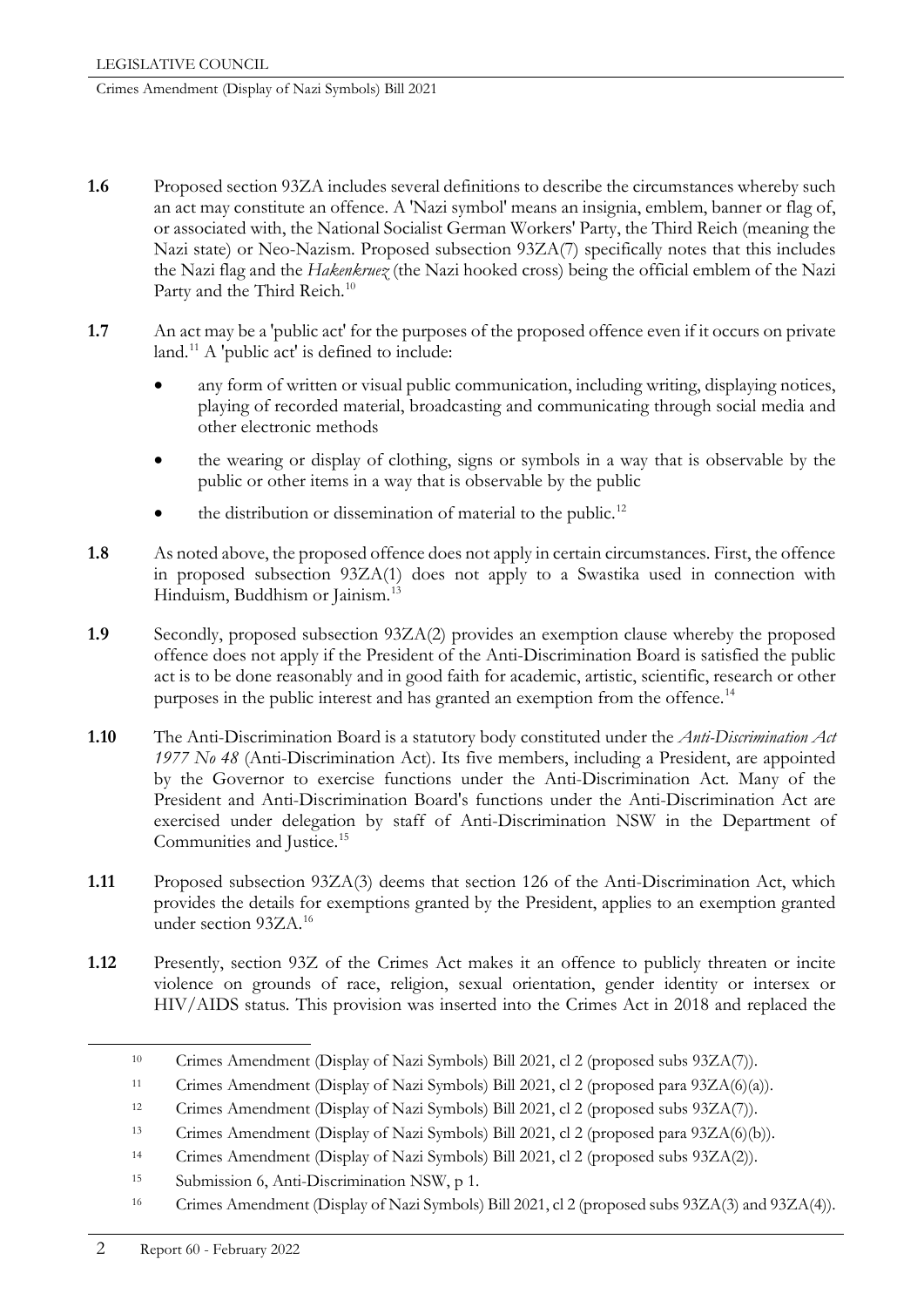serious racial, transgender, homosexual and HIV/AIDS vilification provisions.<sup>[17](#page-12-0)</sup> Proposed subsection 93ZA(5) states if a public act is an offence against section 93Z and proposed section 93ZA, the person can only be punished for an offence under one of the sections.<sup>[18](#page-12-1)</sup>

**1.13** With respect to penalties under the bill, the maximum penalty for an individual is 50 penalty points (currently \$5,500) or imprisonment for six months or both. The maximum penalty for a corporation is 500 penalty points  $(\$55,000).^{19}$  $(\$55,000).^{19}$  $(\$55,000).^{19}$ 

# **Current law**

- **1.14** Relevant to the background of the bill is the current racial vilification laws and their hypothetical and actual application to the proposed criminal activity to be captured by the bill. The Hon Walt Secord MLC explained in his second reading speech that the Anti-Discrimination Act makes it unlawful for a person to verbally harass another person or incite hatred or violence on the basis of race or culture. If this conduct occurs, a person can make a complaint to the President of the Anti-Discrimination Board.<sup>[20](#page-12-3)</sup>
- **1.15** Additionally, as noted above, section 93Z of the Crimes Act makes it an offence to publicly threaten or incite violence on grounds of race, religion, sexual orientation, gender identity or intersex or HIV/AIDS status. With respect to penalties, the maximum penalty for an individual is 100 penalty points (\$11,000) or imprisonment for three years or both. The maximum penalty for a corporation is 500 penalty points  $(\$55,000).^{21}$

<span id="page-12-0"></span> <sup>17</sup> Submission 6, Anti-Discrimination NSW, p 5.

<span id="page-12-1"></span><sup>18</sup> Crimes Amendment (Display of Nazi Symbols) Bill 2021, cl 2 (proposed subs 93ZA(5)).

<span id="page-12-2"></span><sup>19</sup> Crimes Amendment (Display of Nazi Symbols) Bill 2021, cl 2 (proposed subs 93ZA(1)).

<span id="page-12-3"></span><sup>20</sup> Walt Secord, Second reading speech: Crimes Amendment (Display of Nazi Symbols) Bill 2021, 13 October 2021, p 82; *Anti-Discrimination Act 1977 No 48*, ss 87A and 88.

<span id="page-12-4"></span><sup>21</sup> *Crimes Act 1900 No 40*, s 93Z(1).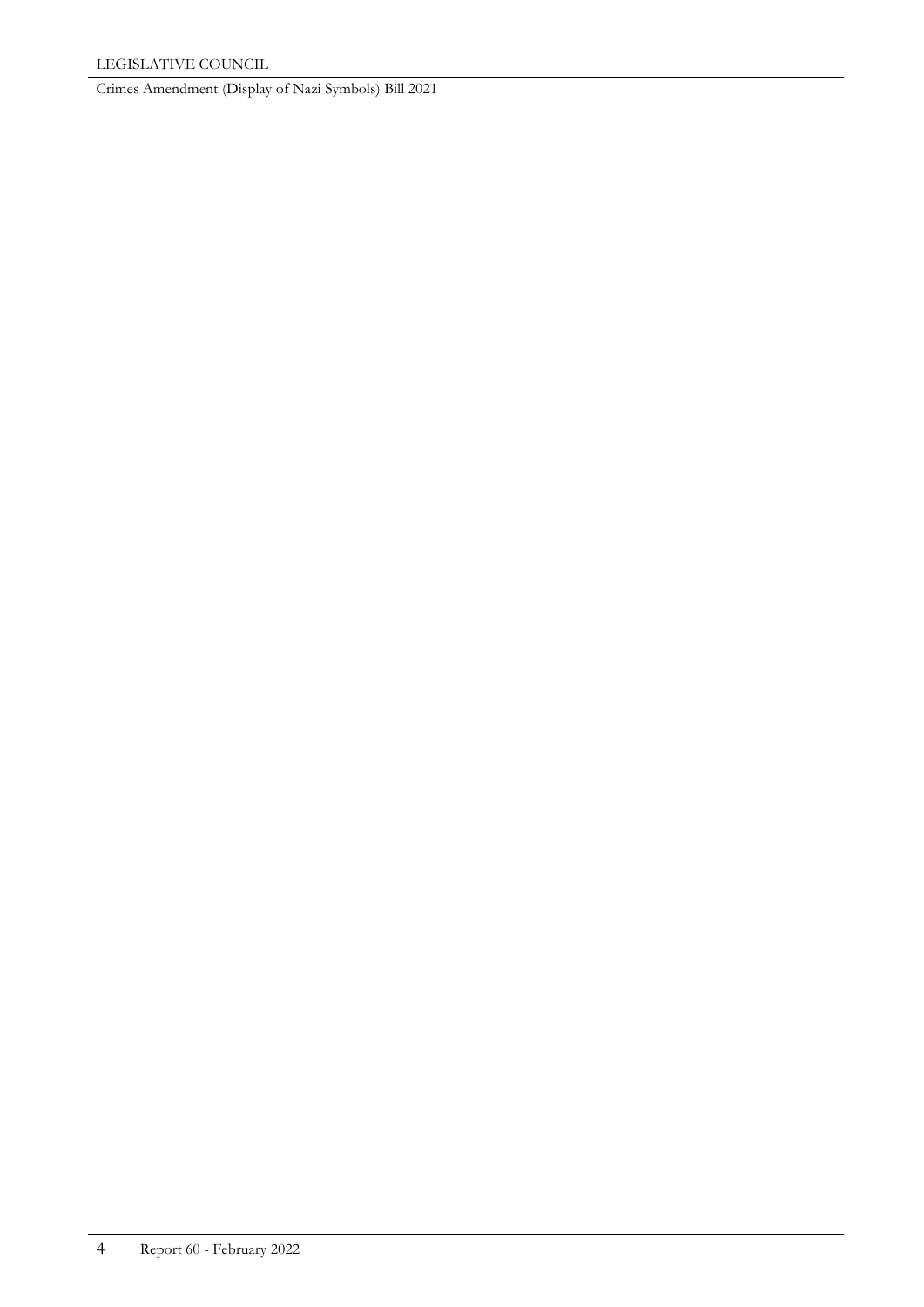# **Chapter 2 Key Issues**

This chapter highlights the key issues identified by stakeholders during this inquiry, including whether the public display of Nazi symbols should be criminalised in New South Wales and whether the measures contained in the bill are an appropriate and effective means of doing so. The chapter also acknowledges specific issues that were raised in regards to provisions of the bill, including the exemption provisions and the bill's application to content on social media platforms.

# **Arguments in support of the bill**

# **Brief history of the Swastika/**Hakenkreuz

**2.1** Several submissions commented on the history of the Swastika as being one of the oldest and most widespread symbols used across cultures and religions. It was noted that the Swastika has important significance to the Hindu, Jain and Buddhist communities. The Swastika was adopted by the Nazi Party in 1920 as it was perceived to symbolise German and specifically Aryan culture. The Nazi state termed the Swastika as the *Hakenkruez*, meaning the hooked cross. During World War II and the Holocaust, the Swastika became the most recognisable symbol of Nazi propaganda, and several submissions referred to this 'misappropriation' and 'misuse' of the Swastika by the Nazi state.<sup>[22](#page-14-0)</sup>

# **Impacts of public displays of Nazi symbols**

# Nazi symbols cause offence, distress and intimidation

- **2.2** The Australia/Jewish & Israel Affairs Council referred to a statement from the National Criminal Law Committee of the Law Council of Australia that the key aim of a prohibition on the public display of Nazi symbols is to mitigate public offence and distress.<sup>[23](#page-14-1)</sup> Submissions noted that the public display of Nazi symbols can cause offence and distress to:
	- the Jewish community
	- survivors of the Holocaust and their descendants
	- minority groups targeted by the Nazi regime
	- ex-service men and women
	- Hindu, Jain, and Buddhist religions.
- **2.3** In its submission to the inquiry, Anti-Discrimination NSW expressed support for the criminalisation of the public display of Nazi symbols for reasons that such symbols are oppressive, hateful and threatening to the Jewish community as well as other minority groups

<span id="page-14-0"></span> <sup>22</sup> See, for example, Submission 1, Australian Association of Jewish Holocaust Survivors and Descendants, p 2; Submission 7, NSW Jewish Board of Deputies and Hindu Council of Australia, p 2.

<span id="page-14-1"></span><sup>23</sup> Submission 5, Australia/Israel & Jewish Affairs Council, p 9.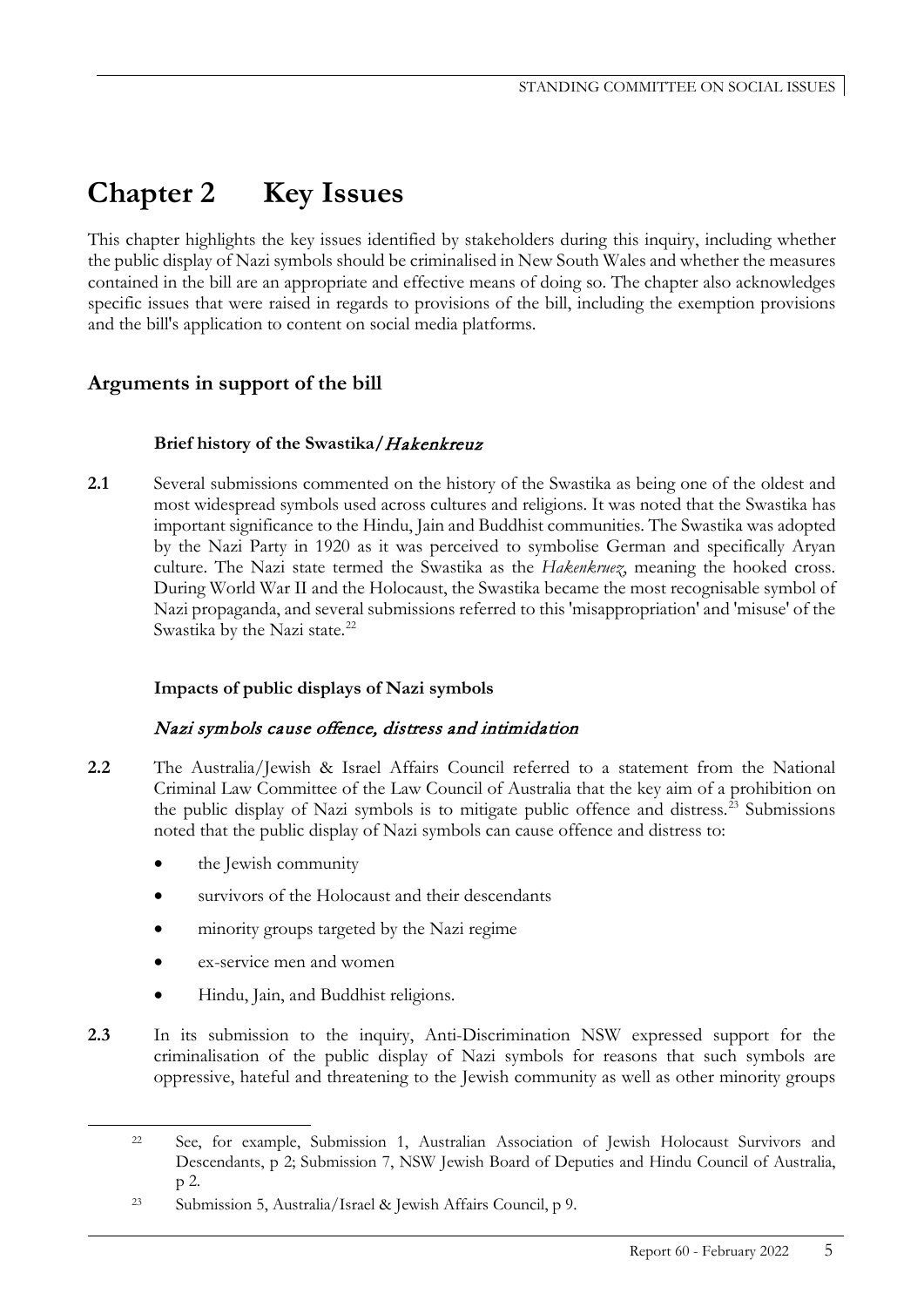protected under the *Anti-Discrimination Act 1977*, such as people with disabilities and homosexuals, who were also targeted by the Nazi regime.<sup>[24](#page-15-0)</sup>

- **2.4** The Commonwealth eSafety Commissioner also supported the intention of the bill and acknowledged online hate symbols, particularly Nazi symbols, can harm at-risk and marginalised groups.[25](#page-15-1)
- **2.5** The Australian Association of Jewish Holocaust Survivors and Descendants and the NSW Association of Jewish Service & Ex-Service Men & Women (NAJEX) explained the impacts of the public display of Nazi symbols on survivors of the Holocaust. The Associations argued that the display of Nazi symbols trivialises the memory of those murdered in the Holocaust, reveals a lack of understanding of the horrific history of these symbols within living memory, highlights a lack of compassion for those who suffered under the Nazi regime and is disrespectful to survivors of the Holocaust and their families.<sup>[26](#page-15-2)</sup>
- **2.6** With regards to the impact on survivors of the Holocaust, Australia has the highest percentage of Holocaust survivors and descendants than any other Jewish community outside Israel.<sup>[27](#page-15-3)</sup> The Australian Association of Jewish Holocaust Survivors and Descendants explained that survivors can experience distress and panic when exposed to triggers that symbolise the Holocaust, including Nazi symbols and in particular the *Hakenkruez*. Mr Joseph Symon, a Holocaust survivor and a member of the Australian Association of Jewish Holocaust Survivors and Descendants, gave evidence that viewing any information related to Nazi Germany 'brings back very vivid memories: all the suffering and horror'.<sup>[28](#page-15-4)</sup> Further, it is well documented that transgenerational transmission of trauma occurs in the families of Holocaust survivors.<sup>[29](#page-15-5)</sup>
- **2.7** The NAJEX described the *Hakenkruez* as 'the symbol of one of the most inhuman, hate-based and murderous regimes and ideologies'. The NAJEX noted that the public display of Nazi symbols is an affront to ex-service men and women and their families as well as outrage to the memory of the civilians murdered during World War II and the Holocaust.<sup>[30](#page-15-6)</sup>
- **2.8** A joint submission from the NSW Jewish Board of Deputies and the Hindu Council of Australia (JBD and HCA joint submission) noted that the historic misuse of the Swastika by the Nazi regime and its present misuse, that is when used as a symbol of hatred, racism and dictatorship, causes harm to the Jewish community as well as desecrates the Hindu, Jain and Buddhist

- <span id="page-15-3"></span><sup>27</sup> Evidence, Mr Peter Wertheim AM, Past President and Honorary Life Deputy, NSW Jewish Board of Deputies and Co-CEO, Executive Council of Australian Jewry, 3 February 2022, p 3.
- <span id="page-15-4"></span><sup>28</sup> Evidence, Mr Joseph Symon, Member, Australian Association of Jewish Holocaust Survivors, 3 February 2022, p 24.
- <span id="page-15-5"></span><sup>29</sup> See, for example, Submission 1, Australian Association of Jewish Holocaust Survivors and Descendants, p 5; Evidence, Mr Anthony Levin, Immediate Past Vice-president, Australian Association of Jewish Holocaust Survivors and Descendants, 3 February 2022, p 24.
- <span id="page-15-6"></span><sup>30</sup> Submission 8, NSW Association of Jewish Service & Ex-Service Men & Women, p 3.

<span id="page-15-0"></span> <sup>24</sup> Submission 6, Anti-Discrimination NSW, p 1.

<span id="page-15-1"></span><sup>25</sup> Correspondence from Ms Julie Inman Grant, eSafety Commissioner, Australian Government, to Chair, 11 February 2022.

<span id="page-15-2"></span><sup>26</sup> See, for example, Submission 1, Australian Association of Jewish Holocaust Survivors and Descendants, pp 5-6; Submission 8, NSW Association of Jewish Service & Ex-Service Men & Women, p 3; Dr Dvir Abramovich, Chair, Anti-Defamation Commission, 3 February 2022, p 15.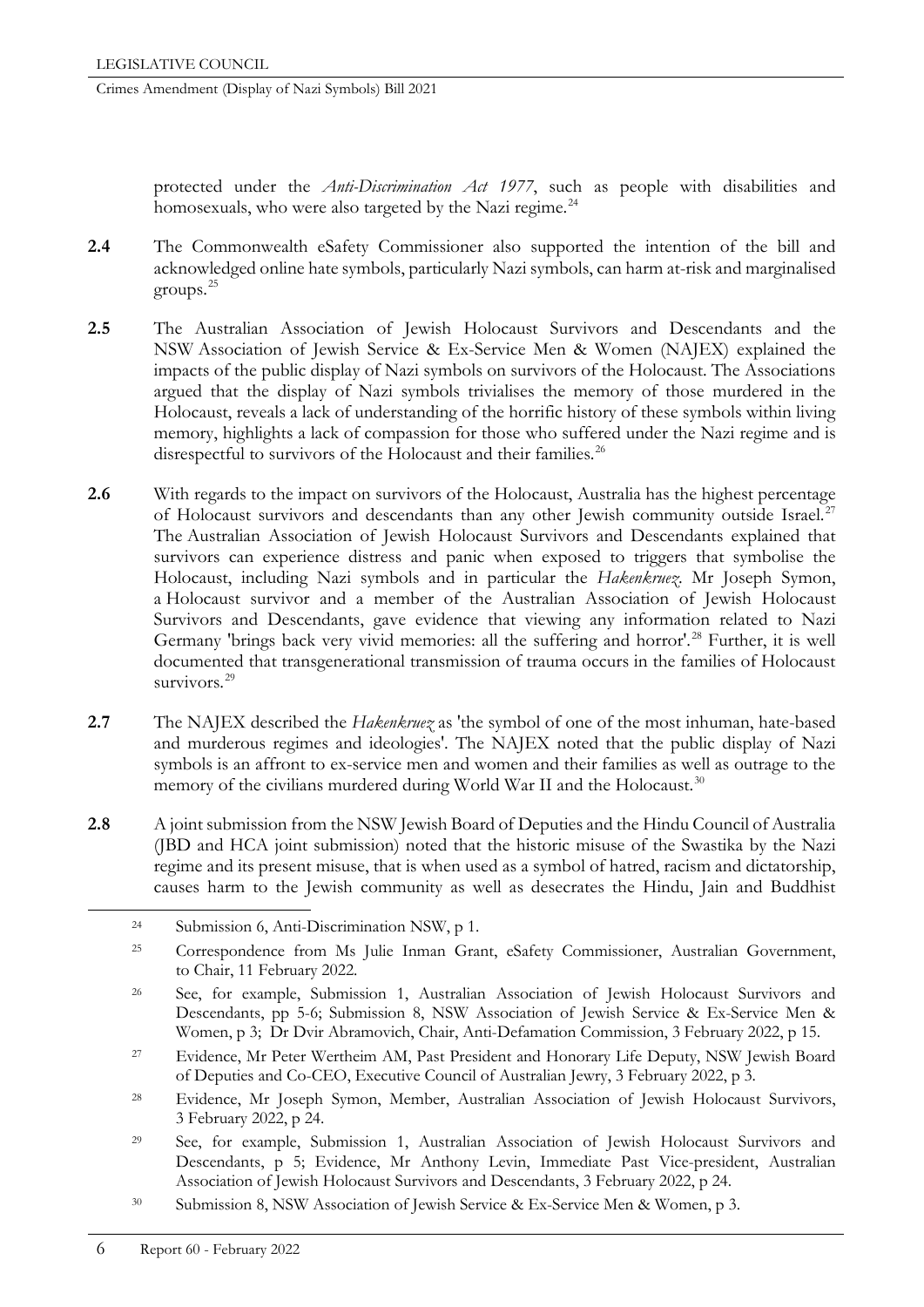religions.<sup>[31](#page-16-0)</sup> Moreover, the Swastika being a sacred Hindu symbol, Mr Surinder Jain, National Vice President of the Hindu Council of Australia (HCA), stated that the historic and current misuse of the Swastika impedes its peaceful use without invoking fear and intimidation in the community.<sup>[32](#page-16-1)</sup>

# Nazi symbols incite hatred and violence

- **2.9** The JBD and HCA joint submission stated that words, symbols and gestures that incite hatred are a precursor to violence.<sup>[33](#page-16-2)</sup> The NAJEX argued that public displays of Nazi symbols incite violence because of the feelings their display generates.<sup>[34](#page-16-3)</sup> Similarly, the Australian/Israel & Jewish Affairs Council argued that the German National Socialist regime inspires not only the display or spread of Nazi symbols but also to perpetrate incidents inspired by Nazism.<sup>[35](#page-16-4)</sup>
- **2.10** Mr David Hudson, Deputy Commissioner of Investigations and Counter-terrorism at NSW Police Force, described the violent, both historic and current, use of Nazi symbols:

I think I speak for our entire organisation when I say that we have no tolerance for Nazi symbols and that the majority of mainstream Australia find it abhorrent and disgraceful. This not only relates to their historical use but also their current use by some of pathologically violent extremist groups, which are used to spread hate and incite hate crimes.[36](#page-16-5)

# Nazi symbols go against community expectations and social cohesion

- **2.11** The Australia/Jewish & Israel Affairs Council argued that the Australian community, beyond the Jewish community, has demonstrated its rejection of Nazi symbolism in public discourse and therefore the bill is necessary to ensure the law reflects public sentiment. In its view, the public display of Nazi symbols is a 'red line in public discourse' and for this reason supports the bill. $37$
- **2.12** Regarding social cohesion, inquiry participants, such as the NAJEX, argued that the public display of Nazi symbols is 'utterly incompatible' with multicultural values and communal harmony.<sup>[38](#page-16-7)</sup> These organisations considered the bill to be beneficial to the NSW community as a whole because the new criminal offence would be an important step to maintaining a peaceful and harmonious multicultural society.<sup>[39](#page-16-8)</sup>

- <span id="page-16-1"></span><sup>32</sup> Evidence, Mr Surinder Jain, National Vice President, Hindu Council of Australia, 3 February 2022, p 3.
- <span id="page-16-2"></span><sup>33</sup> Submission 7, NSW Jewish Board of Deputies and Hindu Council of Australia, p 1.
- <span id="page-16-3"></span><sup>34</sup> Submission 8, NSW Association of Jewish Service & Ex-Service Men & Women, p 3.
- <span id="page-16-4"></span><sup>35</sup> Submission 5, Australia/Israel & Jewish Affairs Council, p 4.
- <span id="page-16-5"></span><sup>36</sup> Evidence, Mr David Hudson, Deputy Commissioner of Investigations and Counter-terrorism, NSW Police Force, 3 February 2022, p 8.
- <span id="page-16-6"></span><sup>37</sup> Submission 5, Australia/Israel & Jewish Affairs Council, pp 1 and 6.
- <span id="page-16-7"></span><sup>38</sup> Submission 8, NSW Association of Jewish Service & Ex-Service Men & Women, p 3.
- <span id="page-16-8"></span><sup>39</sup> See, for example, Submission 7, NSW Jewish Board of Deputies and Hindu Council of Australia, p 5; Evidence, Mr Jain, 3 February 2022, p 3; Evidence, Dr Colin Rubenstein AM, Executive Director, Australia/Israel & Jewish Affairs Council, 3 February 2022, p 21; Evidence, Mr Symon, 3 February 2022, pp 26-27.

<span id="page-16-0"></span> <sup>31</sup> Submission 7, NSW Jewish Board of Deputies and Hindu Council of Australia, p 2.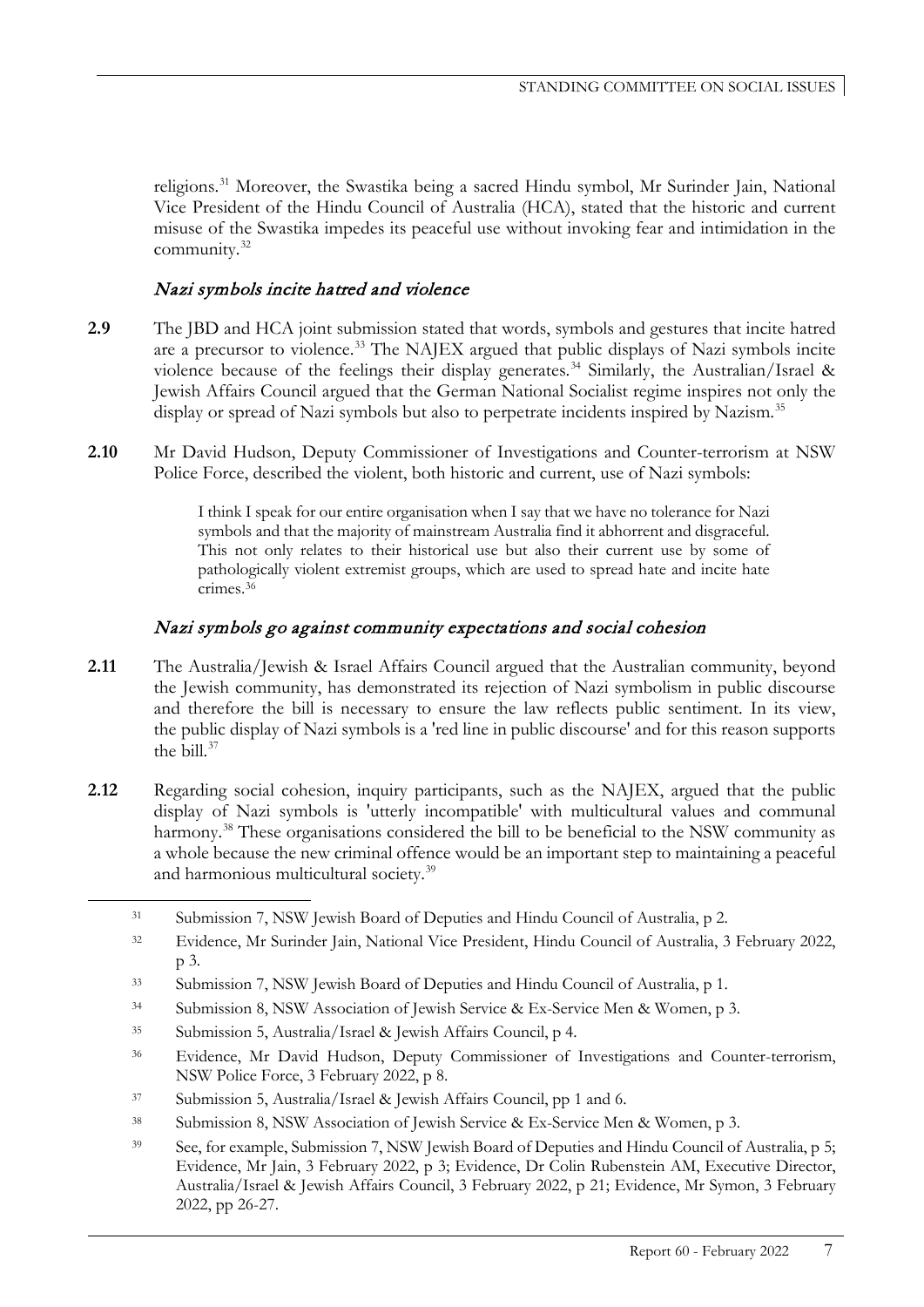**2.13** The importance of prohibiting the use of hate symbols for democracy and social cohesion was noted in the JBD and HCA joint submission:

> If it is not addressed quickly and decisively it can engender a contempt for the rule of law, encourage mob rule and the breakdown of social cohesion and democratic institutions. Normalising hate symbols is the first step towards desensitising people to abhorrent behaviour. It can be the first step to forgetting, enabling, and repeating history.[40](#page-17-0)

**2.14** Inquiry stakeholders noted that another impact on the community is a desensitisation of and normalisation to the public display of symbols that represent hate and genocide – Mr Anthony Levin, Immediate Past Vice-president of the Australian Association of Jewish Holocaust Survivors and Descendants, explained:

> … these symbols may have a tendency to normalise their visibility in society, and that is one of the precursors to historical examples of genocide. We know that the normalisation of terms of denigration, symbols of hate and other things which are not exclusive to the Holocaust—they are the early warning signs. We do not want a society in which we tolerate those kinds of things, and I think that it is really incumbent on us to approach it both from that protective viewpoint but also from a deterrent viewpoint…[41](#page-17-1)

# **Contemporary public displays of Nazi symbols**

# Upward trend in antisemitism

- **2.15** Some stakeholders observed that there has been a steady increase in the use of Nazi symbols to intimidate the Jewish community and to incite hatred and violence.<sup>[42](#page-17-2)</sup>
- **2.16** Some inquiry participants referred to the Executive Council of Australian Jewry's 2021 Antisemitism Report which highlighted an increase of 35 per cent in the prevalence of antisemitic attacks in Australia in the 2020-2021 period compared to the previous reporting period. [43](#page-17-3) The JBD and HCA joint submission provided the details of this rise in antisemitism:

From October 2020 to September 2021, 477 antisemitic incidents were reported to Jewish organisations. 272 incidents consisted of physical assault, verbal abuse/harassment, vandalism, and graffiti and 175 incidents were threats that took place by email, telephone, postal mail, posters, and stickers[.44](#page-17-4)

<span id="page-17-0"></span> <sup>40</sup> Submission 7, NSW Jewish Board of Deputies and Hindu Council of Australia, p 1.

<span id="page-17-1"></span><sup>41</sup> Evidence, Mr Levin, 3 February 2022, p 27. See also Evidence, Mr Wertheim, 3 February 2022, pp 4 and 7.

<span id="page-17-2"></span><sup>42</sup> Submission 4, Australian Jewish Association, p 1.

<span id="page-17-3"></span><sup>43</sup> See, for example, Submission 5, Australia/Israel & Jewish Affairs Council, p 3; Submission 7, NSW Jewish Board of Deputies and Hindu Council of Australia, p 2.

<span id="page-17-4"></span><sup>44</sup> Submission 7, NSW Jewish Board of Deputies and Hindu Council of Australia, p 3.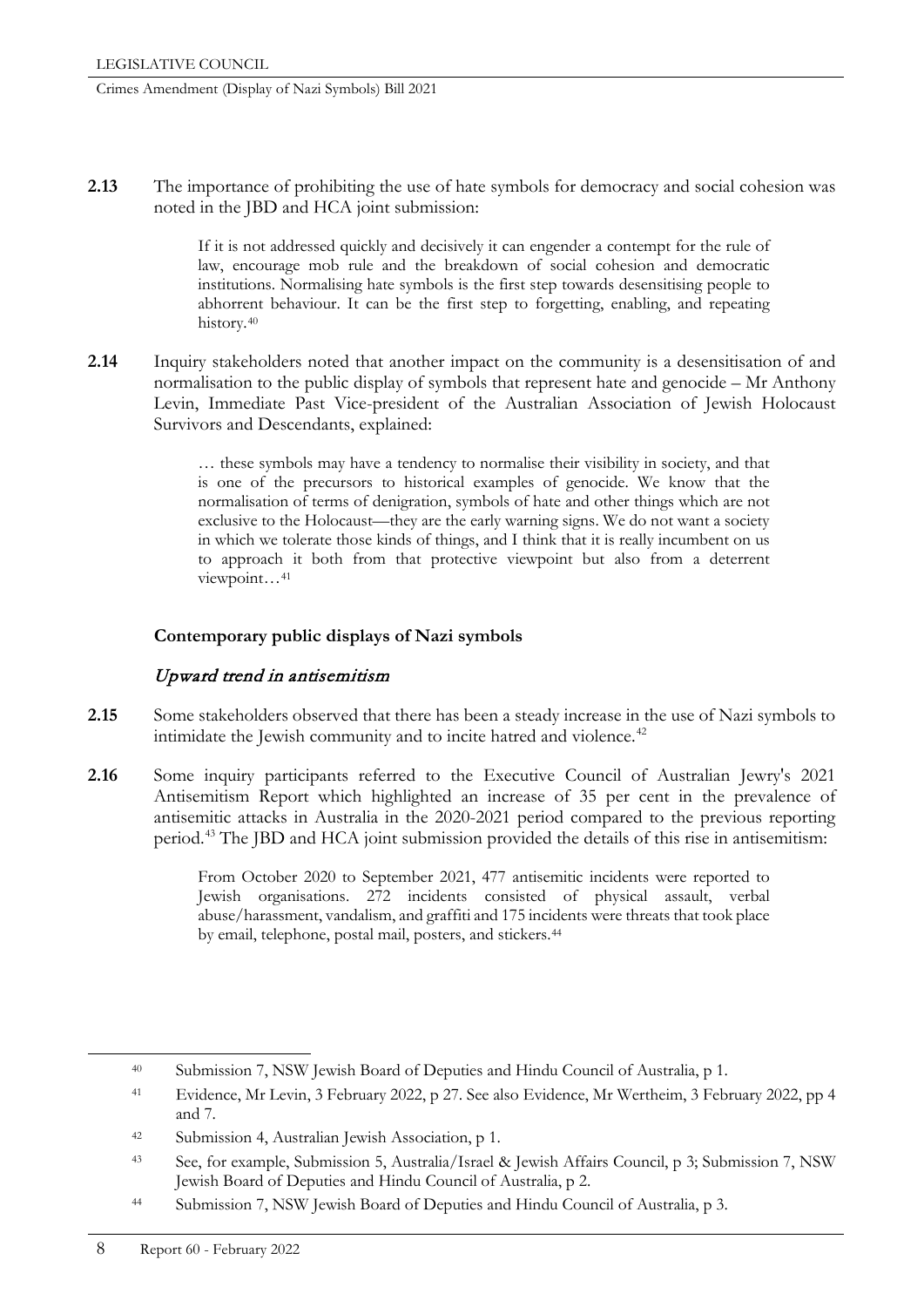**2.17** In giving evidence, Mr Peter Wertheim AM, Past President and Honorary Life Deputy, NSW Jewish Board of Deputies and Co-CEO, Executive Council of Australian Jewry, provided further detail about the types of incidents reported:

> The report actually from the last two years has detailed how pervasive the display of Nazi symbols has become compared to previous years when it was unheard of. The reports include the flying of Nazi flags in public, the use of Nazi symbols in graffiti in the streets and an increase in advertised Nazi memorabilia and jewellery using the Hakenkreuz as well as SS lightning bolts and sonnenrads—the Nazi sun wheel. The reports also document the occasions when the Hakenkreuz was displayed from private homes in Victoria, New South Wales and Tasmania, when people dress in SS uniforms or when people wearing Hakenkreuz armbands have entered places of business to do their shopping or other business, and the impact of that on desensitising the wider community[.45](#page-18-0)

**2.18** Additionally, several stakeholders noted that there were 31 reported incidents of the Nazi flag being flown in 2020 in NSW.<sup>[46](#page-18-1)</sup> Some stakeholders referred to recent examples of the use of Nazi symbols and imagery in instances where members of the public expressed opposition to governments' responses to the COVID-19 pandemic.<sup>[47](#page-18-2)</sup> It was also noted that some social media content during the COVID-19 pandemic has seemingly attributed certain levels of responsibility to the Jewish community for COVID-19.[48](#page-18-3)

# Upward trend in neo-Nazi and far right extreme activity

- **2.19** The Australian Jewish Association argued that some of those involved in extremist activity have co-opted Nazi symbols for the purposes of membership and propaganda.<sup>[49](#page-18-4)</sup> In giving evidence, Mr Darren Bark, Chief Executive Officer, NSW Jewish Board of Deputies (JBD), stated that 'use of these symbols really embolden and recruit people to those causes'.<sup>[50](#page-18-5)</sup>
- **2.20** The JBD and HCA joint submission also referred to the Executive Council of Australian Jewry's 2021 Antisemitism Report which detailed that extremist racist groups are an increasing threat in Australia. It was reported that these groups hold recruiting, training and group bonding sessions with paraphernalia exhibiting Nazi symbols, icons and flags, and incite physical and polemical attacks against minority groups.[51](#page-18-6) In addition, Deputy Commissioner Hudson noted that during the COVID-19 lockdowns, there has been an increase in extremist behaviour, especially in online recruitment and engagement online.<sup>[52](#page-18-7)</sup>

<span id="page-18-7"></span><sup>52</sup> Evidence, Mr Hudson, 3 February 2022, p 9.

<span id="page-18-0"></span> <sup>45</sup> Evidence, Mr Wertheim, 3 February 2022, p 4.

<span id="page-18-1"></span><sup>46</sup> See, for example, Evidence, Mr Darren Bark, Chief Executive Officer, NSW Jewish Board of Deputies, 3 February 2022, p 2; Evidence, Dr Rubenstein, 3 February 2022, p 16.

<span id="page-18-2"></span><sup>47</sup> See, for example, Submission 1, Australian Association of Jewish Holocaust Survivors and Descendants, p 4; Evidence, Dr Rubenstein, 3 February 2022, p 16.

<span id="page-18-3"></span><sup>48</sup> See, for example, Submission 1, Australian Association of Jewish Holocaust Survivors and Descendants, p 5; Submission 4, Australian Jewish Association, p 1.

<span id="page-18-4"></span><sup>49</sup> Submission 5, Australia/Israel & Jewish Affairs Council, p 9.

<span id="page-18-5"></span><sup>50</sup> Evidence, Mr Bark, 3 February 2022, p 6.

<span id="page-18-6"></span><sup>51</sup> See, for example, Submission 5, Australia/Israel & Jewish Affairs Council, p 3; Submission 7, NSW Jewish Board of Deputies and Hindu Council of Australia, p 2.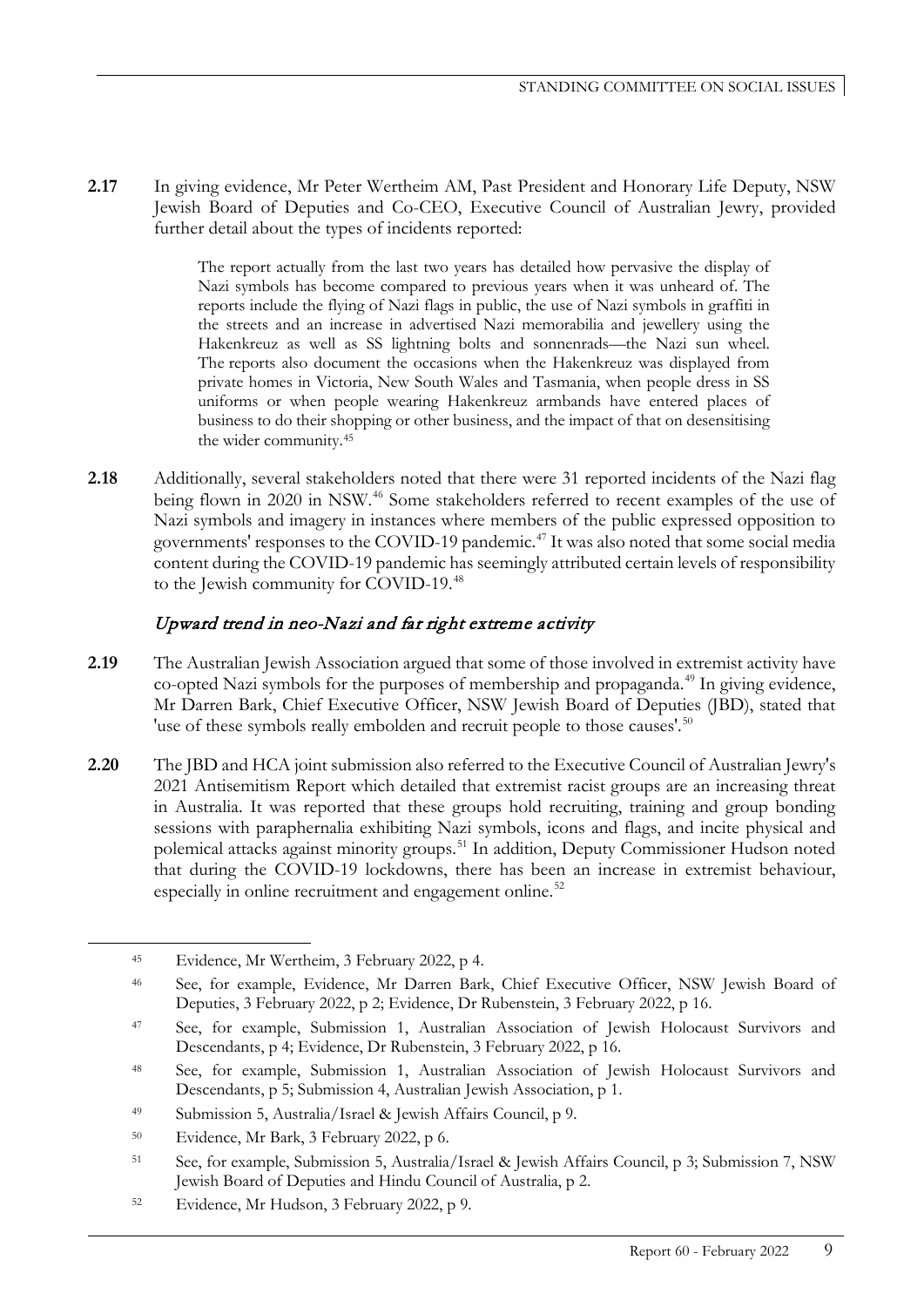- **2.21** Several inquiry participants argued that a ban on Nazi symbols indicates a strong opposition to extremism, Neo-Nazi groups and radicalisation. In their view, the bill is necessary as an attempt to prevent further momentum being gained to extremism and neo-Nazi ideology in NSW.[53](#page-19-0)
- **2.22** It was also observed that the passage of time since the Holocaust minimises the understanding that Nazi symbols represent the enemy power and a genocidal regime.<sup>[54](#page-19-1)</sup> Supporting this view, the NAJEX argued that there is a 'growing historical ignorance as to what Nazi Symbols represent and the hateful and violent message they convey'. [55](#page-19-2) As such, the JBD and HCA argued that an express legislative prohibition on Nazi symbols would work towards protecting against this loss of knowledge being exploited and young people being radicalised.<sup>[56](#page-19-3)</sup> Likewise, the Australian Jewish Association stated that it supports the bill because 'it removes the swastika as a rallying symbol for extremists'.[57](#page-19-4)
- **2.23** Regarding potential unintended consequences of criminalising the public display of Nazi symbols, Deputy Commissioner Hudson cautioned that this type of ban may push individuals and groups using these symbols underground, making the job of law enforcement more difficult, and that its criminalised status may heighten its attractiveness to some members of the community.[58](#page-19-5) In responding to this issue, Mr Levin queried the basis of this concern. In his view, many groups of that kind are already employing techniques to keep their identities anonymous online when mobilising and recruiting and therefore are already not very visible to law enforcement.<sup>[59](#page-19-6)</sup>

# Capacity of the current law to respond to public displays of Nazi symbols

- **2.24** Some inquiry participants noted that the current criminal law, namely the hate crimes offence in section 93Z of the Crimes Act, is not providing an adequate response to the public use and display of these symbols.<sup>[60](#page-19-7)</sup> The JBD and HCA stated that no charge has been brought under section 93Z of the Crimes Act for incidents of antisemitism.<sup>[61](#page-19-8)</sup>
- **2.25** In giving evidence, Deputy Commissioner Hudson stated that in instances of a public display of Nazi symbols, the police would be presently reliant on section 93Z of the Crimes Act. Deputy Commissioner Hudson informed the committee that two individuals have been charged

- <span id="page-19-2"></span><sup>55</sup> Submission 8, NSW Association of Jewish Service & Ex-Service Men & Women, p 2.
- <span id="page-19-3"></span><sup>56</sup> See, for example, Submission 7, NSW Jewish Board of Deputies and Hindu Council of Australia, p 3; Evidence, Mr Wertheim, 3 February 2022, p 4.
- <span id="page-19-4"></span><sup>57</sup> Submission 4, Australian Jewish Association, p 1.
- <span id="page-19-5"></span><sup>58</sup> Evidence, Mr Hudson, 1 January 2022, p 10.
- <span id="page-19-6"></span><sup>59</sup> Evidence, Mr Levin, 3 February 2022, p 25.
- <span id="page-19-7"></span><sup>60</sup> See, for example, Submission 7, NSW Jewish Board of Deputies and Hindu Council of Australia, p 3; Submission 8, NSW Association of Jewish Service & Ex-Service Men & Women, p 2.
- <span id="page-19-8"></span><sup>61</sup> Submission 7, NSW Jewish Board of Deputies and Hindu Council of Australia, p 3.

<span id="page-19-0"></span> <sup>53</sup> See, for example, Submission 7, NSW Jewish Board of Deputies and Hindu Council of Australia, p 3; Evidence, Dr Abramovich, 3 February 2022, p 17.

<span id="page-19-1"></span><sup>54</sup> See, for example, Submission 7, NSW Jewish Board of Deputies and Hindu Council of Australia, p 3; Evidence, Mr Wertheim, 3 February 2022, p 4; Evidence, Dr Abramovich, 3 February 2022, p 17.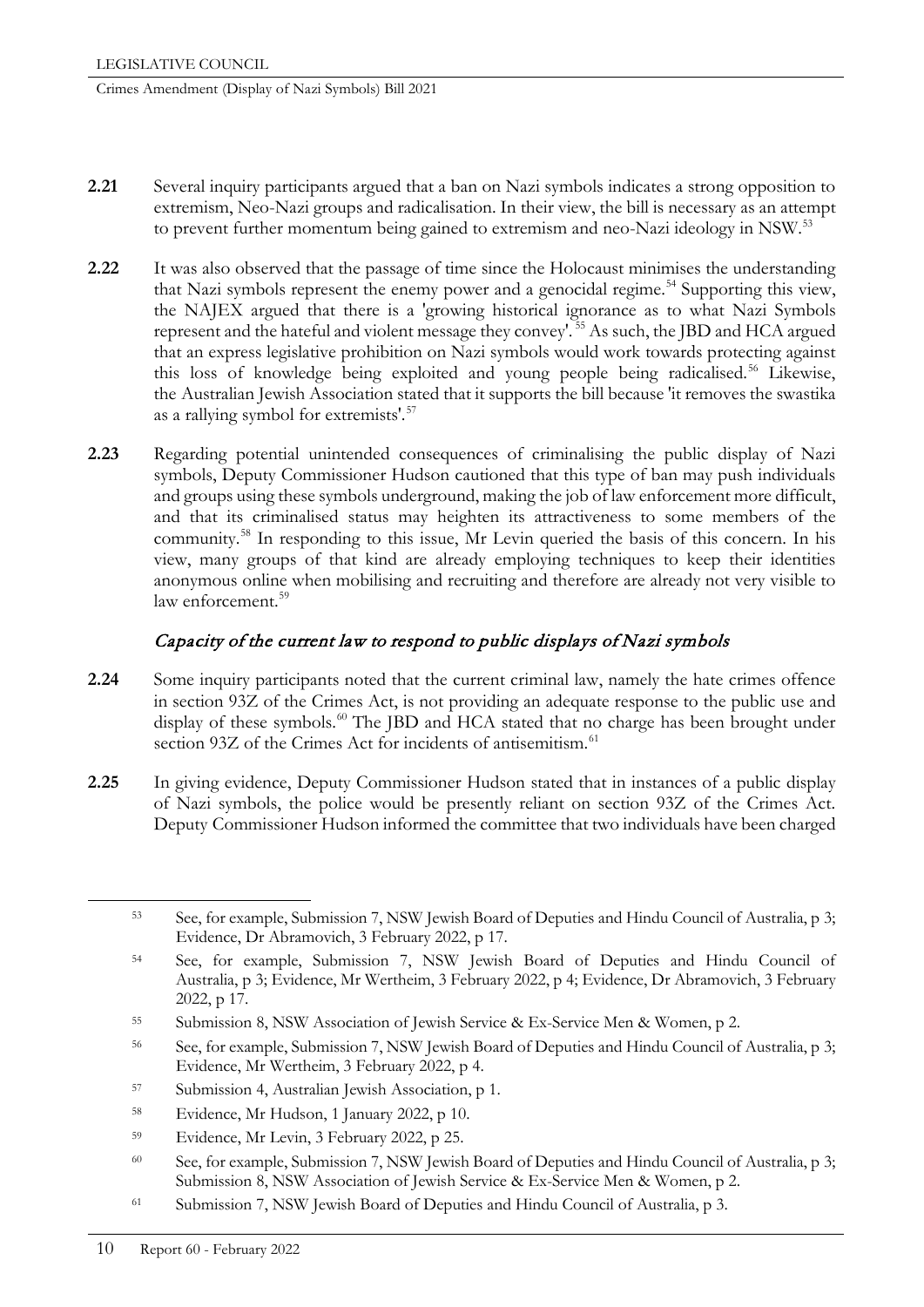under section 93Z of the Crimes Act for conflict in the Hindu and Sikh community in Parramatta and some social media posts inciting people to violence.<sup>[62](#page-20-0)</sup>

- **2.26** Relevant to the limited number of prosecutions under section 93Z is that the Director of Public Prosecutions (DPP) must approve the prosecution prior to the police laying charges. Deputy Commissioner Hudson commented that this can be a barrier to prosecution and consequently the police may charge individuals under other applicable laws that do not require DPP approval. By way of example, Deputy Commissioner Hudson highlighted that the police sought DPP approval to prosecute under section 93Z a further six instances and all were declined<sup>[63](#page-20-1)</sup>
- **2.27** When asked about the appropriateness of expanding the Anti-Discrimination Act (as opposed to the Crimes Act) to combat the prevalence of the public display of Nazi symbols, Mr Wertheim stated that criminalisation of the conduct sends an important message about the seriousness of the conduct. Further, Mr Wertheim did not consider it appropriate for the Anti-Discrimination Act to be the apparatus to respond to this conduct because the onus should not be placed on the person offended or insulted to take the matter forward.<sup>[64](#page-20-2)</sup>

## **Questionnaire responses**

- **2.28** With respect to the responses to the online questionnaire conducted by the committee, of the 50 responses 21 supported the bill, 8 responses supported with bill with amendments and 1 response partially supported the bill.
- **2.29** The following are some examples of questionnaire responses of reasons for supporting the ban.
	- Nazi symbols are offensive and represent hate, violence, bigotry and genocide.
	- The hate crimes against humanity associated with Nazi symbols are not part of the freedoms that Australians fought for in World War II. The bill will provide safety and security for people who are targets and have experienced such hatred.
	- Extreme political ideas like Nazism have no place in Australian democratic society.
	- The proposed ban is a reasonable restriction under constitutional implied freedom of political communication of hate speech.
	- Removing a symbol of hateful and racist ideology encourages social harmony.<sup>[65](#page-20-3)</sup>

<span id="page-20-0"></span> <sup>62</sup> Evidence, Mr Hudson, 3 February 2022, pp 9 and 13.

<span id="page-20-1"></span><sup>63</sup> Evidence, Mr Hudson, 3 February 2022, p 12.

<span id="page-20-2"></span><sup>64</sup> Evidence, Mr Wertheim, 3 February 2022, p 7.

<span id="page-20-3"></span><sup>65</sup> Questionnaire responses, Crimes Amendment (Display of Nazi Symbols) Bill 2021, survey conducted online on Standing Committee on Social Issues webpage.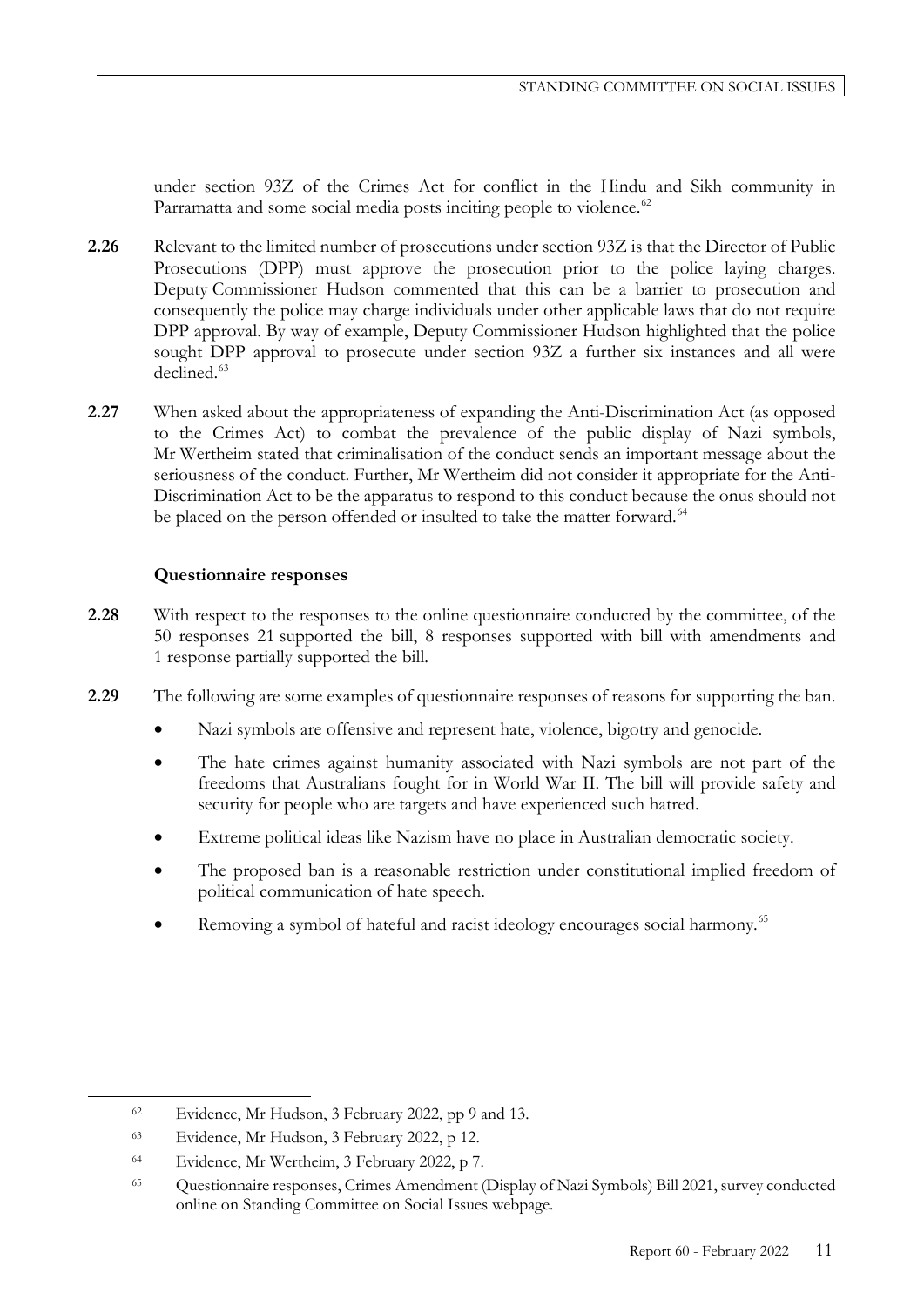# **Arguments against the bill**

- **2.30** Among the responses to the questionnaire that did not support the bill, there were some key and common themes raised underpinning opposition to the proposed ban.
	- There is a risk of erasing history which is problematic because these symbols can operate as a reminder to not repeat the mistakes of the past.
	- The proposed ban is a form of censorship, curtails freedom of speech and is a regulatory overreach. A prohibition on a symbol can be a slippery slope for expanded and tougher censorship.
	- The proposed ban encompasses only Nazi symbols and not other types of hate symbols.
	- Possible unintended consequences of the ban include that vulnerable members of the community may be targeted by the application of the proposed ban.
	- Protecting people from the public display of Nazi symbols weakens public and political discourse.
	- The proposed offence contains ambiguous definitions with respect to the ban's scope.
	- There are no checks and balances on the decision-making process of the President of the Anti-Discrimination Board with respect to the granting of exemptions (exemptions are discussed further in the next section).
	- The public display of Nazi symbols is already addressed by legislation.<sup>66</sup>
- **2.31** When asked at the hearing about the view that the bill impinges on the freedom of speech, Mr Levin argued proportionate limits are important in the balancing of competing human rights:

In human rights, there is almost always a competition between certain kinds of rights, and the test that is typically used to adjudicate that competition is one of proportionality… The limits on our freedoms are actually one of the hallmarks of a mature liberal democracy. That is to say—and we are in the territory of negative liberty here—that a person does not have the right to go and incite violence, either by verbal or non-verbal expressions and symbols which may impinge on the rights and freedoms of others… The balance of these rights is written into the Universal Declaration of Human Rights. Look at article 29, which basically says that nations have an obligation not to disseminate racist ideas and to take steps to eradicate notions of racial purity[.67](#page-21-1)

<span id="page-21-0"></span> <sup>66</sup> Questionnaire responses, Crimes Amendment (Display of Nazi Symbols) Bill 2021, survey conducted online on Standing Committee on Social Issues webpage.

<span id="page-21-1"></span><sup>67</sup> Evidence, Mr Levin, 3 February 2022, pp 25-26.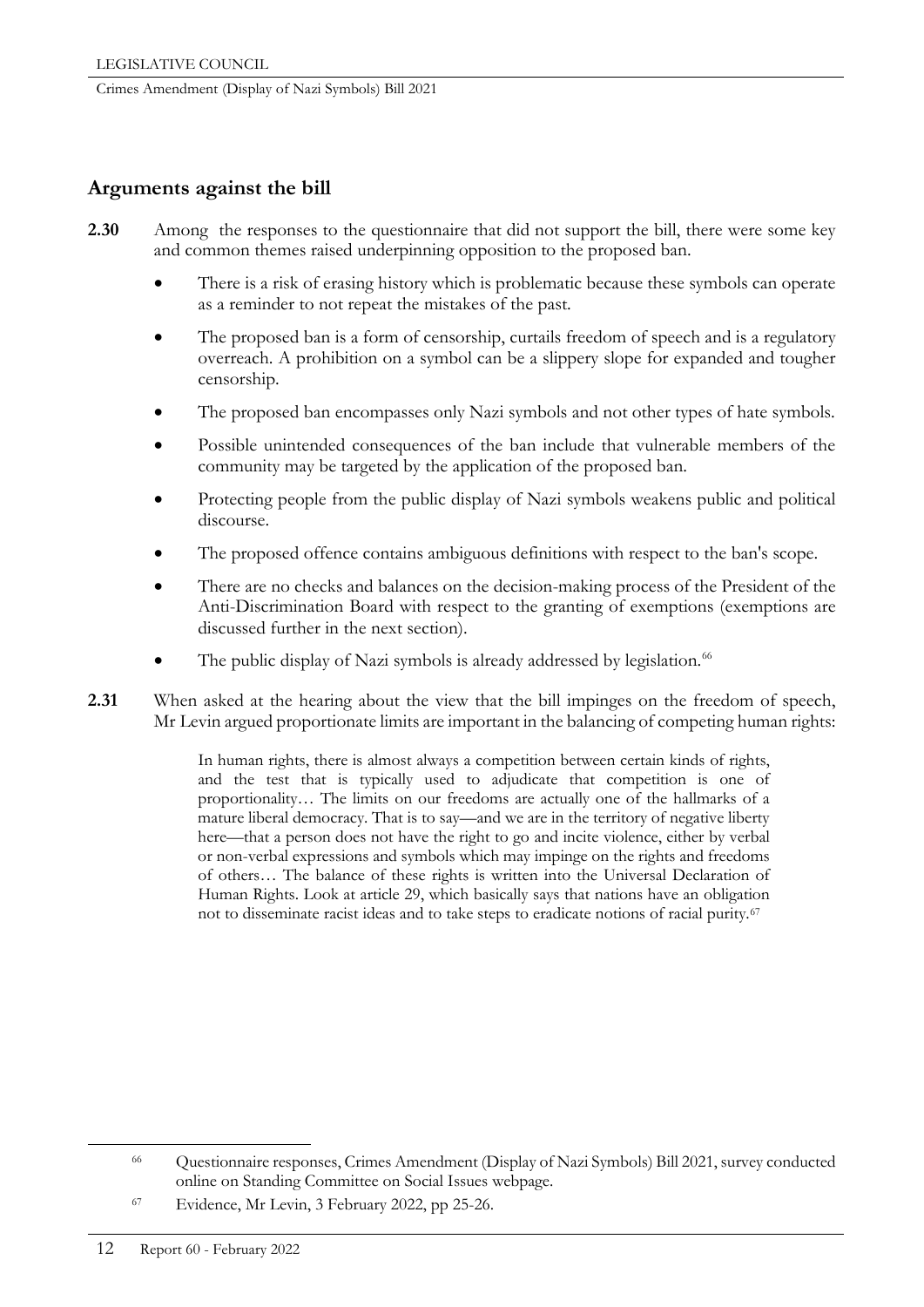# **Provisions of the bill**

## **Exemptions granted by President of Anti-Discrimination Board**

- **2.32** The bill proposes that the new offence of the public display of Nazi symbols would not apply if the President of the Anti-Discrimination Board has granted an exemption on the basis of being satisfied that the public act is to be done reasonably and in good faith for:
	- academic, artistic, scientific or research purposes in the public interest, or
	- other purposes in the public interest, including discussion or debate about and expositions of any act or matter.<sup>[68](#page-22-0)</sup>
- **2.33** In summary, inquiry participants expressed support for the proposed exemption provision in section 93ZA for the following reasons.
	- The peaceful display of the Swastika in connection with Hinduism, Buddhism and Jainism should not be captured by the new criminal offence.<sup>69</sup>
	- There should be permitted use of Nazi symbols for certain academic, education or cultural reasons.[70](#page-22-2)
- **2.34** While in support of the bill, Anti-Discrimination NSW emphasised its strong concerns regarding the legal, operational and practical implications of the proposed exemption process and argued that the civil exemption process currently proposed in section 93ZA(2) is 'entirely inappropriate'.[71](#page-22-3) These concerns are summarised below.
	- The proposed exemption conflates the two separate statutory functions under the Anti-Discrimination Act – first, the granting of exemptions where the applicant seeks to promote equality of opportunity under section 126 of the Anti-Discrimination Act, and secondly, the civil defences available to a respondent to a complaint of unlawful vilification under the Anti-Discrimination Act. This concern is discussed in further detail below.
	- The President of the Anti-Discrimination Board exercises administrative functions. The proposed exemption gives the President a civil process to grant exemptions from criminal prosecution before the conduct has occurred which inappropriately elevates the civil law above the criminal law.
	- In the circumstances where an exemption is granted and the actual display of the material does not accord with the manner of the exemption application, the enforcement of a breach of this kind would be complex as it involves a breach of the terms of an administrative order as well as the commission of a criminal offence.

<span id="page-22-0"></span> <sup>68</sup> Submission 6, Anti-Discrimination NSW, p 1; Crimes Amendment (Display of Nazi Symbols) Bill 2021, cl 2 (proposed subs 93ZA(2)).

<span id="page-22-1"></span><sup>69</sup> See, for example, Submission 1, Australian Association of Jewish Holocaust Survivors and Descendants, p 6; Submission 7, NSW Jewish Board of Deputies and Hindu Council of Australia, p 2.

<span id="page-22-2"></span><sup>70</sup> See, for example, Submission 1, Australian Association of Jewish Holocaust Survivors and Descendants, p 6; Submission 5, Australia/Israel & Jewish Affairs Council, p 6.

<span id="page-22-3"></span><sup>71</sup> Submission 6, Anti-Discrimination NSW, p 1.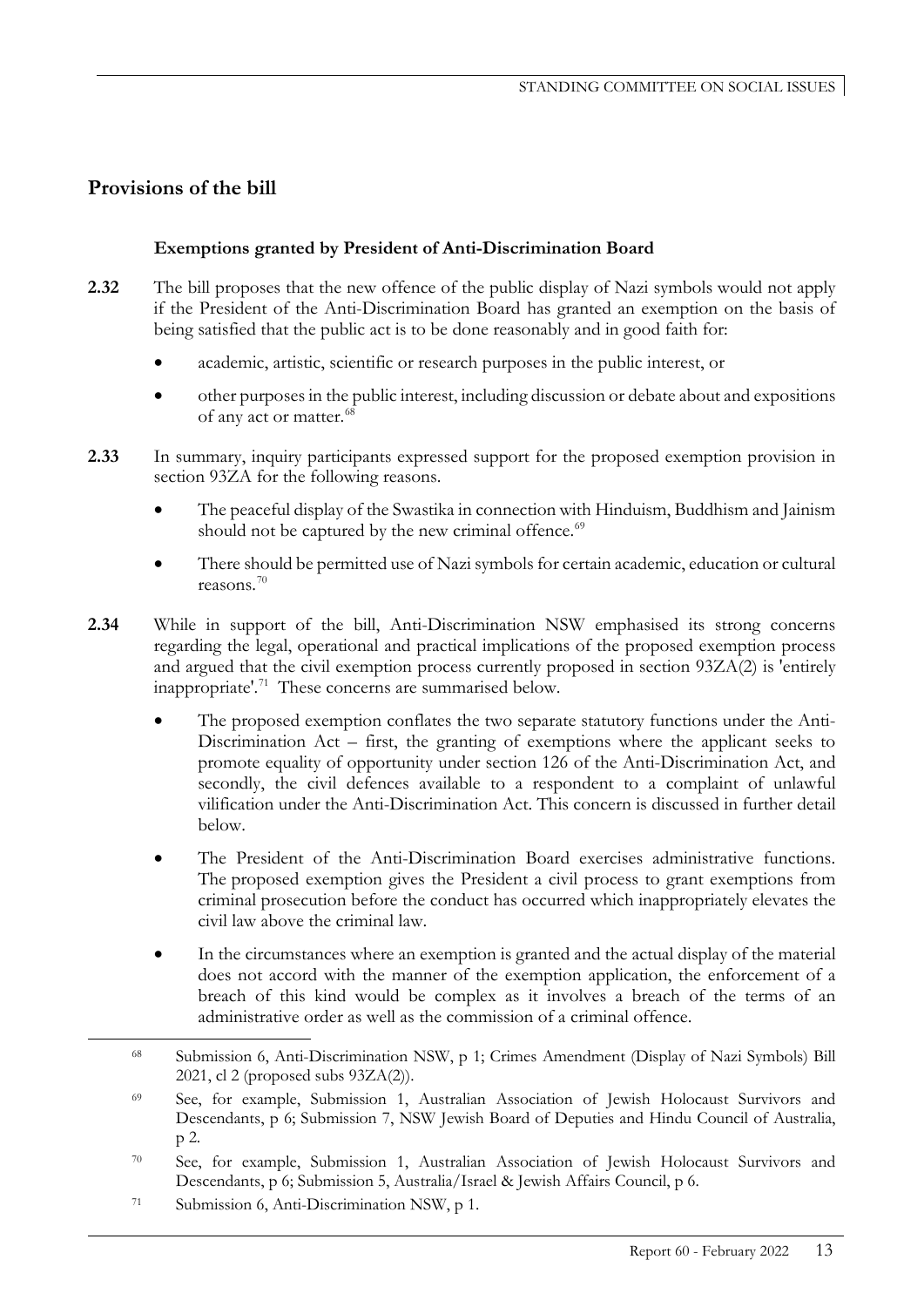- The proposed exemption would be impossible to administer because of the large volume of material that would require an exemption. For example, every public documentary, movie, website, news article, book, theatre production, museum exhibit, teaching handout, lecture slide or examination paper containing Nazi symbols or seeking to reproduce photographs including Nazi symbols would require an exemption.<sup>[72](#page-23-0)</sup>
- **2.35** Anti-Discrimination NSW offered the following explanation as to how proposed subsection 93ZA(2) conflates the concepts of exemptions and exceptions in the Anti-Discrimination Act. With respect to exemptions, they can be granted by the President under section 126 of the Anti-Discrimination Act when the applicant can show that the proposed action will promote equal opportunity or benefit one of the groups listed in the Anti-Discrimination Act that has experienced discrimination. [73](#page-23-1)
- **2.36** In contrast, exceptions operate like defences and the onus is on the respondent to prove that the exception applies. As noted above, there are vilification provisions in the Anti-Discrimination Act which make it unlawful for a person, by a public act, to incite hatred towards, serious contempt for, or severe ridicule of, a person or group of persons on the ground of the race, homosexuality, transgender status or HIV/AIDS status of the person or members of the group.[74](#page-23-2) An exception to the vilification provisions in the Anti-Discrimination Act is when the conduct was a public act, done reasonably and in good faith, for academic, artistic, scientific or research purposes or for other purposes in the public interest, including discussion or debate about and expositions of any act or matter.<sup>[75](#page-23-3)</sup>
- **2.37** The JBD and the HCA agreed that obtaining an exemption from the President of the Anti-Discrimination Board for each and every use of a Nazi symbol is an onerous burden on the applicant and the Board, given the volume of exemptions that would be required for historical footage and for educational and artistic purposes.[76](#page-23-4) Likewise, the Australia/Israel & Jewish Affairs Council and Deputy Commissioner Hudson from NSW Police Force queried the efficiency and practicality of the proposed exemption provision.<sup>[77](#page-23-5)</sup>

## **Alternative suggestions to exemptions**

# Defence

**2.38** Anti-Discrimination NSW recommended that the criteria in proposed subsection 93ZA(2) should be contained within the Crimes Act itself as a defence to a charge under proposed subsection 93ZA(1). Therefore, this would be a matter for law enforcement and judicial adjudication rather than the Anti-Discrimination Board.<sup>[78](#page-23-6)</sup>

<span id="page-23-0"></span> <sup>72</sup> Submission 6, Anti-Discrimination NSW, p 2. See also Submission 7, NSW Jewish Board of Deputies and the Hindu Council of Australia, p 4.

<span id="page-23-1"></span><sup>73</sup> Submission 6, Anti-Discrimination NSW, p 4.

<span id="page-23-2"></span><sup>74</sup> *Anti-Discrimination Act 1977*, ss 20C, 38S, 49ZT and 49ZXB.

<span id="page-23-3"></span><sup>75</sup> Submission 6, Anti-Discrimination NSW, p 5.

<span id="page-23-4"></span><sup>76</sup> Submission 7, NSW Jewish Board of Deputies and the Hindu Council of Australia, p 4.

<span id="page-23-5"></span><sup>77</sup> See, for example, Submission 5, Australia/Israel & Jewish Affairs Council, p 6; Evidence, Mr Hudson, 3 February 2022, pp 10-11.

<span id="page-23-6"></span><sup>78</sup> Submission 6, Anti-Discrimination NSW, pp 2-3.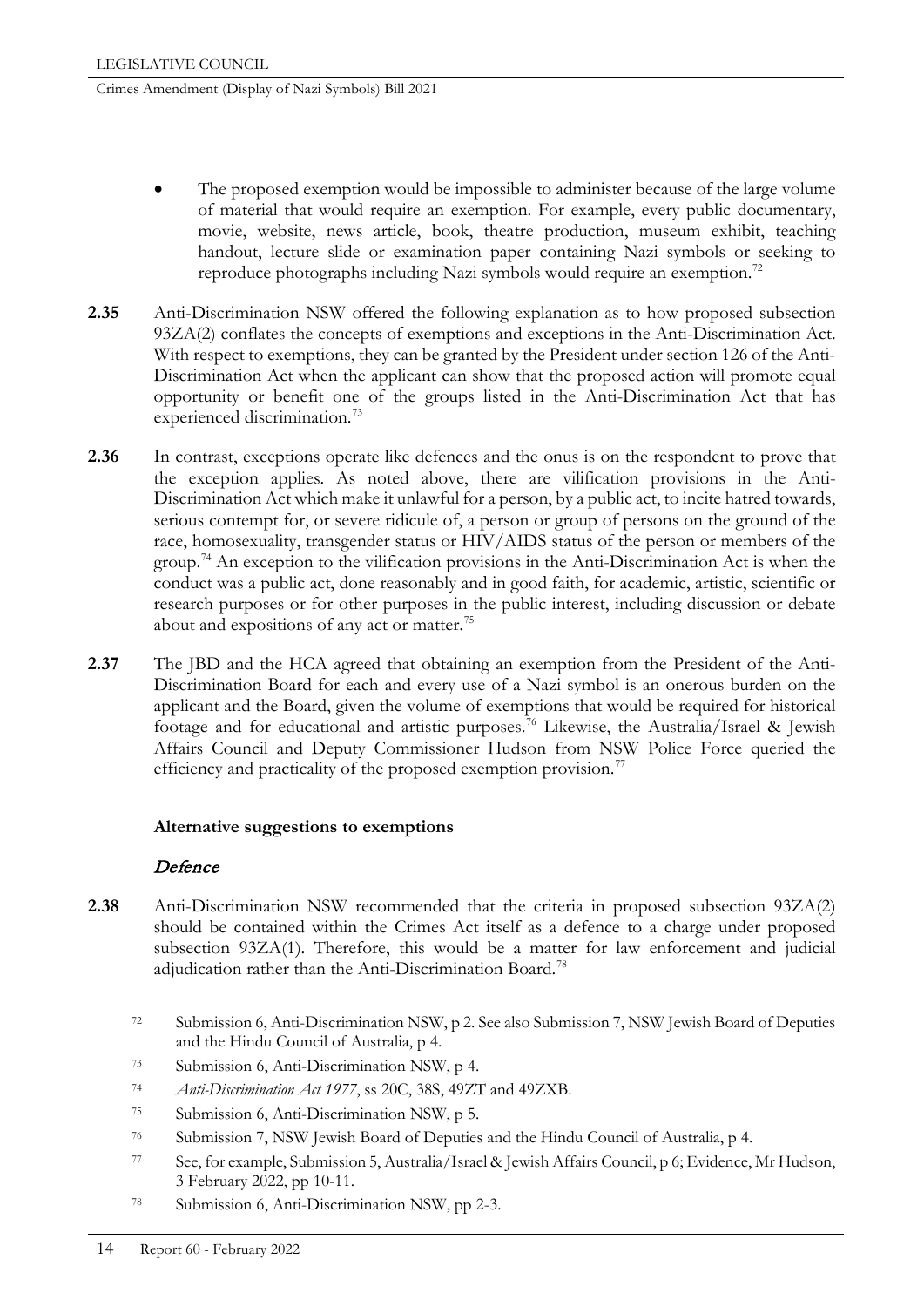- **2.39** The JBD, the HCA and the Australia/Israel & Jewish Affairs Council agreed with Anti-Discrimination NSW that a defence be available (rather than an exemption process).<sup>[79](#page-24-0)</sup> The JBD and the HCA recommended amending the bill to include a defence for the public display of a Nazi symbol that was used reasonably and in good faith:
	- in the performance, exhibition, or distribution of an artistic work, or
	- in the course of any statement, publication, discussion or debate made or held for any genuine academic, artistic, educational or scientific purpose or any other genuine purpose in the public interest.<sup>[80](#page-24-1)</sup>

# Lawful excuse

- **2.40** At the hearing, Deputy Commissioner Hudson recommended that a lawful excuse provision be included in the substantive provision creating the criminal offence as opposed to the exemption provision as currently proposed in the bill or a defence as proposed by other inquiry participants.<sup>[81](#page-24-2)</sup>
- **2.41** Deputy Commissioner Hudson stated that a prosecution must take place for a defendant to have the opportunity to raise a defence, however, a prosecution is not appropriate in all cases. For this reason, Deputy Commissioner Hudson preferred a list of lawful excuses to the proposed criminal offence in subsection 93ZA(1) be included in the bill rather than a defence. This is because consideration of the lawful excuse provision would occur at the time when an officer attends an alleged criminal act, whereas consideration of a defence occurs at the judicial adjudication stage and only after a prosecution has been brought against the alleged defendant.<sup>[82](#page-24-3)</sup>
- **2.42** With respect to what should be a lawful excuse to the proposed criminal offence, Deputy Commissioner Hudson suggested that similarly to the uses stated in the currently drafted exemption provision, the lawful excuses to be included in the bill could be the public display for Nazi symbols for the academic, artistic, scientific, research or other purposes in the public interest.<sup>[83](#page-24-4)</sup>
- **2.43** Similarly, Mr Levin agreed that the bill would be improved by replacing the proposed exemption provisions with a lawful excuse provision. Mr Levin preferred a list of lawful excuses which is inclusive, whereby the parameters of what would constitute a lawful excuse would not be absolutely defined or delimited. Instead, Mr Levin suggested that the list be indicative only because it would be appropriate for the police to have a degree of discretion on whether to prosecute certain conduct.[84](#page-24-5)

<span id="page-24-0"></span> <sup>79</sup> See, for example, Submission 5, Australia/Israel & Jewish Affairs Council, p 6; Submission 7, NSW Jewish Board of Deputies and the Hindu Council of Australia, p 4.

<span id="page-24-1"></span><sup>80</sup> Submission 7, NSW Jewish Board of Deputies and the Hindu Council of Australia, p 4.

<span id="page-24-2"></span><sup>81</sup> Evidence, Mr Hudson, 3 February 2022, pp 11-13.

<span id="page-24-3"></span><sup>82</sup> Evidence, Mr Hudson, 3 February 2022, pp 11-13.

<span id="page-24-4"></span><sup>83</sup> Evidence, Mr Hudson, 3 February 2022, p 12.

<span id="page-24-5"></span><sup>84</sup> Evidence, Mr Levin, 3 February 2022, p 27.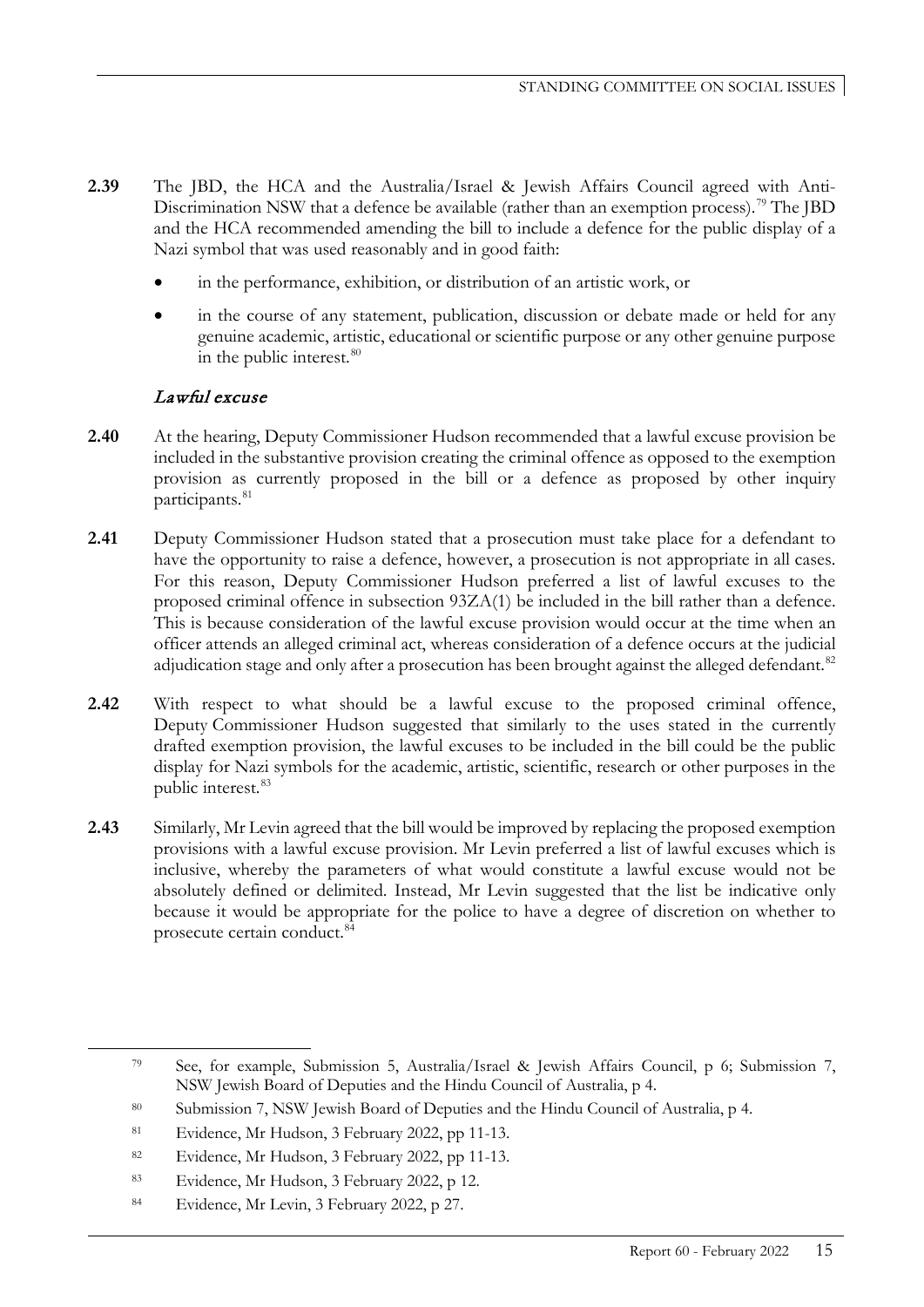**2.44** Along similar lines, a questionnaire response which supported the bill with amendments suggested that the bill should be explicit about the circumstances in which the public display of Nazi symbols would not constitute an offence under proposed subsection 93ZA(1).<sup>[85](#page-25-0)</sup>

## **Intent and knowledge**

- **2.45** One issue that was discussed at the hearing and in some questionnaire responses was the element of intent as part of the proposed criminal offence in section 93ZA. There was discussion about whether conduct should amount to an offence only when the intent behind the public display of a Nazi symbol is to incite hatred or violence. For instance, a questionnaire response recommended that a prohibition on the public display of Nazi symbols should adopt the approach of the racial vilification laws under the Anti-Discrimination Act whereby it is not the act itself which is the focus but rather the intention behind the act, such as, in this case, the use of Nazi symbols to cause fear or hatred.<sup>[86](#page-25-1)</sup>
- **2.46** However, some witnesses at the hearing stated that any display of Nazi symbols that is not for academic, artistic, scientific, research or other purposes in the public interest is done with an intention to incite or promote hatred or violence, or at least glorifies and celebrates Nazi ideology.[87](#page-25-2)
- **2.47** In addition, Mr Levin noted that there have been a limited number of prosecutions of antisemitic acts under section 93Z of the Crimes Act which requires an intention to incite violence. With respect to the proposed criminal offence in section 93ZA, Mr Levin expressed a preference for drafting which limits the barriers to launching a prosecution.<sup>88</sup>
- **2.48** On a separate issue but related issue, there was also discussion about the absence in proposed section 93ZA of a stated fault (i.e. intent) element that the prosecution must prove to establish a crime has been committed. One questionnaire response suggested that the criminal offence in proposed subsection 93ZA(1) should be amended so that a person would be guilty only if the person publicly displays a Nazi symbol while *knowing* that it is a Nazi symbol.[89](#page-25-4)
- **2.49** Relatedly, with respect to instances where a Nazi symbol is displayed unknowingly or innocently, Deputy Commissioner Hudson stated in evidence that there would be instances of apparent innocent use of a Nazi symbol where the police would not prosecute, such as display by a child, and instances where the police may choose to prosecute which would require the defendant to prove innocent use in court.<sup>[90](#page-25-5)</sup>

<span id="page-25-0"></span> <sup>85</sup> Questionnaire responses, Crimes Amendment (Display of Nazi Symbols) Bill 2021, survey conducted online on Standing Committee on Social Issues webpage.

<span id="page-25-1"></span><sup>86</sup> Questionnaire responses, Crimes Amendment (Display of Nazi Symbols) Bill 2021, survey conducted online on Standing Committee on Social Issues webpage.

<span id="page-25-2"></span><sup>87</sup> See, for example, Evidence, Dr Abramovich, 3 February 2022, pp 18-19; Evidence, Dr Rubenstein, 3 February 2022, p 19.

<span id="page-25-3"></span><sup>88</sup> See, for example, Evidence, Mr Levin, 3 February 2022, p 28; Evidence, Mr Hudson, 3 February 2022, p 9.

<span id="page-25-4"></span><sup>89</sup> Questionnaire responses, Crimes Amendment (Display of Nazi Symbols) Bill 2021, survey conducted online on Standing Committee on Social Issues webpage.

<span id="page-25-5"></span><sup>90</sup> Evidence, Mr Hudson, 3 February 2022, p 13.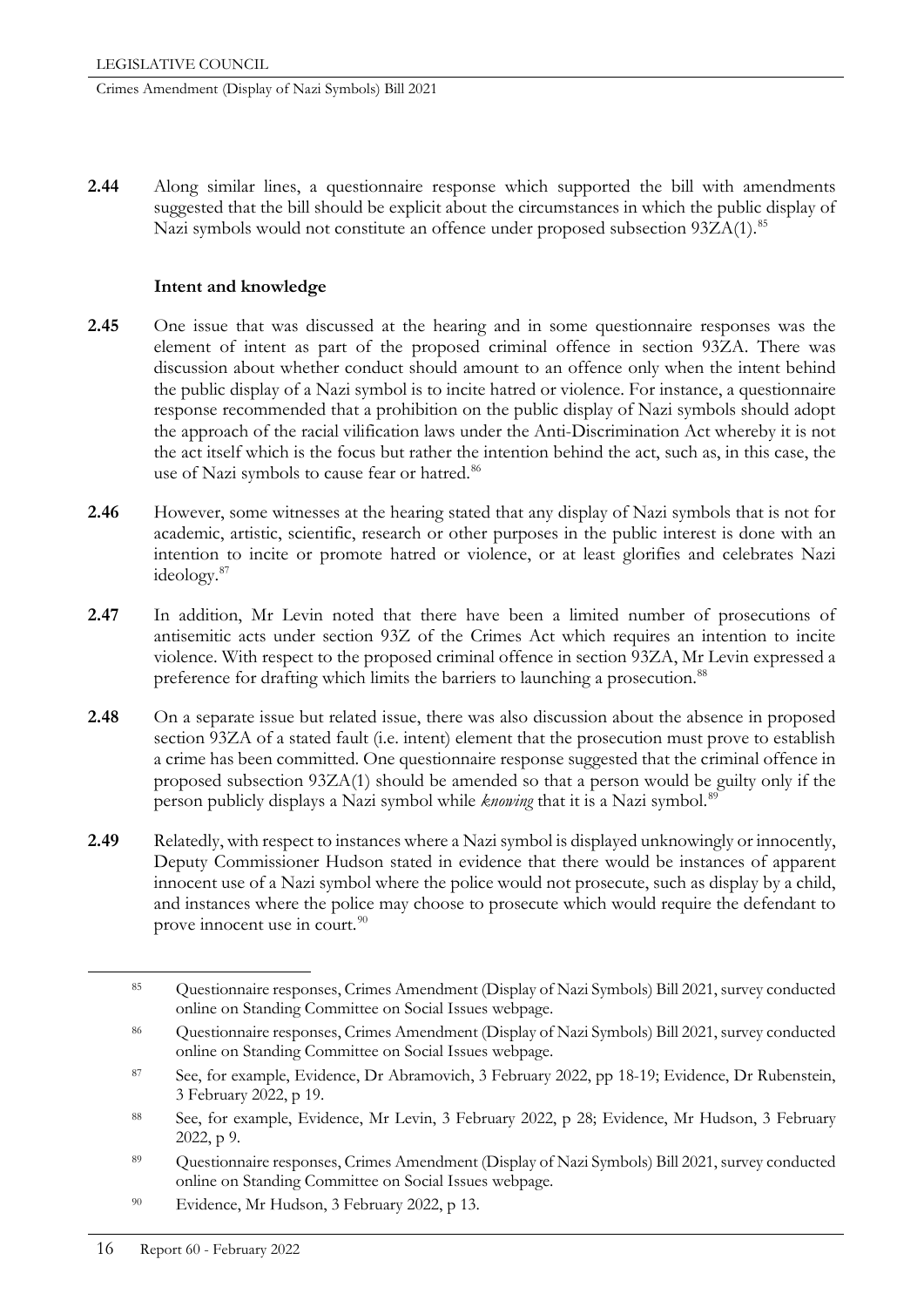# **The bill's application to social media**

- **2.50** As noted in chapter 1, a 'public act' for the purposes of constituting a criminal offence as proposed in section 93ZA includes 'any form of written communication to the public, including… broadcasting and communicating through social media and other electronic means'.<sup>[91](#page-26-0)</sup> The Australia/Israel & Jewish Affairs Council strongly supported the bill's online application to social media as it would provide clear guidelines to platforms about what is lawful in Australia.<sup>[92](#page-26-1)</sup> Several stakeholders highlighted that the bill's application to online communication is critical as there is a high prevalence of hate speech, antisemitism and extremist radicalisation on social media platforms.<sup>[93](#page-26-2)</sup> Stakeholders identified the following as some of the reasons why the bill's application to online communications is necessary.
	- The online sphere is rife with antisemitism even on platforms where hate speech is seemingly moderated.
	- There is an increase in right-wing extremism and engagement in right-wing activity online.
	- Social media platforms fail to appropriately and effectively moderate their content, particularly antisemitic conduct which is partly due to the fact that the International Holocaust Remembrance Alliance definition of antisemitism has not been adopted.
	- Some social media platforms do not have policies which ban the use of hate symbols on their platforms.
	- A product of social media is echo chambers where micro-targeting results in individuals consuming radicalised and extremist content without any opposing or moderating viewpoints.<sup>[94](#page-26-3)</sup>
- **2.51** The challenges that accompany implementing a prohibition of the online public display of Nazi symbols were also discussed. Deputy Commissioner Hudson commented on the issue of the bill's application to historical social media posts and not only to posts made after its possible enactment. He explained that if the bill were to be enacted, each view of a historical social media post which constitutes a public display of a Nazi symbol could be considered a new instance of broadcast or publication.<sup>[95](#page-26-4)</sup>
- **2.52** A further challenge identified by stakeholders was the extent to which Nazi symbols are encoded in the online environment. Some examples discussed at the hearing included:
	- use of triple parenthesis around a word or name to indicate that the person is Jewish as a digital form as the Star of David

<span id="page-26-0"></span> <sup>91</sup> Crimes Amendment (Display of Nazi Symbols) Bill 2021, cl 2 (proposed subs 93ZA(7)).

<span id="page-26-1"></span><sup>92</sup> Submission 5, Australia/Israel & Jewish Affairs Council, p 5.

<span id="page-26-2"></span><sup>93</sup> See, for example, Submission 5, Australia/Israel & Jewish Affairs Council, p 5; Evidence, Dr Abramovich, 3 February 2022, p 15.

<span id="page-26-3"></span><sup>94</sup> See, for example, Submission 5, Australia/Israel & Jewish Affairs Council, p 5; Evidence, Mr Hudson, 3 February 2022, p 9; Dr Rubenstein, 3 February 2022, pp 16-17; Ms Naomi Levin, Senior Policy Analyst, Australia/Israel & Jewish Affairs Council, 3 February 2022, p 16; Evidence, Dr Abramovich, 3 February 2022, pp 18-19.

<span id="page-26-4"></span><sup>95</sup> Evidence, Mr Hudson, 3 February 2022, p 13.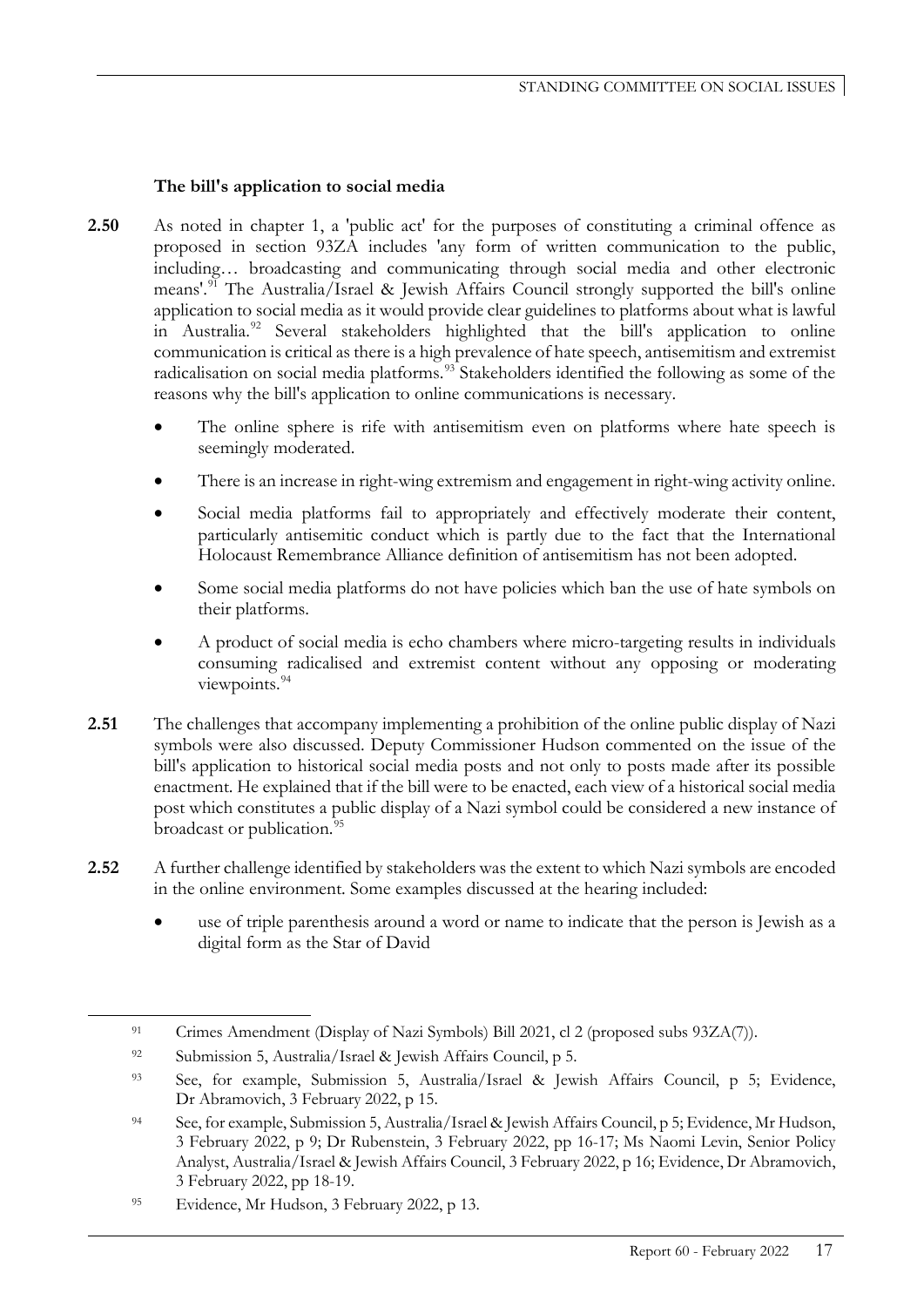- use of the numbers 1488 and 420 as reference to aspects of Hitler and the Holocaust.<sup>[96](#page-27-0)</sup>
- **2.53** Ms Naomi Levin, Senior Policy Analyst at the Australia/Israel & Jewish Affairs Council, stated that the use of these symbols was born out of a desire to avoid blocking filters put in place by social media platform operators which prevent the use of certain offensive language online. This is leading to users becoming increasingly sophisticated and innovative in using coded language to create and use new symbols to portray the same message.  $\frac{97}{2}$
- **2.54** Inquiry participants noted the importance of the bill's scope having capacity to capture these types of coded references. In the view of Mr Bark, the current drafting of the bill provides sufficient flexibility to capture innovations in Nazi symbols.<sup>[98](#page-27-2)</sup>
- **2.55** In addition, Ms Levin noted the following considerations in applying any prohibition to social media platforms.
	- A ban on the public display of Nazi symbols would impact social media platforms differently as they take varied approaches to the publication of Nazi symbols pursuant to their company guidelines.
	- The liability of social media platform for posts that include Nazi symbols is a live question in the context of developments in the courts and the Commonwealth Parliament regarding platforms' liability for defamatory content, the outcome of which may have implications for, or be relevant to, the issue of liability of platforms for vilification and hate speech.<sup>[99](#page-27-3)</sup>

# Interaction with the Online Safety Act 2021 (Cth)

- **2.56** The committee received correspondence from the Commonwealth eSafety Commissioner (Commissioner) regarding the bill's online application.<sup>[100](#page-27-4)</sup> The Commissioner is the independent regulator of online safety established by the *Online Safety Act 2021* (Cth) (Online Safety Act). The Online Safety Act came into effect in early 2022 and increases the regulatory and enforcement powers of the Commissioner to protect against harm and abuse online and places greater expectations on technology companies' operation of online services.<sup>[101](#page-27-5)</sup>
- <span id="page-27-5"></span><span id="page-27-4"></span><span id="page-27-3"></span><span id="page-27-2"></span><span id="page-27-1"></span><span id="page-27-0"></span>**2.57** The Commissioner made the following observations and suggestions in relation to the bill's interaction with the Online Safety Act.
	- Clarity regarding bill's online scope: The terms 'social media' and 'electronic means' are not defined in the bill nor the Crimes Act. With the objective to promote consistency and
	- 96 See, for example, Evidence, Mr Bark, 3 February 2022, p 5; Evidence, Dr Abramovich, 3 February 2022, pp 18-19; Evidence, Mr Levin, 3 February 2022, p 25.
	- <sup>97</sup> Evidence, Ms Levin, 3 February 2022, p 21.
	- <sup>98</sup> See, for example, Evidence, Mr Levin, 3 February 2022, p 25; Evidence, Mr Bark, 3 February 2022, p 5.
	- <sup>99</sup> Answers to questions on notice, Ms Naomi Levin, Senior Policy Analyst, Australia/Israel & Jewish Affairs Council, 11 February 2022, pp 2-3.
	- <sup>100</sup> Correspondence from Ms Julie Inman Grant, eSafety Commissioner, Australian Government, to Chair, 11 February 2022. See Appendix 1.
	- <sup>101</sup> eSafety Commissioner, Australian Government, *Online Safety Act 2021: Fact sheet* (January 2022), eSafety, https://www.esafety.gov.au/about-us/who-we-are/our-legislative-functions.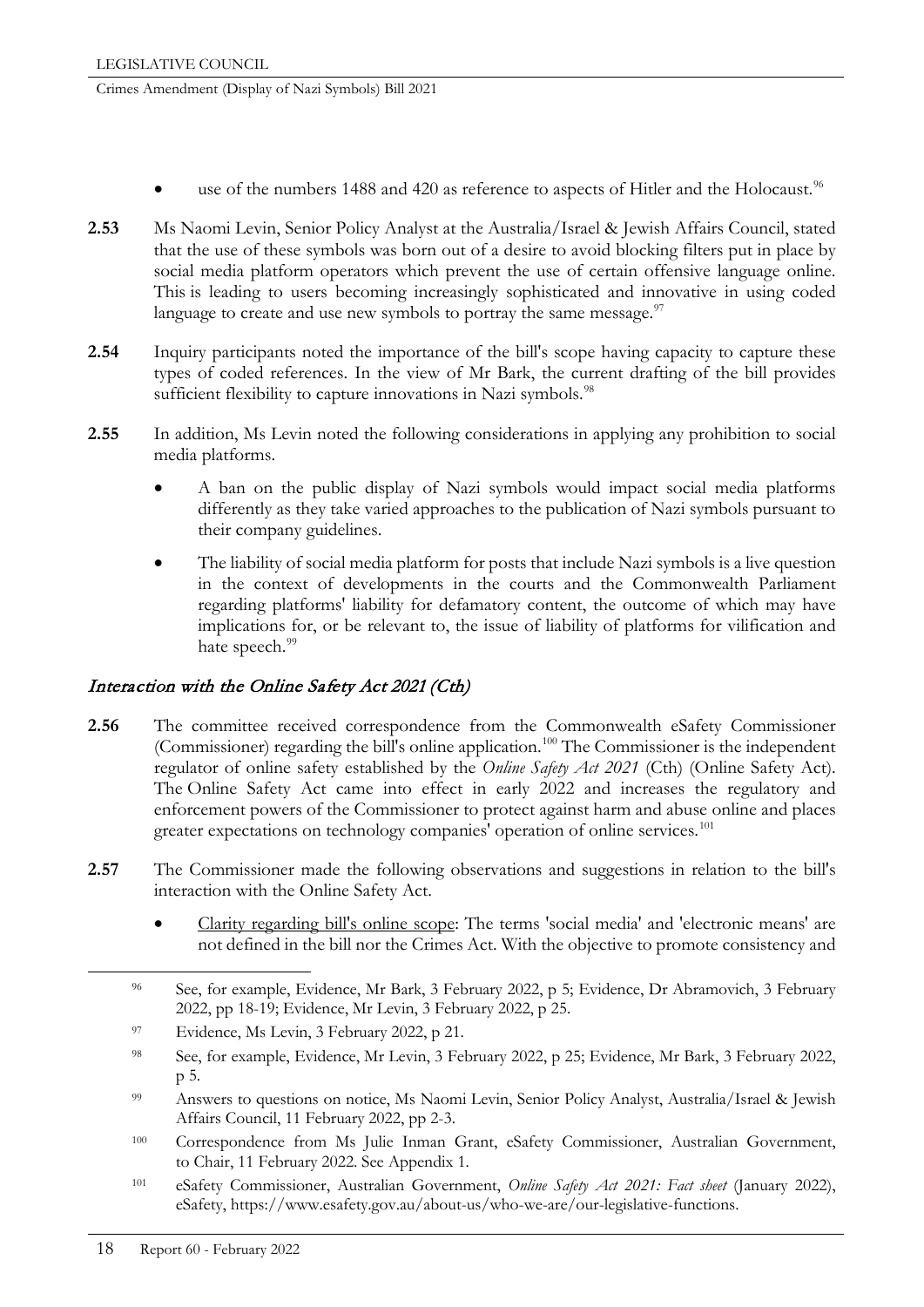coordination of regulatory efforts across jurisdictions, the Commissioner suggested that the definitions of 'social media service', 'relevant electronic service' and 'designated internet service' in the Online Safety Act could be considered for the bill because in the case of the Online Safety Act, these definitions bring clarity to the range of online services captured.

- Removal of online hate symbols: Pursuant to the Online Safety Act, the Commissioner can only remove online hate symbols if they promote, incite or instruct in matters of crime or violence. Therefore, the Commissioner's requirement to understand the context and circumstances of the use of a hate symbol, such as a Nazi symbol, before removing it would remain unchanged should the bill pass.
- Information sharing and coordination between jurisdictions: The Commissioner would welcome the introduction of a process for referrals to and from NSW Police Force to assist in the preservation of evidence and deconfliction if and when required, should the bill pass.<sup>[102](#page-28-0)</sup>

# **Committee comment**

- **2.58** The evidence to this inquiry highlighted three key objectives of the bill. First, criminalising the public display of Nazi symbols serves to protect the individuals and communities in our society who are deeply hurt, offended, intimidated or re-traumatised by the public display of Nazi symbols. Secondly, right-wing extremism is an increasing concern for law enforcement and community safety. Some of these groups adopt Nazi symbols to represent their ideologies and as a rallying and recruitment tool. A ban on the public display of Nazi symbols sends a message of denouncement of these groups and would seek to limit the lawful use of Nazi symbols for the purposes of inciting fear, hatred or violence in line with these ideologies. Lastly, the ban would foster the strengthening of multiculturalism and respect for diversity within our community, as the public display of Nazi symbols is in direct conflict with these important community values. The committee supports these intentions of the bill.
- **2.59** The committee recognises the need for certain public displays of Nazi symbols to be removed from any ban's scope. These include academic, artistic, scientific, research or other purposes in the public interest, as well as the peaceful use of the Swastika for cultural and religious purposes. Importantly, the committee acknowledges stakeholders' concerns about the challenges presented by the exemption process in the bill, whereby the President of the Anti-Discrimination Board grants exemptions from the application of the criminal offence when satisfied the public act is to be done reasonably and in good faith for purposes in the public interest. The committee queries the appropriateness and practicality of this exemption process and encourages the House to consider the alternative approaches discussed in this report to permit the public display of Nazi symbols for the above-mentioned legitimate purposes, particularly the proposal to include a lawful excuse provision.
- **2.60** The bill's online application was another challenge highlighted by stakeholders. However, the committee did not receive sufficient evidence on the practical implementation and enforcement of the ban to online communications and its implications, particularly in relation to its interaction with Commonwealth laws, to draw conclusions on the current approach as drafted

<span id="page-28-0"></span> <sup>102</sup> Correspondence from Ms Julie Inman Grant, eSafety Commissioner, Australian Government, to Chair, 11 February 2022, pp 1-2.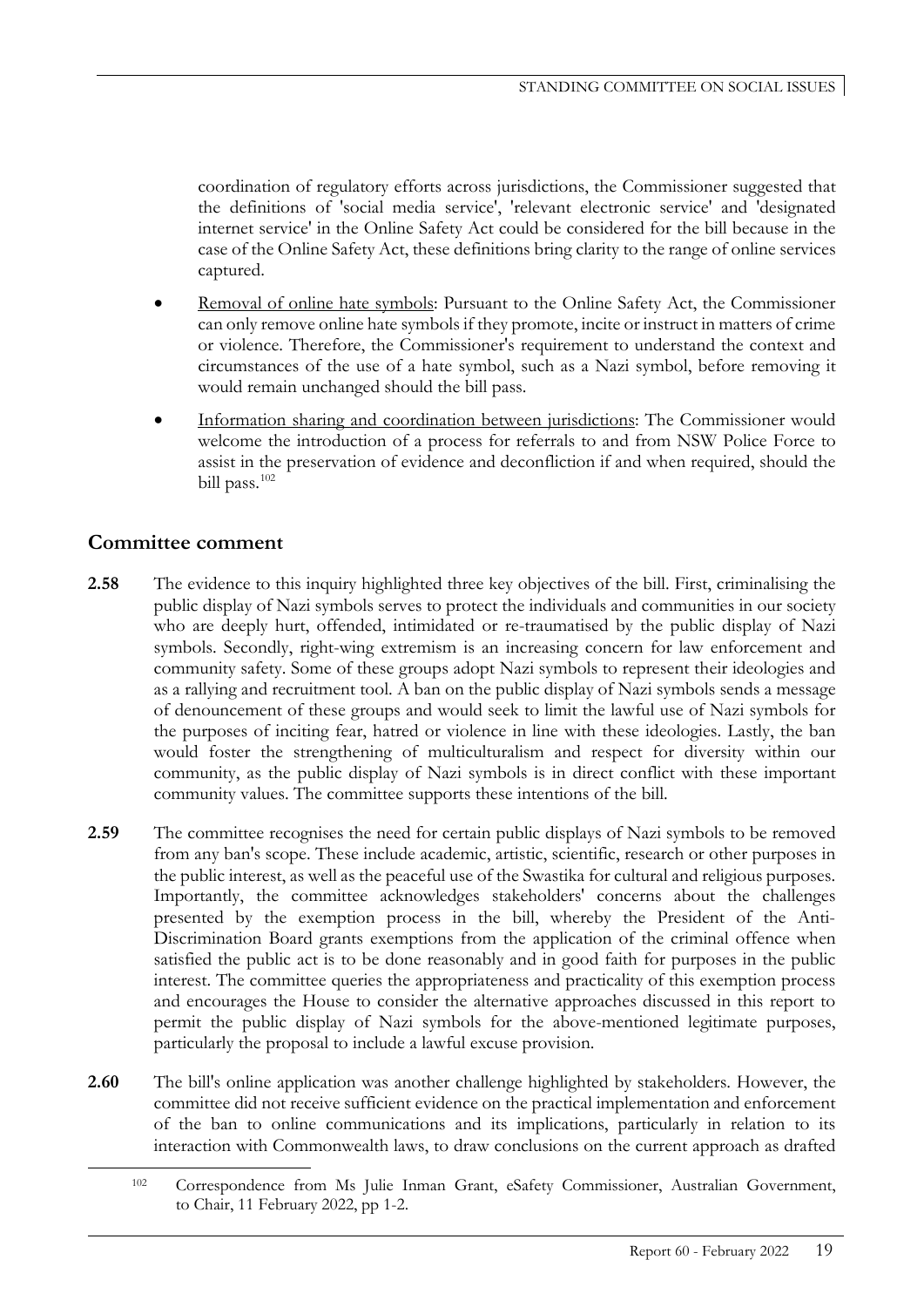in the bill. The committee endorses further investigation and consideration of these issues, in particular the eSafety Commissioner's comments and suggestions, before the bill is debated in the House.

**2.61** Lastly, the committee recognises the differing views of stakeholders regarding whether the proposed criminal offence ought to include an element of intent. With the aim of ensuring clarity, the committee encourages further examination of the appropriate level of intent required to constitute the proposed offence.

## **Recommendation 1**

That before the Legislative Council proceeds to debate the Crimes Amendment (Display of Nazi Symbols) Bill 2021, the committee comments and stakeholders' views expressed in this report should be addressed. In particular, the bill should be amended to take account of the issues they raised in relation to the proposed exemption process by the President of the Anti-Discrimination Board and the prohibition on the public display of Nazi symbols to apply on social media platforms.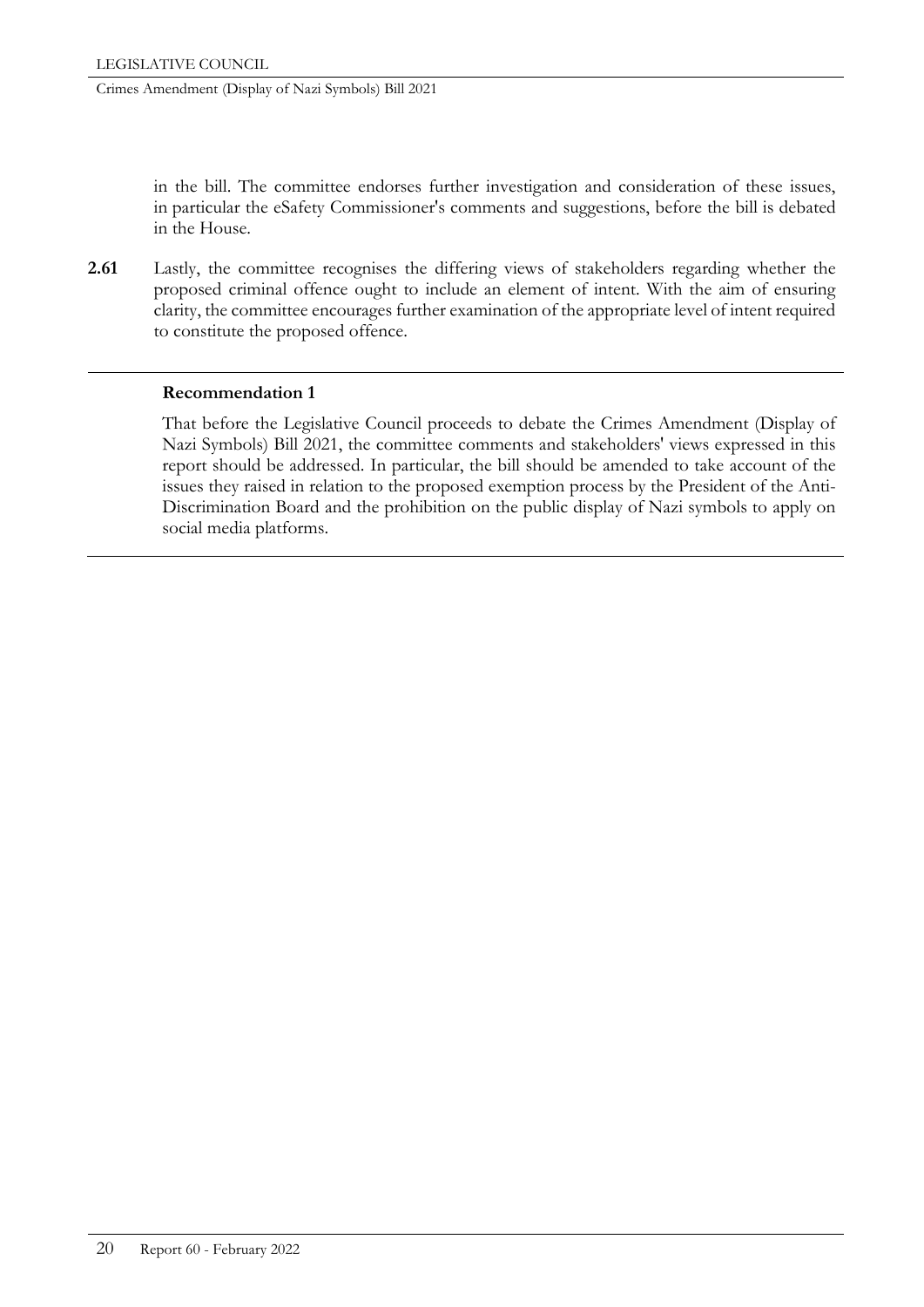STANDING COMMITTEE ON SOCIAL ISSUES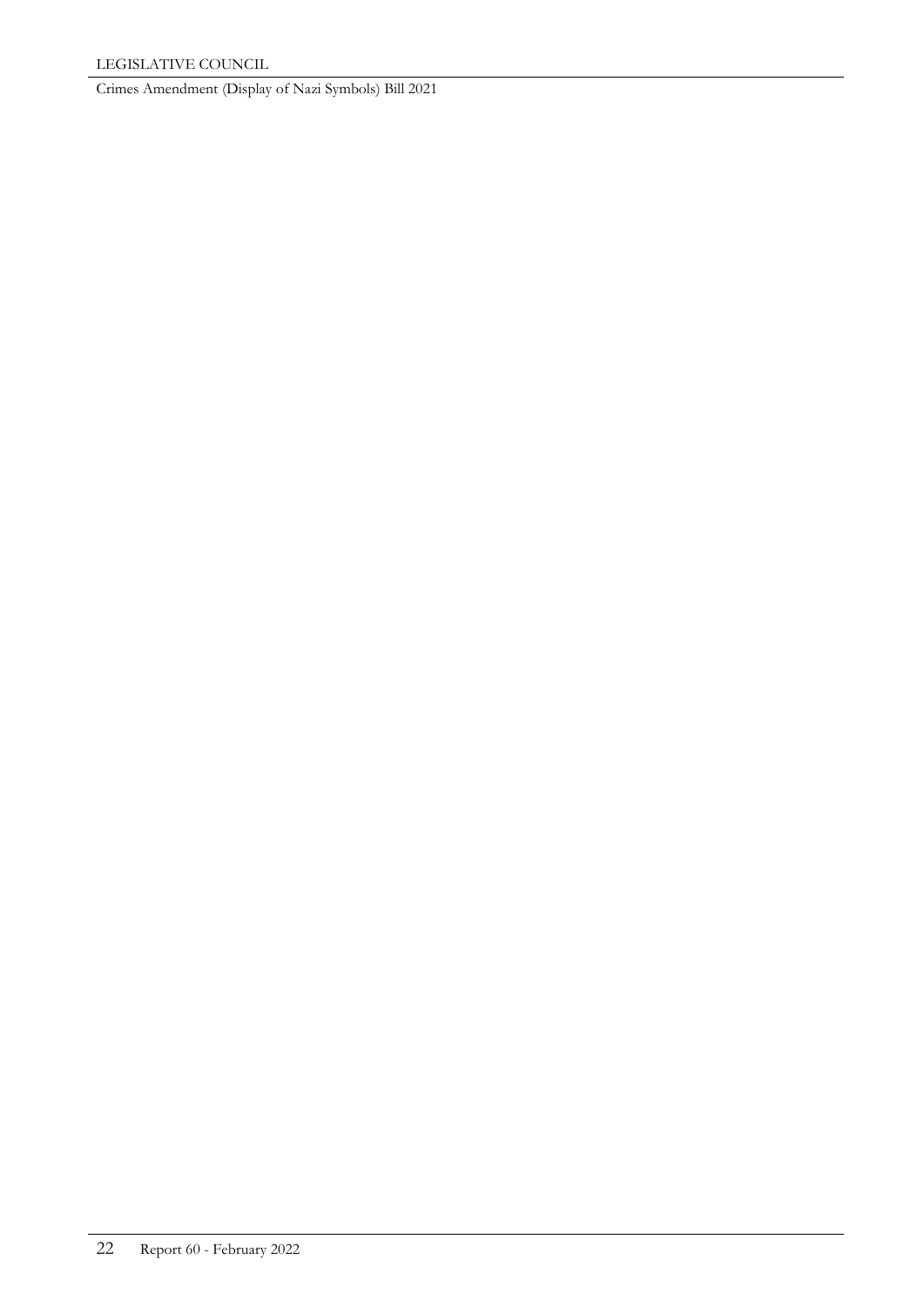# **Appendix 1 Letter from eSafety Commissioner**



e eSafetyCommissioner

10 February 2022 Hon Don Harwin MLC Chair Standing Committee on Social Issues New South Wales Parliament By Email: Committee.SocialIssues@parliament.nsw.gov.au

Dear Chair,

Thank you for your correspondence of 3 February 2022 in relation to the inquiry of the NSW Legislative Council's Standing Committee on Social Issues into the Crimes Amendment (Display of Nazi Symbols) Bill 2021 (the Bill).

As you know, eSafety is Australia's national independent regulator for online safety.

eSafety supports the intention behind this Bill and recognises the harm that online hate symbols, especially symbols associated with the Nazis, can have, including on at-risk and marginalised groups.

To assist the Committee in its considerations, we welcome the opportunity to provide comments on how this Bill may interact with eSafety's enabling legislation the Online Safety Act 2021 (Cth) (OSA) as set out below

- 1. We note that the cl 7 of the Bill defines 'public act' to include '....broadcasting and communicating through social media and other electronic methods'. We understand that 'social media' and 'electronic methods' are not defined in the Crimes Act 1914 (NSW). You may wish to consider the definitions in the OSA for social media service, relevant electronic service and designated internet service as these terms provide clarity on a range of online services which are captured by our legislation. It is ideal to align legislative definitions, where possible, to reduce inconsistency and promote coordination of regulatory efforts.
- 2. eSafety is empowered under part 9 of the OSA to investigate and seek removal of illegal and restricted content, knows as the Online Content Scheme. The legal definition for the classes of material we can remove, known as class 1 and class 2 material, is linked to the National Classification Code (Classification Code). Relevantly, under the Classification Code we can generally only remove online hate symbols if they 'promote, incite or instruct in matters of crime or violence', though depending on the circumstances it may fall within other aspects of class 1 material. As such, we are not able to automatically seek removal of depictions of swastikas, or other symbol of or associated with the Nazi regime, without understanding the context and circumstances of the image. The passage of the Bill would not change this position.

Should the Bill pass, we would welcome a point of contact that we can liaise with in terms of the best way to receive referrals from NSW Police and vice versa and potentially to ensure preservation of evidence or deconfliction if required.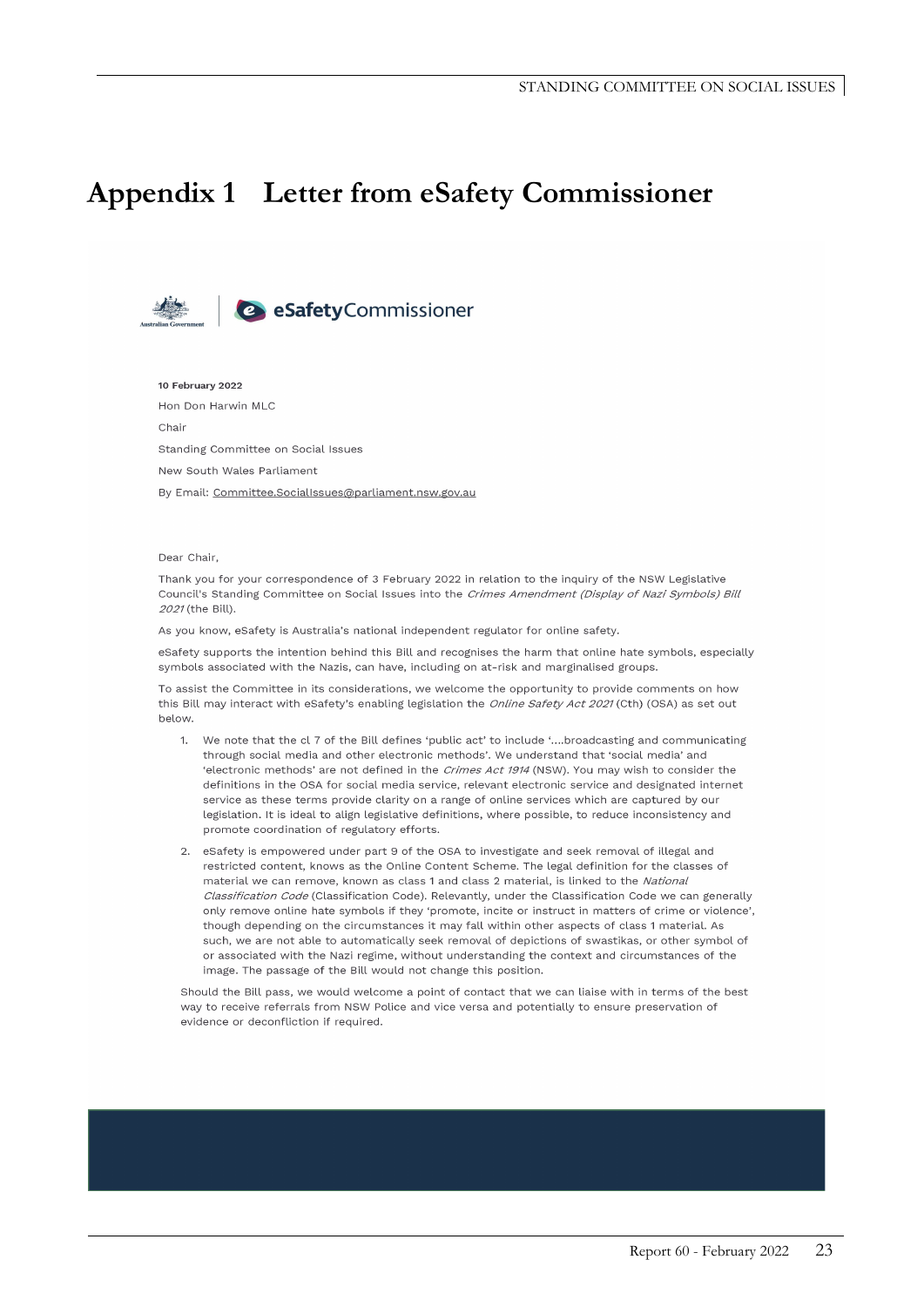

Finally, we note that that the enabling legislation of the National Classification Code is administered by the Department of Department of Infrastructure, Transport, Regional Development and Communications. Their input and co-ordination could be sought as more jurisdictions enact similar legislation, noting one of the objectives of the Classification Code is to have a consistent approach to classification across Australia.

We hope this information will assist you.

We wish you the very best with your inquiry.

Yours faithfully,

Julie Inman Grant eSafety Commissioner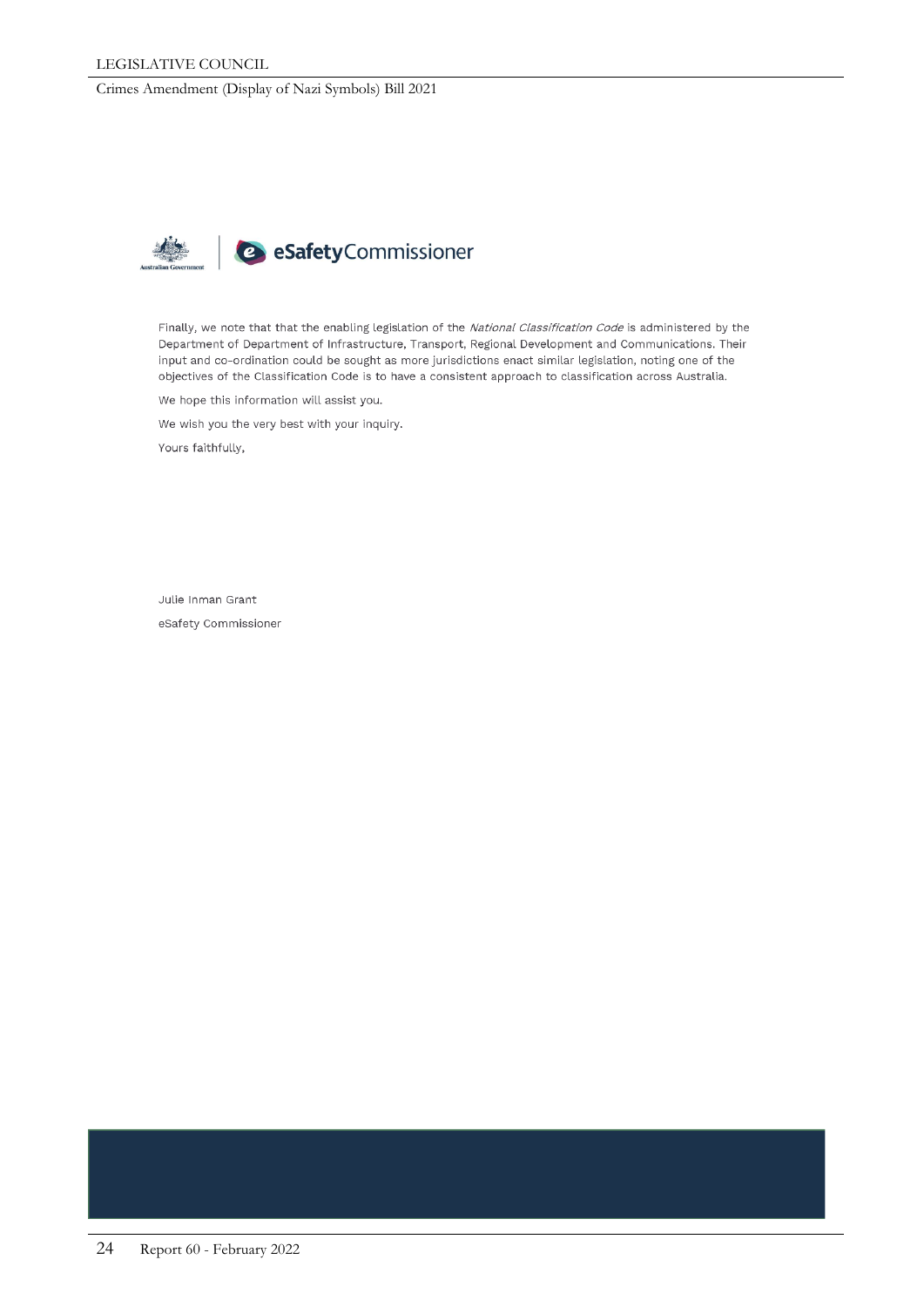# **Appendix 2 Submissions**

| No.           | Author                                                                   |
|---------------|--------------------------------------------------------------------------|
|               | Sam Cannuli                                                              |
| $\mathcal{L}$ | Australian Association of Jewish Holocaust Survivors and Descendants Inc |
| 3             | Dr Eliana Freydel Miller                                                 |
| 4             | Australian Jewish Association                                            |
| 5             | Australia/Israel & Jewish Affairs Council                                |
| -6            | Anti-Discrimination NSW                                                  |
|               | NSW Jewish Board of Deputies and Hindu Council of Australia              |
| 8             | NSW Association of Jewish Service and Ex-Service Men & Women             |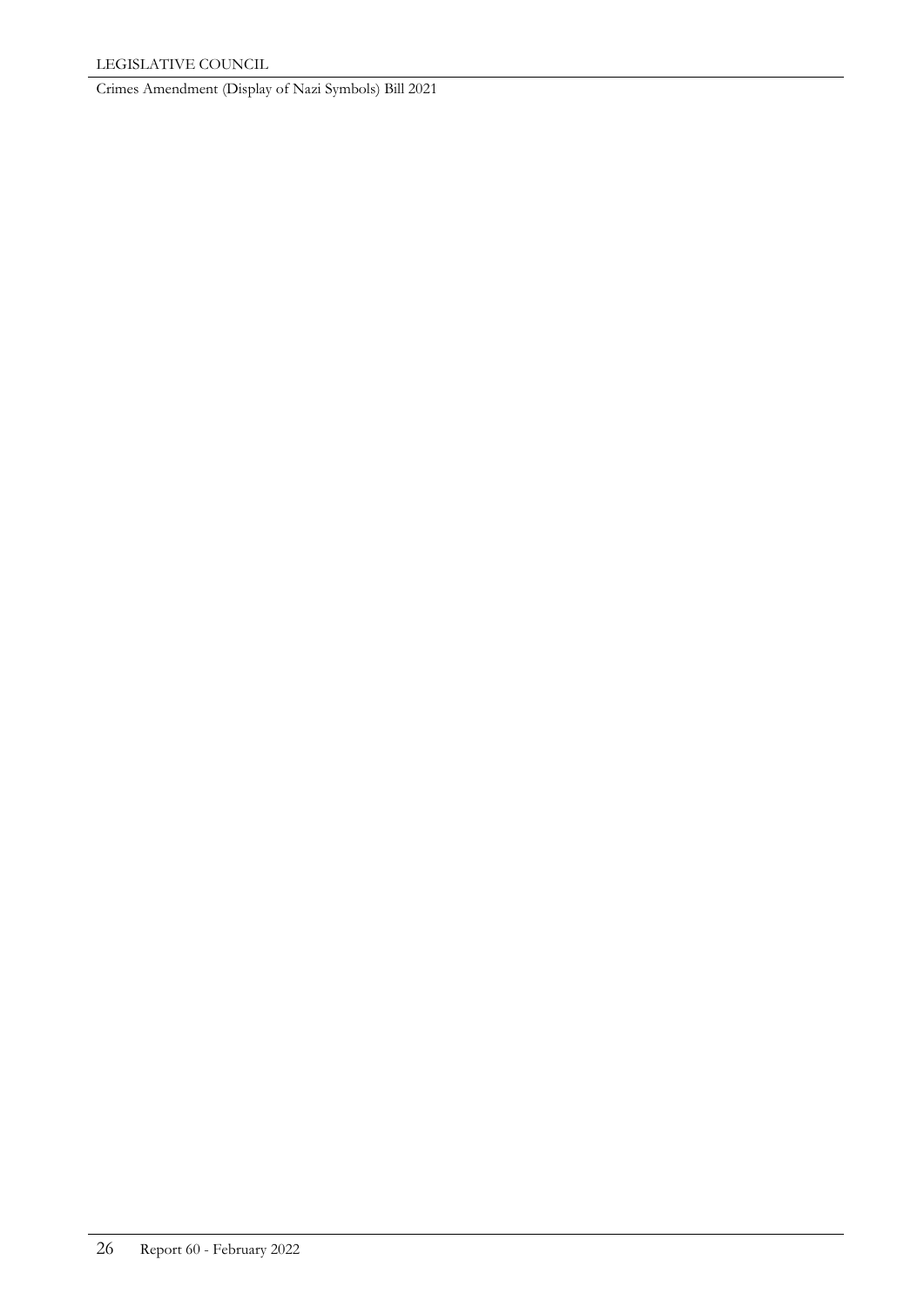| Date                                                                                              | Name                   | <b>Position and Organisation</b>                                                                                                    |
|---------------------------------------------------------------------------------------------------|------------------------|-------------------------------------------------------------------------------------------------------------------------------------|
| Thursday 3 February 2022<br><b>Jubilee Room</b><br><b>Parliament House</b><br>Via videoconference | Mr Peter Wertheim AM   | Past President and Honorary<br>Life Deputy, NSW Jewish Board<br>of Deputies and Co-CEO,<br>Executive Council of Australian<br>Jewry |
|                                                                                                   | Mr Darren Bark         | Chief Executive Officer, NSW<br>Jewish Board of Deputies                                                                            |
|                                                                                                   | Mr Surinder Jain       | National Vice President, Hindu<br>Council of Australia                                                                              |
|                                                                                                   | Mr David Hudson        | Deputy Commissioner,<br>Investigations and Counter-<br>terrorism, NSW Police Force                                                  |
|                                                                                                   | Dr Colin Rubenstein AM | Executive Director,<br>Australia/Israel & Jewish Affairs<br>Council                                                                 |
|                                                                                                   | Ms Naomi Levin         | Senior Policy Analyst,<br>Australia/Israel & Jewish Affairs<br>Council                                                              |
|                                                                                                   | Dr Dvir Abramovich     | Chair, Anti-Defamation<br>Commission                                                                                                |
|                                                                                                   | Mr Joseph Symon        | Member, Australian Association<br>of Jewish Holocaust Survivors<br>and Descendants                                                  |
|                                                                                                   | Mr Anthony Levin       | Immediate Past Vice-President,<br>Australian Association of Jewish<br>Holocaust Survivors and<br>Descendants                        |

# **Appendix 3 Witnesses at hearing**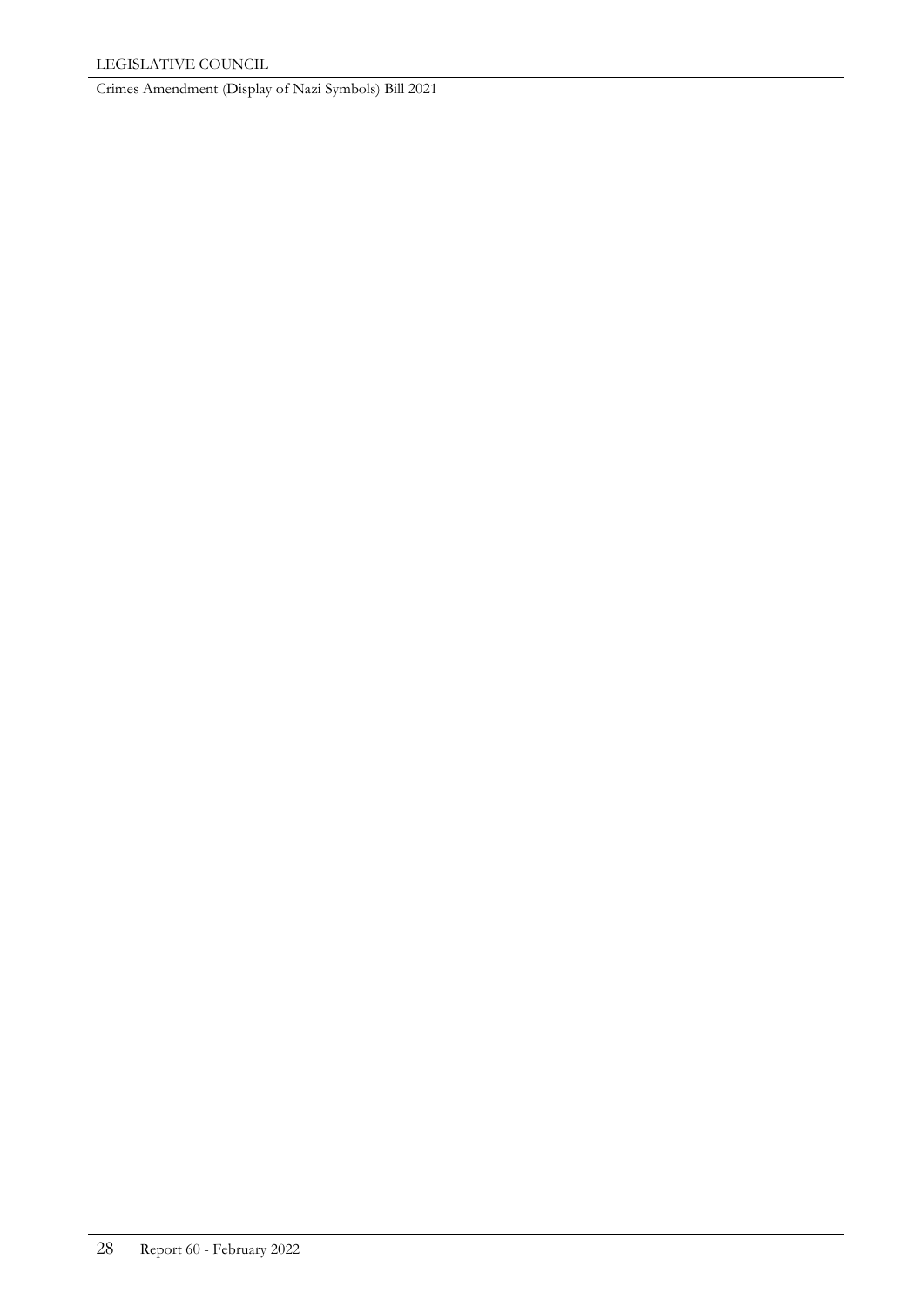# **Appendix 4 Minutes**

## **Minutes no. 33**

Wednesday 17 November 2021 Standing Committee on Social Issues Rm 1043 at 1.33 pm

#### **1. Members present**

Mr Poulos, *Chair* Mr Buttigieg, *Deputy Chair* Mr Franklin Mr Mallard Mr Martin Revd Mr Nile Mr Secord (*substituting for Mr Primrose*)

## **2. Apologies**

Ms Boyd

#### **3. Draft minutes**

Resolved, on the motion of Mr Mallard: That draft minutes no. 32 be confirmed.

#### **4. Correspondence**

The committee noted the following correspondence:

#### Received

• 11 November 2021 – Letter from the Office of the Hon Mark Buttigieg MLC, Opposition Whip, to the secretariat advising that the Hon Walt Secord MLC will substitute for the Hon Peter Primrose MLC for the duration of the *Crimes Amendment (Display of Nazi Symbols) Bill 2021* inquiry*.*

#### **5. Inquiry into the Crimes Amendment (Display of Nazi Symbols) Bill 2021**

#### **5.1 Terms of reference**

The committee noted the following terms of reference referred by the House on 9 November 2021:

- 1. That:
	- a) the Crimes Amendment (Display of Nazi Symbols) Bill 2021 be referred to the Standing Committee on Social Issues for inquiry and report,
	- b) the bill be referred to the committee at the conclusion of the mover's second reading speech,
	- c) the resumption of the second reading debate on the bill not proceed until the tabling of the committee report,
	- d) the committee report by the first sitting day of 2022.

#### **5.2 Proposed timeline**

Resolved, on the motion of Mr Secord: That the committee adopt the following timeline for the administration of the inquiry:

12 January 2022 – closing date for submissions

12 January 2022 – closing date for online questionnaire

3 February 2022 – hearing, including via webex

- 15 February 2022 circulation of chair's draft report
- 18 February 2022 report deliberative

22 February 2022 – report tabling.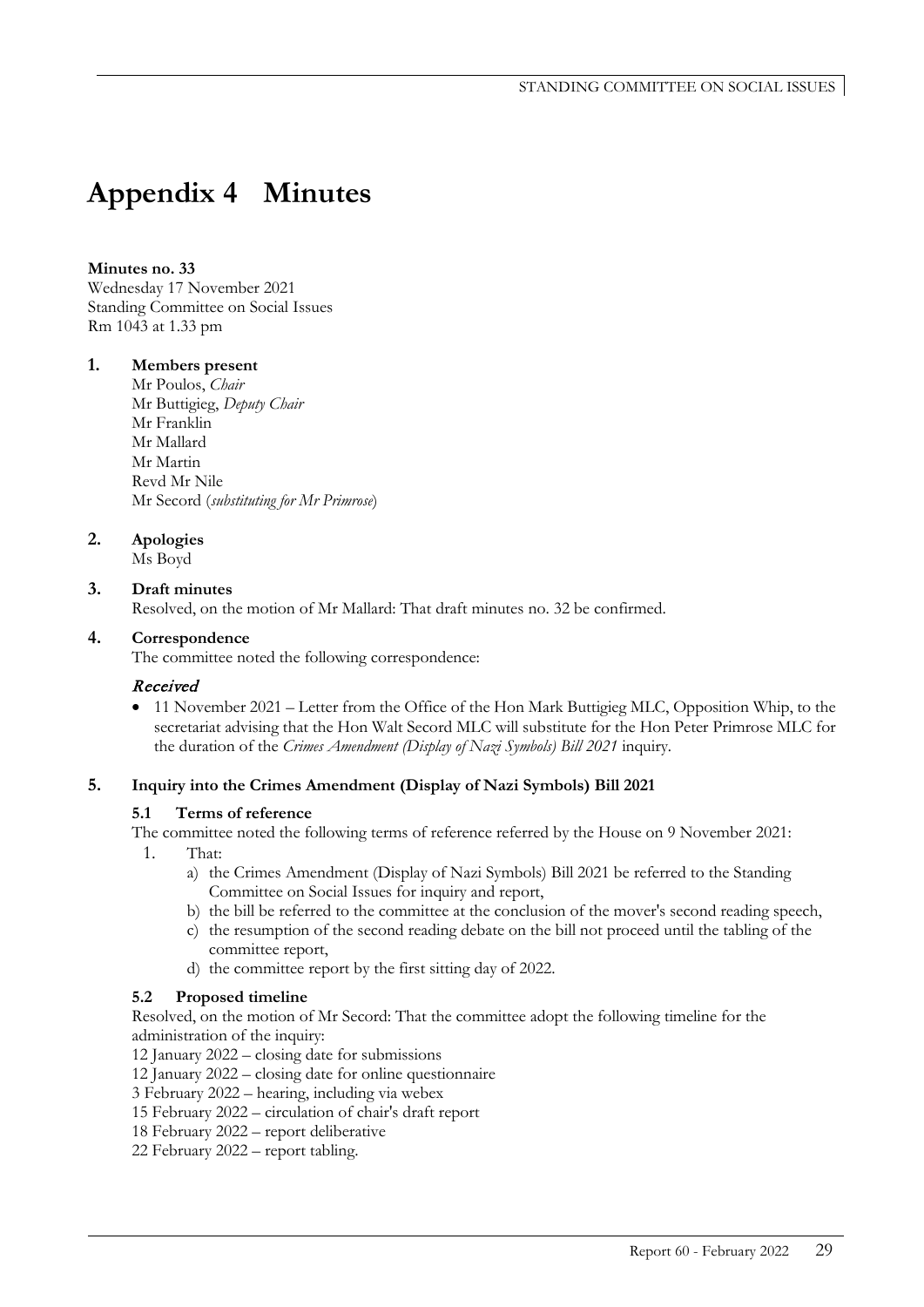## **5.3 Stakeholder and witness list**

Resolved, on the motion of Rev'd Mr Nile: That the following stakeholders be invited to make a submission and appear as a witness at the hearing:

- Executive Council of Australian Jewry CEO Peter Wertheim;
- NSW Jewish Board of Deputies CEO Darren Bark;
- NSW Association of Jewish Ex-servicemen and Women president Roger Selby;
- Australian Association of Jewish Holocaust Survivors and Descendants Dr George Foster;
- Australia-Israel Jewish Affairs Council's Jeremy Jones;
- Anti-Defamation Commission and its Chair, Dvir Abramovich (Melbourne-based)
- Hindu Council of Australia national president Prakash Mehta,
- Hindu Council of Australia NSW president Bhagwat Chauhan, and
- Representative of government.

Resolved, on the motion of Mr Mallard: That Mr Dave Hudson, Deputy Commissioner, Counter Terrorism, NSW Police, be invited to appear as a witness at the hearing.

Resolved, on the motion of Mr Mallard: That members be provided with the opportunity to nominate additional stakeholders to make a submission and/or appear as a witness to give evidence by COB 23 November, and that the committee agree to additional stakeholders by email, unless a meeting of the committee is required to resolve any disagreement.

## **5.4 Post-hearing responses**

Resolved, on the motion of Mr Franklin: That any answers to questions on notice, supplementary questions, transcript corrections and clarifications to evidence be provided within 7 days of the receipt of the transcript by the witness.

## **5.5 Online questionnaire**

Resolved, on the motion of Rev'd Mr Nile: That the committee conduct an online questionnaire to capture individuals' views with the following questions and preamble:

On 9 November 2021, the NSW Legislative Council's Standing Committee on Social Issues commenced an inquiry into The Crimes Amendment (Display of Nazi Symbols) Bill 2021.

The object of this Bill is to prohibit the public display of a symbol of, or associated with, the National Socialist German Workers' Party, the Third Reich or Neo-Nazism (a Nazi symbol), except in certain circumstances.

Further information about the inquiry, including the terms of reference, can be found on the committee's [website.](https://www.parliament.nsw.gov.au/committees/inquiries/Pages/inquiry-details.aspx?pk=2840)

As part of the inquiry, the committee is seeking public comment on the bill through the following questions. Responses are due by 9 January 2020.

Responses may be used in the committee's report. Names and contact details of respondents will not be published. The questionnaire will take approximately 5 minutes to complete.

- 1. Please enter your contact details.
	- Name: Email address: Postcode: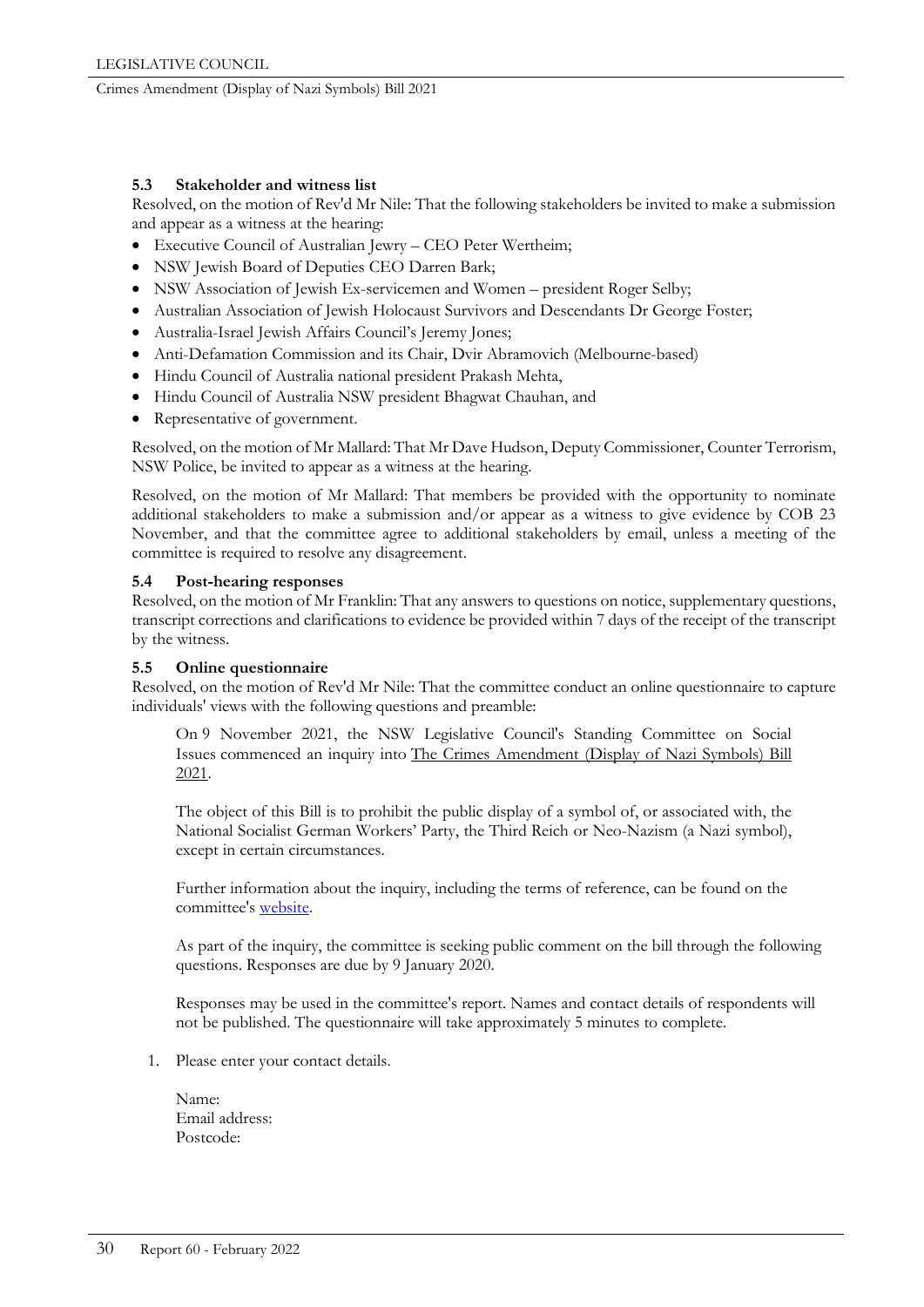- 2. Are you a resident of NSW? Select one of these options:
	- a. Yes
	- b. No
- 3. Position on the bill:

The object of this Bill is to prohibit the public display of a symbol of, or associated with, the National Socialist German Workers' Party, the Third Reich or Neo-Nazism (a Nazi symbol), except in certain circumstances.

Based on your own understanding and the description above, what is your position on the Crimes Amendment (Display of Nazi Symbols) Bill 2021? Select one of these options:

- a. Support
- b. Partially support
- c. Support with amendments
- d. Oppose
- 4. *Based on the response selected at question 3, the respondent will be directed to a customised question asking them to explain their position on the bill*:
	- a. Please explain why you support the bill (max 300 words)
	- b. Please explain why you partially support the bill (max 300 words)
	- c. What amendments would you like incorporated? (max 300 words)
	- d. Please explain why you oppose the bill? (max 300 words)
- 5. Do you have any other comments (max 300 words)

Resolved, on the motion of Mr Franklin: That the committee not accept pro formas.

#### **Questionnaire report**

Resolved on the motion of Mr Buttigieg: That the secretariat prepare a summary report of responses to the online questionnaire for publication on the website and use in the report, and that:

- only responses from NSW participants will be analysed in the report
- the committee authorises the secretariat to publish the questionnaire report on the inquiry website unless any member raises an objection to publication via email
- individual responses be kept confidential on tabling.

## **5.6 Advertising**

All inquiries are advertised via Twitter, Facebook, stakeholder emails and a media release distributed to all media outlets in New South Wales. Facebook posts may be boosted or advertised. The focus of advertising will be to encourage participation in the online questionnaire rather than submissions. Therefore, apart from an email to nominated stakeholders, the submission process will not be publicly advertised.

## **6. Other business**

Mr Mallard thanked the committee members and inquiry participants for their contribution to the Inquiry into Gay and Transgender hate crimes between 1970 and 2010, and noted the successful inquiry outcomes and government response to the report.

## **7. Next meeting**

Thursday 3 February 2022 – public hearing.

Stewart Smith **Committee Clerk**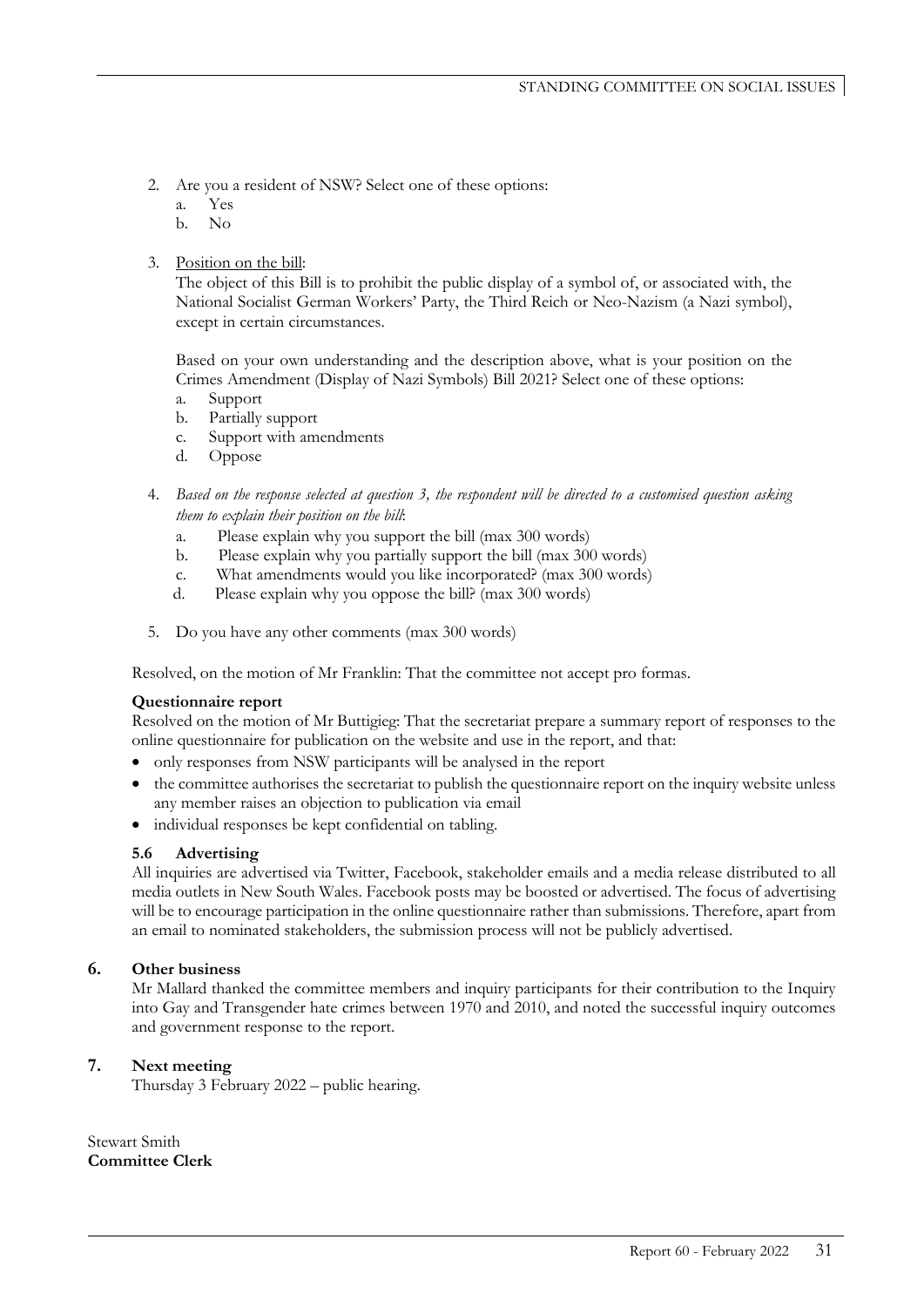## **Minutes no. 34**

Thursday 3 February 2022 Standing Committee on Social Issues Jubilee Room and via videoconference, Sydney, 9.17 am

## **1. Members present**

Mr Harwin (*Chair*) Ms Boyd Mr Farlow (*substituting for Mr Martin*) Mr Mallard Revd Nile Mr Poulos Mr Primrose (*substituting for Mr Buttigieg*) Mr Secord (*substituting for Mr Primrose*)

## **2. Deputy Chair**

The Chair called for nominations for Deputy Chair for the duration of the public hearing on 3 February 2022.

Mr Farlow moved: That Reverend Nile be elected Deputy Chair for the duration of the public hearing on 13 September.

There being no further nominations, the Chair declared Reverend Nile elected Deputy Chair.

## **3. Change of membership**

The committee noted that Mr Don Harwin replaced Mr Ben Franklin as a substantive member of the committee and was appointed Chair from 25 January 2022.

## **4. Substitutions**

The committee noted that Mr Scott Farlow will be substituting for Mr Taylor Martin for the duration of the Crimes Amendment (Display of Nazi Symbols) Bill 2021 inquiry.

## **5. Previous minutes**

Resolved, on the motion of Mr Mallard: That draft minutes no. 33 be confirmed.

## **6. Correspondence**

The committee noted the following items of correspondence:

## Received:

- 17 November 2021 Letter from the Office of the Hon Shayne Mallard MLC, Government Whip, to secretariat, regarding substitution of the Hon Taylor Martin MLC for the Hon Scott Farlow MLC for the duration of the Crimes Amendment (Display of Nazi Symbols) Bill 2021 inquiry*.*
- 15 December 2021 Letter from the Hon Don Harwin MLC, Leader of the Government in the Legislative Council, to Chair, regarding progress on the finding and recommendations in Report No. 57 'State Records Act 1998 and the Policy Paper on its review'.
- 21 December 2021 Email from Mr Patrick Wynne, Parliamentary Liaison Officer, NSW Attorney General, to secretariat, advising that Anti-Discrimination Board accepts invitation to lodge submission and declines witness invitation and Department of Communities and Justice declines witness invitation for public hearing for inquiry into Crimes Amendment (Display of Nazi Symbols) Bill 2021.
- 24 December 2021 Email from Mr Roger Selby, NSW Association of Jewish Ex-servicemen and Women, to secretariat, regarding decline witness invitation for public hearing for inquiry into Crimes Amendment (Display of Nazi Symbols) Bill 2021.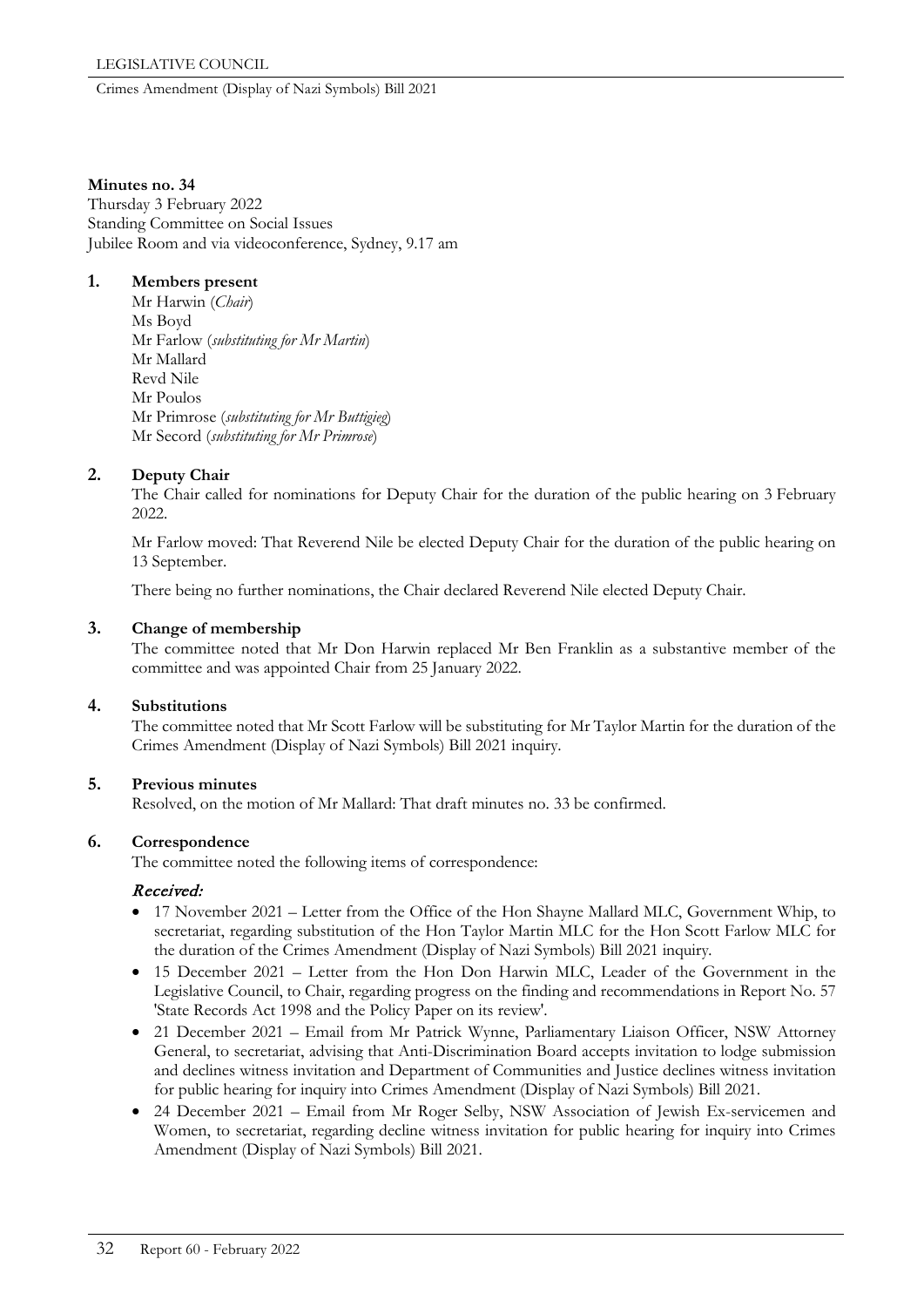- 13 January 2021 Email from Ms Tracey Roberts, on behalf of Mr Ray James OAM JP GAICD, State President, NSW RSL, regarding decline witness invitation for public hearing for inquiry into Crimes Amendment (Display of Nazi Symbols) Bill 2021.
- 14 January 2021 Email from Mr Peter Wayne, Australian Association of Jewish Holocaust Survivors & Descendants, to secretariat, Mr Anthony Levin to replace Mr Peter Wayne as witness for public hearing for public hearing for inquiry into Crimes Amendment (Display of Nazi Symbols) Bill 2021.
- 17 January 2021 Email from Dr George Foster, President, Australian Association of Jewish Holocaust Survivors & Descendants, to secretariat, Mr Anthony Levin to replace Mr Peter Wayne as witness for public hearing for public hearing for inquiry into Crimes Amendment (Display of Nazi Symbols) Bill 2021.
- 18 January 2022 Email from Dr George Foster, President, Australian Association of Jewish Holocaust Survivors & Descendants, to secretariat, regarding change of representative to appear as witness for public hearing for public hearing for inquiry into Crimes Amendment (Display of Nazi Symbols) Bill 2021.

## Sent:

• 17 January 2021 – Email from secretariat to Dr George Foster and Mr Peter Wayne, Australian Association of Jewish Holocaust Survivors & Descendants, confirming Mr Anthony Levin to appear as witness for public hearing for public hearing for inquiry into Crimes Amendment (Display of Nazi Symbols) Bill 2021.

Resolved, on the motion of Reverend Nile: That the committee authorise the publication of correspondence from the Hon Don Harwin MLC, Leader of the Government in the Legislative Council, to Chair, regarding progress on the finding and recommendations in Report No. 57 'State Records Act 1998 and the Policy Paper on its review', dated 15 December 2021.

## **7. Inquiry into the Crimes Amendment (Display of Nazi Symbols Bill) 2021**

## **7.1 Public submissions**

The committee noted the following submissions nos. 1-8 were published by the committee clerk under the authorisation of the resolution appointing the committee.

## **7.2 Allocation of questioning**

Resolved, on the motion of Ms Boyd: That the sequence of questions to be asked during the hearing on 3 February 2022 be determined by the Chair.

## **7.3 Public hearing**

The committee proceeded to take evidence in public at 10.15 am.

Witnesses were admitted via video link.

The Chair made an opening statement regarding the broadcasting of proceedings and other matters.

The following witnesses were sworn and examined:

- Mr Peter Wertheim AM, Past President and Honorary Life Deputy, NSW Jewish Board of Deputies and Co-CEO, Executive Council of Australian Jewry
- Mr Darren Bark, Chief Executive Officer, NSW Jewish Board of Deputies
- Mr Surinder Jain, National Vice President, Hindu Council of Australia.

The evidence concluded and the witnesses withdrew.

The following witness was sworn and examined:

• Mr David Hudson, Deputy Commissioner, Investigations and Counter-terrorism, NSW Police Force.

The evidence concluded and the witness withdrew.

The following witnesses were sworn and examined:

• Dr Colin Rubenstein AM, Executive Director, Australia/Israel & Jewish Affairs Council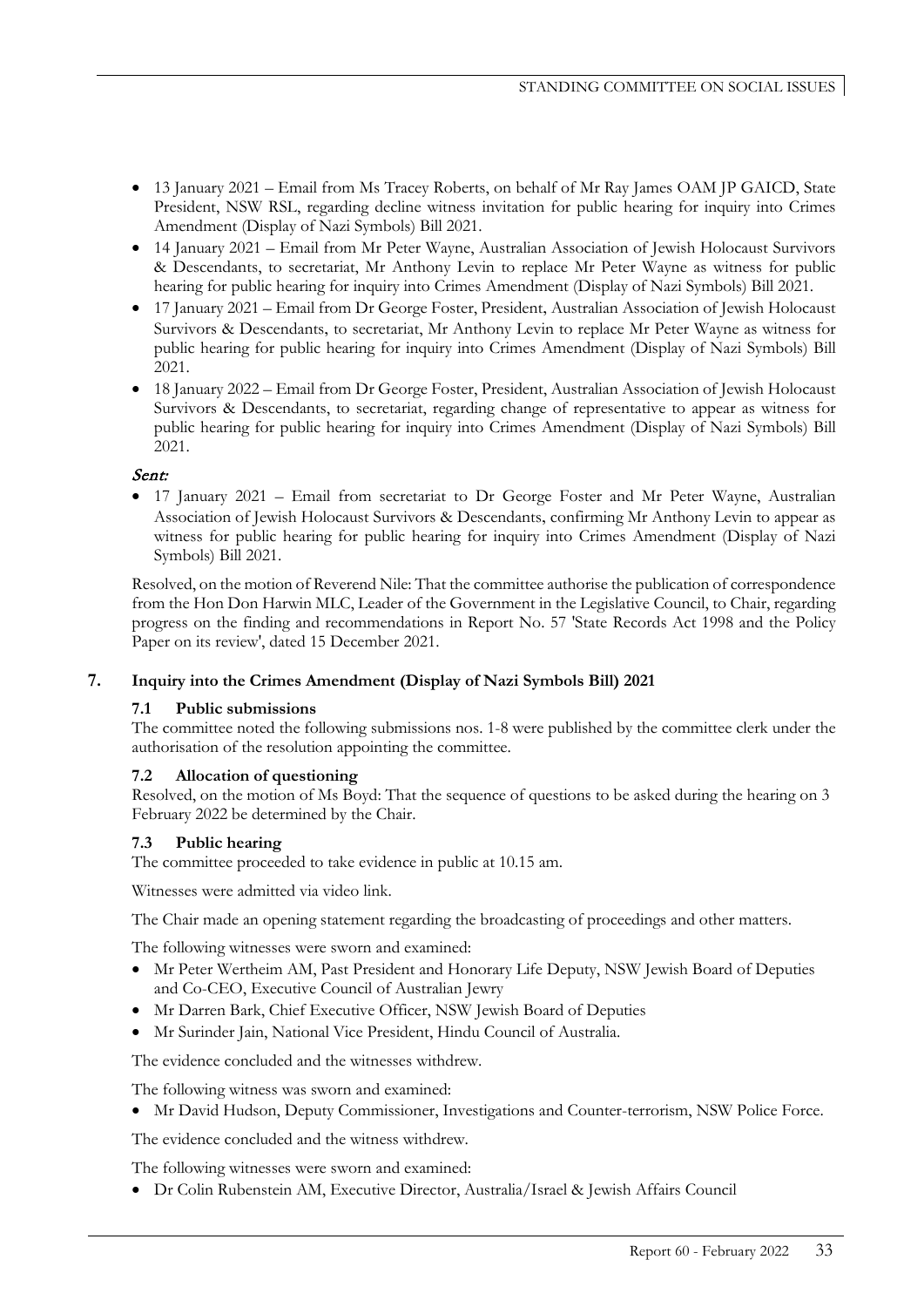- Ms Naomi Levin, Senior Policy Analyst, Australia/Israel & Jewish Affairs Council
- Dr Dvir Abramovich, Chair, Anti-Defamation Commission.

The evidence concluded and the witnesses withdrew.

The following witnesses were sworn and examined:

- Mr Joseph Symon, Member, Australian Association of Jewish Holocaust Survivors and Descendants
- Mr Anthony Levin, Former Vice President, Australian Association of Jewish Holocaust Survivors and Descendants.

Mr Symon tendered the following documents:

Addendum to opening statement.

The evidence concluded and the witnesses withdrew.

The hearing concluded at 12.43 pm.

## **7.4 Tendered documents**

Resolved, on the motion of Mr Secord: That the committee accept and publish the following document tendered during the public hearing:

• Mr Joseph Symon, Member, Australian Association of Jewish Holocaust Survivors and Descendants - Addendum to opening statement.

## **7.5 Report deliberative**

Resolved, on the motion of Ms Boyd: That the report deliberative on 18 February 2022 commence at 3.00 pm.

## **8. Other business**

## **8.1 Inquiry into State Records Act 1998 and the Policy Paper on its review**

Resolved, on the motion of Ms Boyd: That the committee authorise the publication of correspondence from Adam Lindsay, Executive Director of Sydney Living Museums and the State Archives & Records Authority, to Chair, regarding the Inquiry into the State Records Act 1998 and Policy Paper on its review from, dated 3 February 2022.

## **8.2 Correspondence to the Commonwealth eSafety Commissioner**

Resolved, on the motion of Ms Boyd: That the Chair write on behalf of the committee to the Commonwealth eSafety Commissioner seeking her advice on the bill.

## **9. Adjournment**

The committee adjourned at 12.57 pm until Friday 18 February 2022, 3.00pm, room 1136 and via Webex (report deliberative for the Nazi symbols inquiry).

Emily Treeby **Committee Clerk**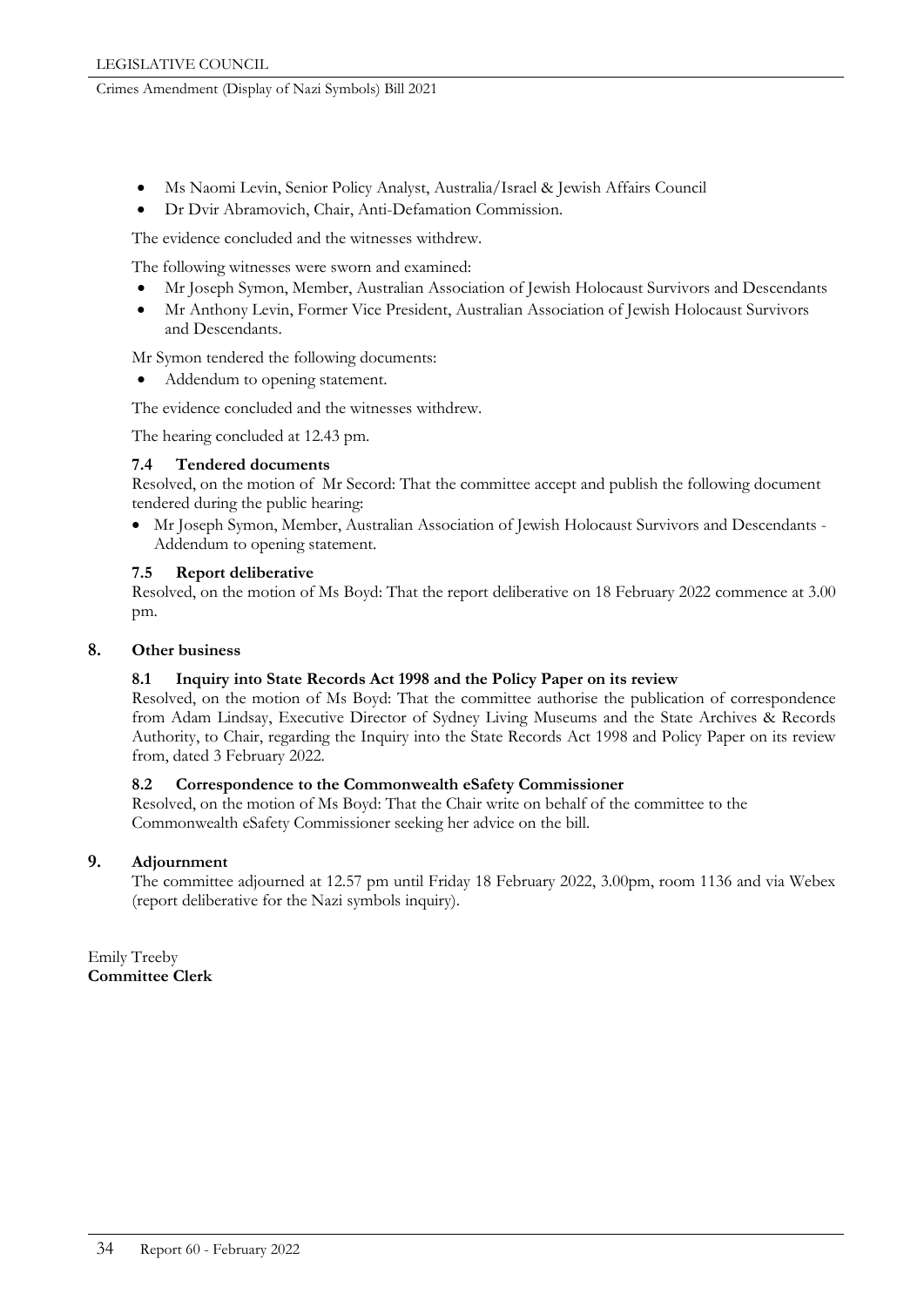#### **Draft minutes no. 35**

Friday 18 February 2022 Standing Committee on Social Issues Via videoconference and room 1136, Parliament House, Sydney at 3.02 pm

#### **1. Members present**

Mr Harwin (*Chair*) Mr Buttigieg (*Deputy Chair*) Ms Boyd Mr Farlow (*substituting for Mr Martin*) Mr Mallard Revd Nile Mr Poulos Mr Secord (*substituting for Mr Primrose*)

#### **2. Previous minutes**

Resolved, on the motion of Revd Nile: That draft minutes no. 34 be confirmed.

#### **3. Correspondence**

Committee noted the following items of correspondence:

#### Received

• 11 February 2022 – Letter from Ms Julie Inman Grant, eSafety Commissioner, to Chair, regarding advice on the Crimes Amendment (Display of Nazi Symbols) Bill 2021

#### Sent:

• 3 February 2022 – Letter from Chair, to Ms Julie Inman Grant, eSafety Commissioner, regarding advice on the Crimes Amendment (Display of Nazi Symbols) Bill 2021

#### **4. Inquiry into Crimes Amendment (Display of Nazi Symbols) Bill 2021**

#### **4.1 Answers to questions on notice**

Committee noted that the following answers to questions on notice were published by the committee clerk under the authorisation of the resolution appointing the committee:

• answers to questions on notice from Ms Naomi Levin, Senior Policy Analyst at the Australia/Israel & Jewish Affairs

#### **4.2 Transcript of 3 February 2022**

Committee noted correspondence from Mr Anthony Levin, Member & Immediate Past Vice-President, Australian Association of Jewish Holocaust Survivors and Descendants, received 17 February 2022, in relation to clarifications to the transcript of 3 February 2022.

Resolved, on the motion of Revd Nile:

- That the following footnotes be included in the transcript of 3 February 2022 noting the clarifications received Mr Anthony Levin, Member & Immediate Past Vice-President, Australian Association of Jewish Holocaust Survivors and Descendants:
	- o Page 28: In correspondence to the committee received 17 February 2022, from Mr Anthony Levin, Member & Immediate Past Vice-President, Australian Association of Jewish Holocaust Survivors and Descendants, requested a clarification to his evidence: 'In the code '1488', 14 is a coded reference to the infamous white supremacist 14 word slogan 'We must secure the existence of our people and a future for white children', while 88 refers to 'Heil Hitler' (H being the 8th letter of the alphabet).'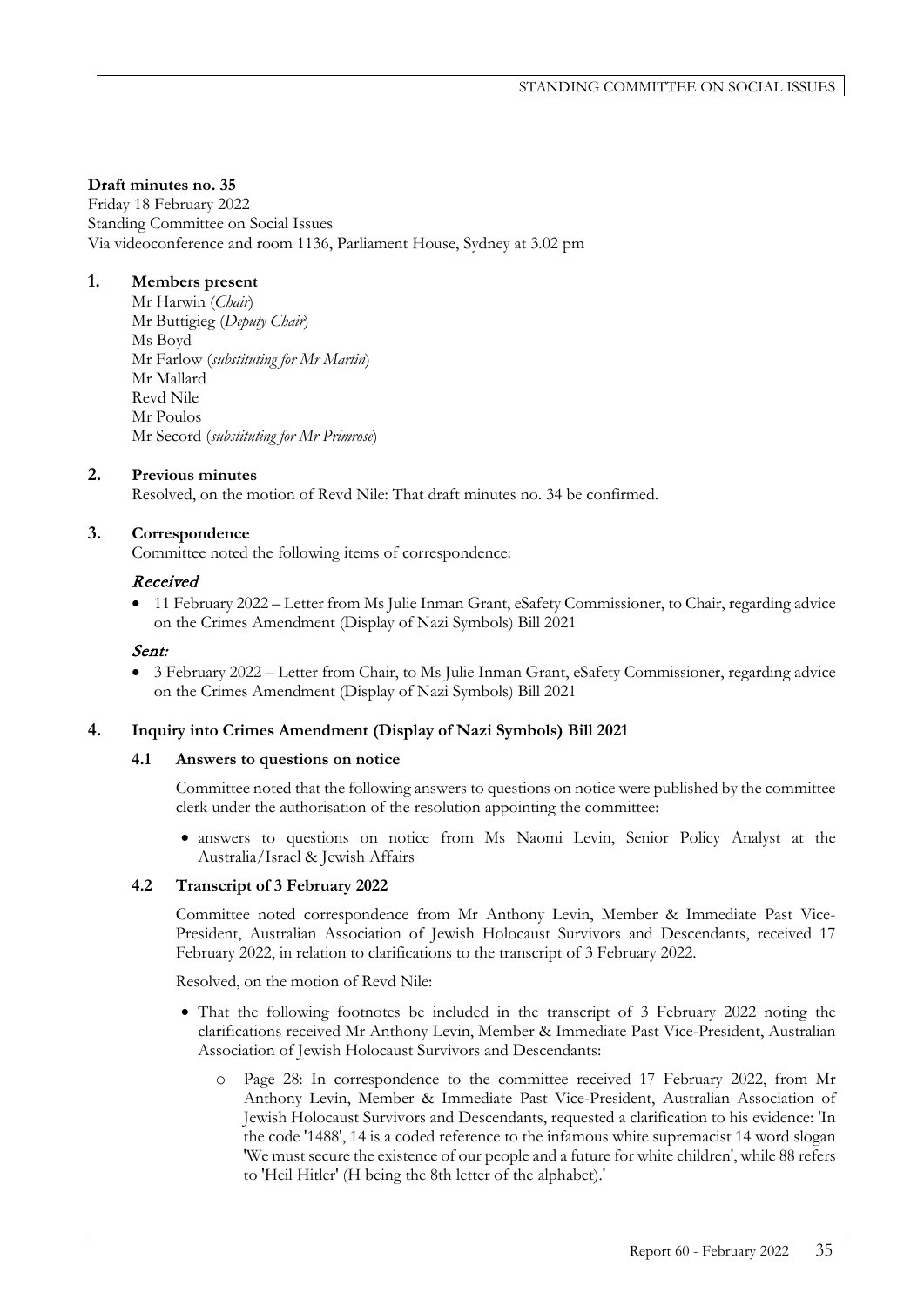- o Page 31: In correspondence to the committee received 17 February 2022, from Mr Anthony Levin, Member & Immediate Past Vice-President, Australian Association of Jewish Holocaust Survivors and Descendants, requested a clarification to his evidence: 'I note that the submission was in fact made jointly by the Jewish Board of Deputies and the Hindu Council of Australia, but that submission makes reference to the significance of the Hindu, Buddhist and Jain swastika.'
- That the committee authorise the publication of correspondence from Mr Anthony Levin, Member & Immediate Past Vice-President, Australian Association of Jewish Holocaust Survivors and Descendants, dated 17 February 2022, on the committee's webpage.

## **4.3 Consideration of the Chair's Draft Report**

The Chair submitted his draft report entitled Crimes Amendment (Display of Nazi Symbols) Bill 2021, which, having been previously circulated, was taken as being read.

Resolved, on the motion of Mr Secord: That before paragraph 1.4, a new paragraph be inserted to read:

'The January 2022 parliamentary committees inquiry into serious vilification and hate crimes in the Queensland parliament recommended the Queensland government establish a criminal offence that prohibits the display of hate symbols, including those relating to Nazi and ISIS ideology with considered exemptions to the prohibition.'

[FOOTNOTE: Legal Affairs and Safety Committee, Queensland Legislative Assembly, *Inquiry into serious vilification and hate crimes* (2022).]

Mr Secord moved: That the following new committee comment be inserted after paragraph 2.60:

'Lastly, the committee recognises the differing views of stakeholders regarding whether the proposed criminal offence ought to include an element of intent. With the aim of ensuring clarity, the committee encourages further examination of the appropriate level of intent required to constitute the proposed offence.'

Question put.

The committee divided.

Ayes: Mr Harwin, Mr Buttigieg, Ms Boyd, Mr Farlow, Mr Mallard, Mr Poulos, Mr Secord.

Noes: Revd Nile.

Question resolved in the affirmative.

Resolved, on the motion of Mr Farlow: That:

The draft report as amended be the report of the committee and that the committee present the report to the House;

The transcript of evidence, submissions, tabled documents, answers to questions on notice and correspondence relating to the inquiry be tabled in the House with the report;

Upon tabling, all unpublished attachments to submissions and individual responses to the online questionnaire be kept confidential by the committee;

Upon tabling, all unpublished transcripts of evidence, submissions, tabled documents, answers to questions on notice and correspondence relating to the inquiry, be published by the committee, except for those documents kept confidential by resolution of the committee;

The committee secretariat correct any typographical, grammatical and formatting errors prior to tabling;

The committee secretariat be authorised to update any committee comments where necessary to reflect changes to recommendations or new recommendations resolved by the committee;